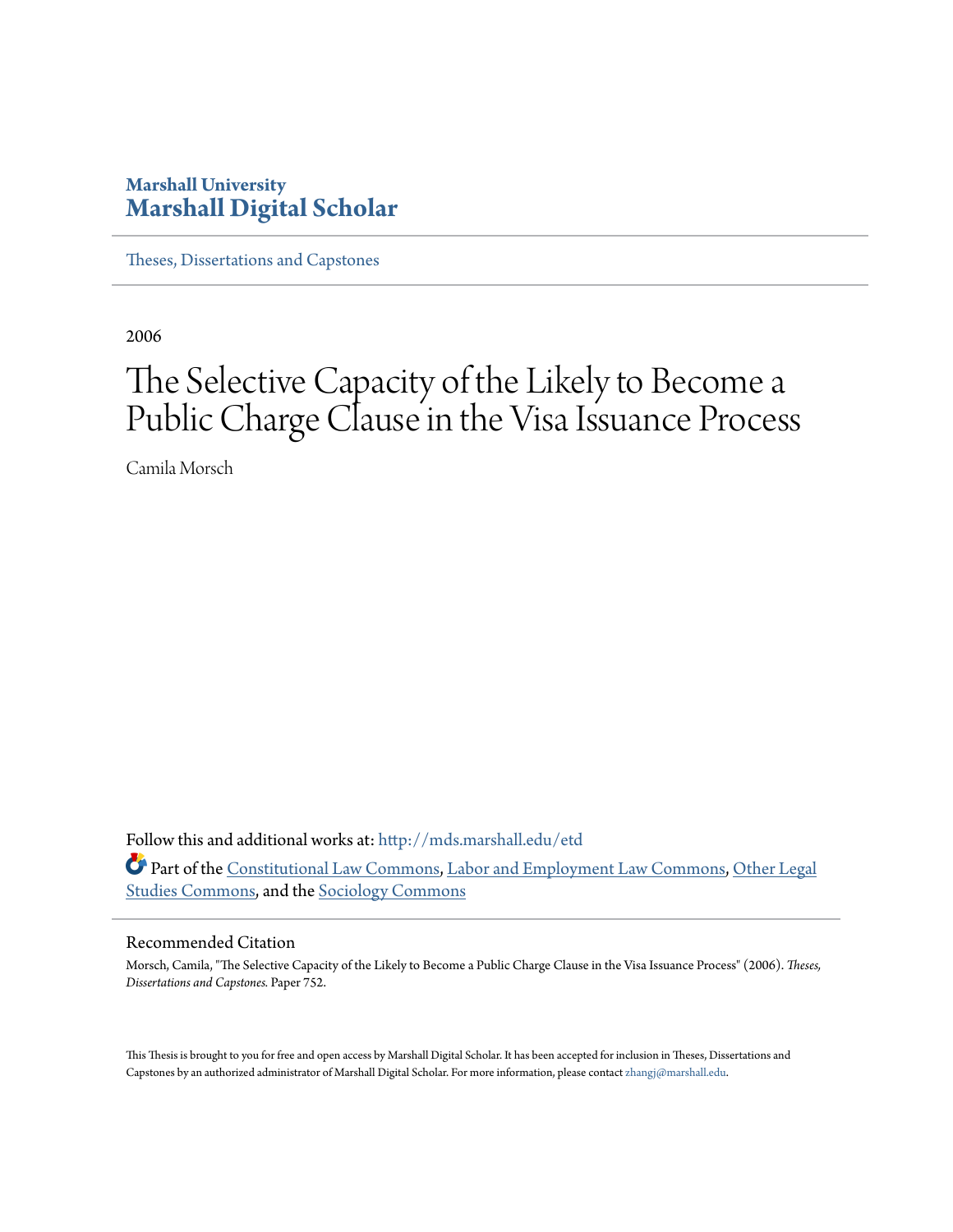### The Selective Capacity of the Likely to Become a Public Charge Clause in the Visa Issuance Process

Thesis submitted to the Graduate College of Marshall University

In partial fulfillment of The requirements for the degree of Master of Arts in Political Science

by

Camila Morsch

Dr. Daniel S. Masters, Ph.D., Committee Chairperson Dr. Marybeth Beller, Ph.D. Dr. Robert Behrman, Ph.D.

Marshall University

March 2006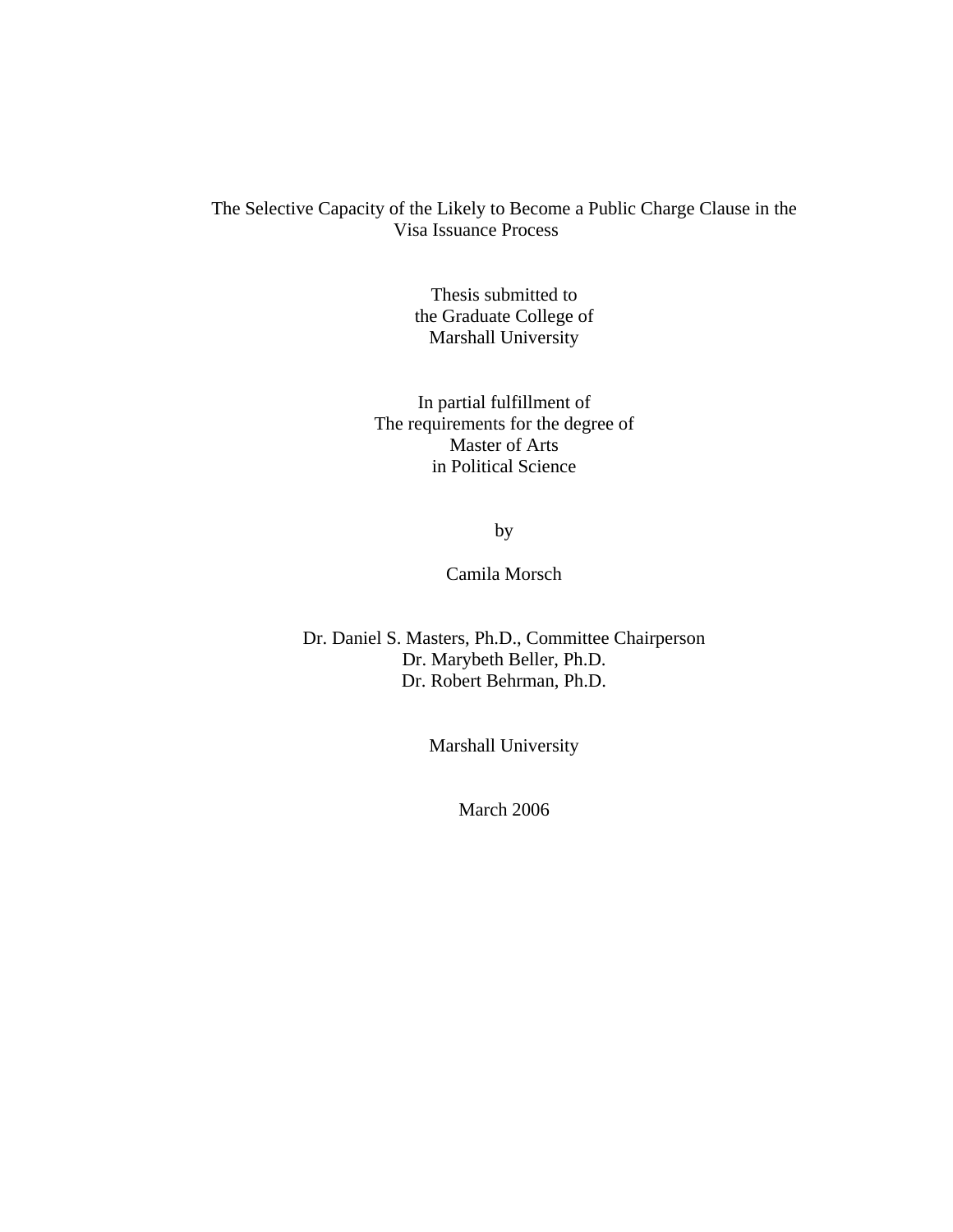#### ABSTRACT

The Selective Capacity of the Likely to Become a Public Charge

Clause in the Visa Issuance Process

by Camila Morsch

This paper provides an empirical examination of how the Likely to Become a Public Charge Clause (LPCC) is used in the American visa issuance process. This work covers literature on the logic and usage of the LPCC since the late 1800's to present, suggesting administrative use of the LPCC expands according to different circumstances beyond its intended purposes. The quantitative portion of this work evaluates the use of the LPCC (for both immigrant applicant and nonimmigrant applicant populations) from 1966 to 2002 to ascertain the effect of economic and security conditions on the use of the LPCC. Applied Statistical Logistic Transformation and Regression techniques support the hypothesized relationship between the use of the LPCC and the terrorism-related variable for the non-immigrant applicant population at the 0.03 level of significance. Descriptive time-series techniques indicate co-variance between the use of the LPCC and unemployment rate for the immigrant applicant sample.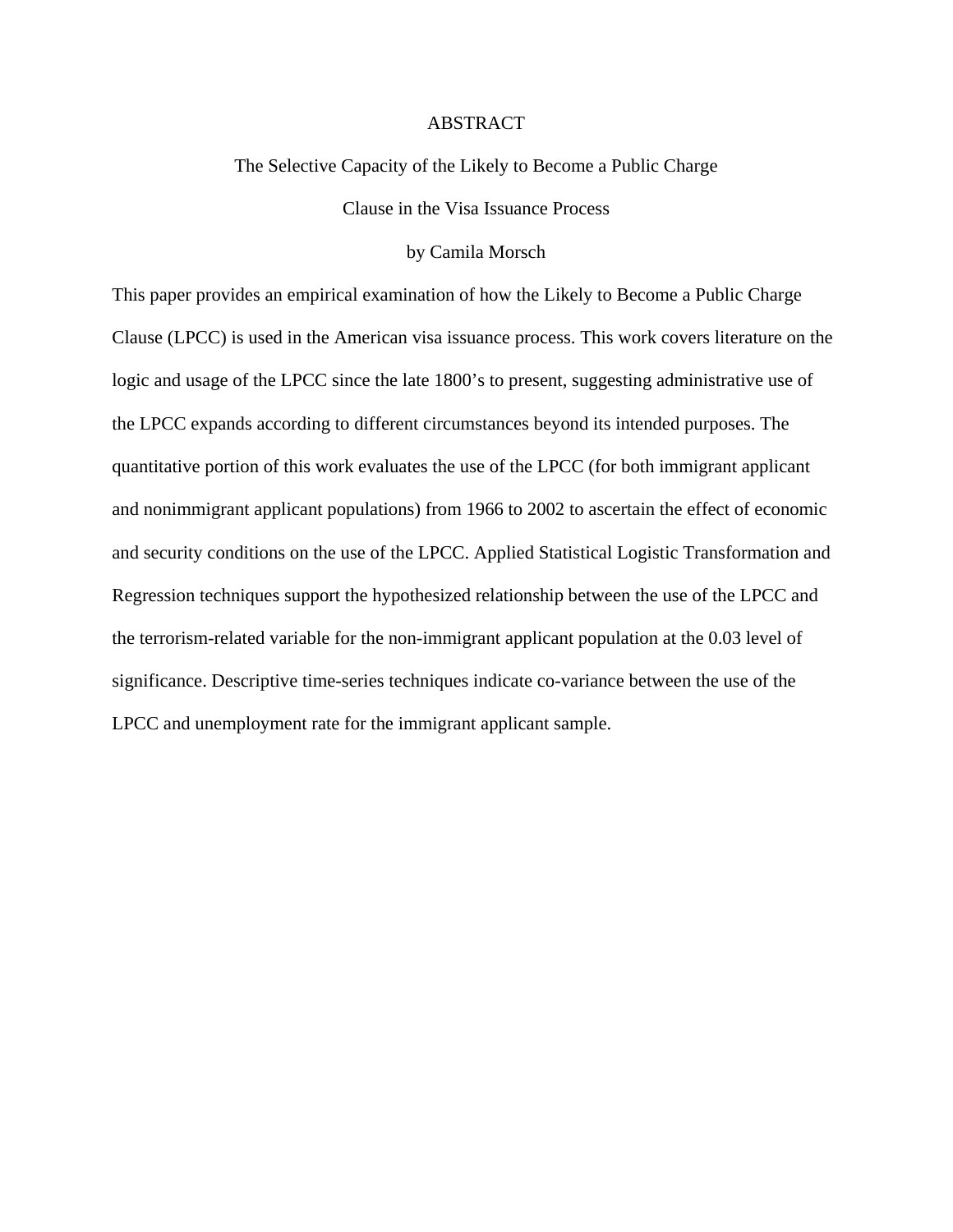#### AKNOWLEDGEMENTS

First, I wish to thank the staff of the Marshall University Government Documents Collection and Drinko Library Interlibrary Loan Office for all their help with data resources and data collection. I would also like to thank the Graduate School and the Marshall University Human Resources office for giving me the opportunity to participate in the Graduate Assistantship program.

Second, I owe special consideration to professors Dr. Laura Adkins and Dr. Bonita M. Laurence, who kindly volunteered to assist me with the challenge of working with quantitative techniques.

My profound gratitude to the professors of the Marshall University Political Science Department. I acknowledge Dr. Simon Perry, an example of devotion and brightness, Dr. Cheryl Brown, my academic advisor, and Dr. Marybeth Beller and Dr. Robert Behrman, attentive members of my committee. Finally, I am thankful for the help and support of Dr. Daniel S. Masters, a very devoted chair, to whom I extend my greatest appreciation.

I am especially grateful to my parents and my fiancé for all kinds of support.

iii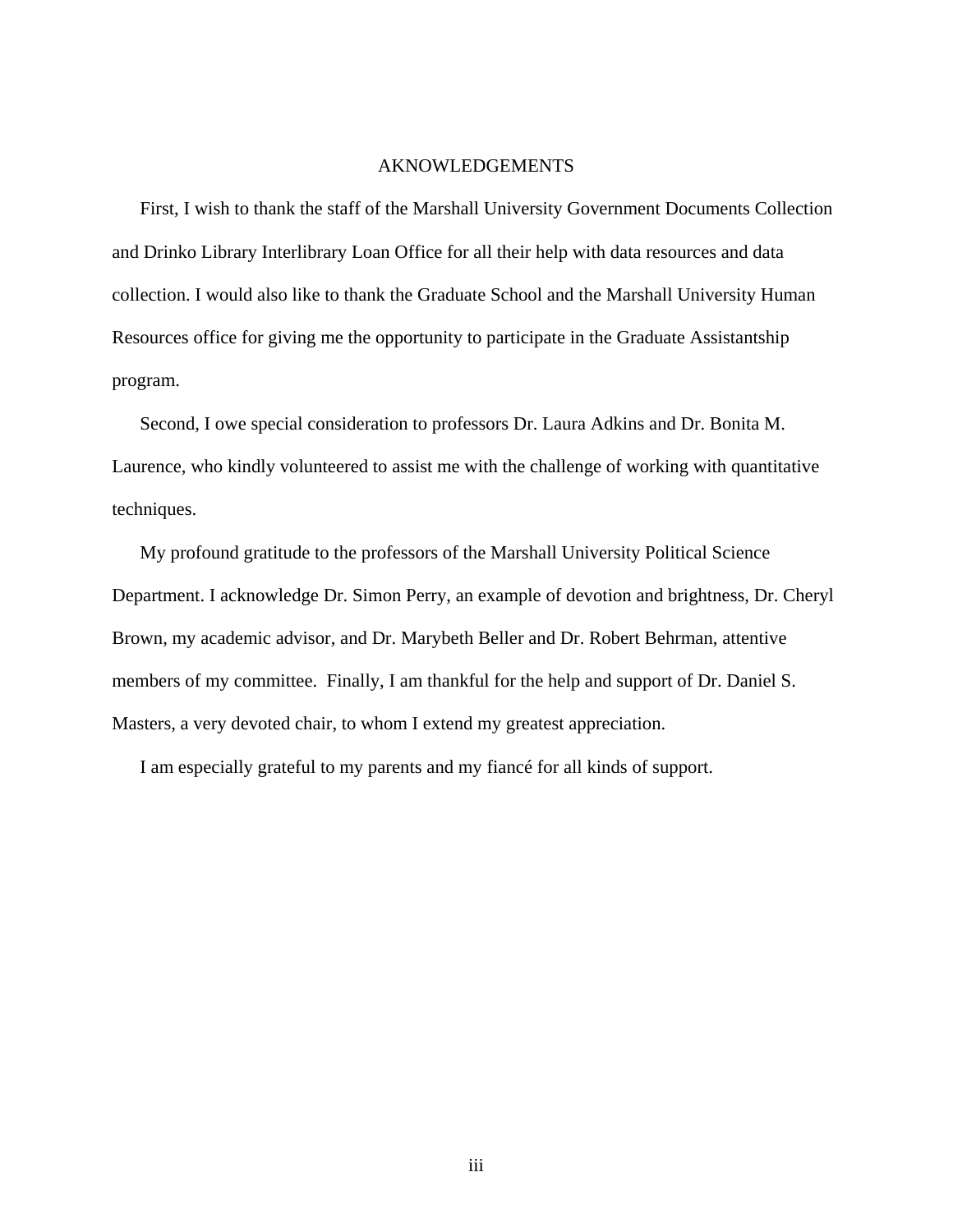# DEDICATION

This thesis is dedicated to my fiancé, who freed my heart and filled it with happiness.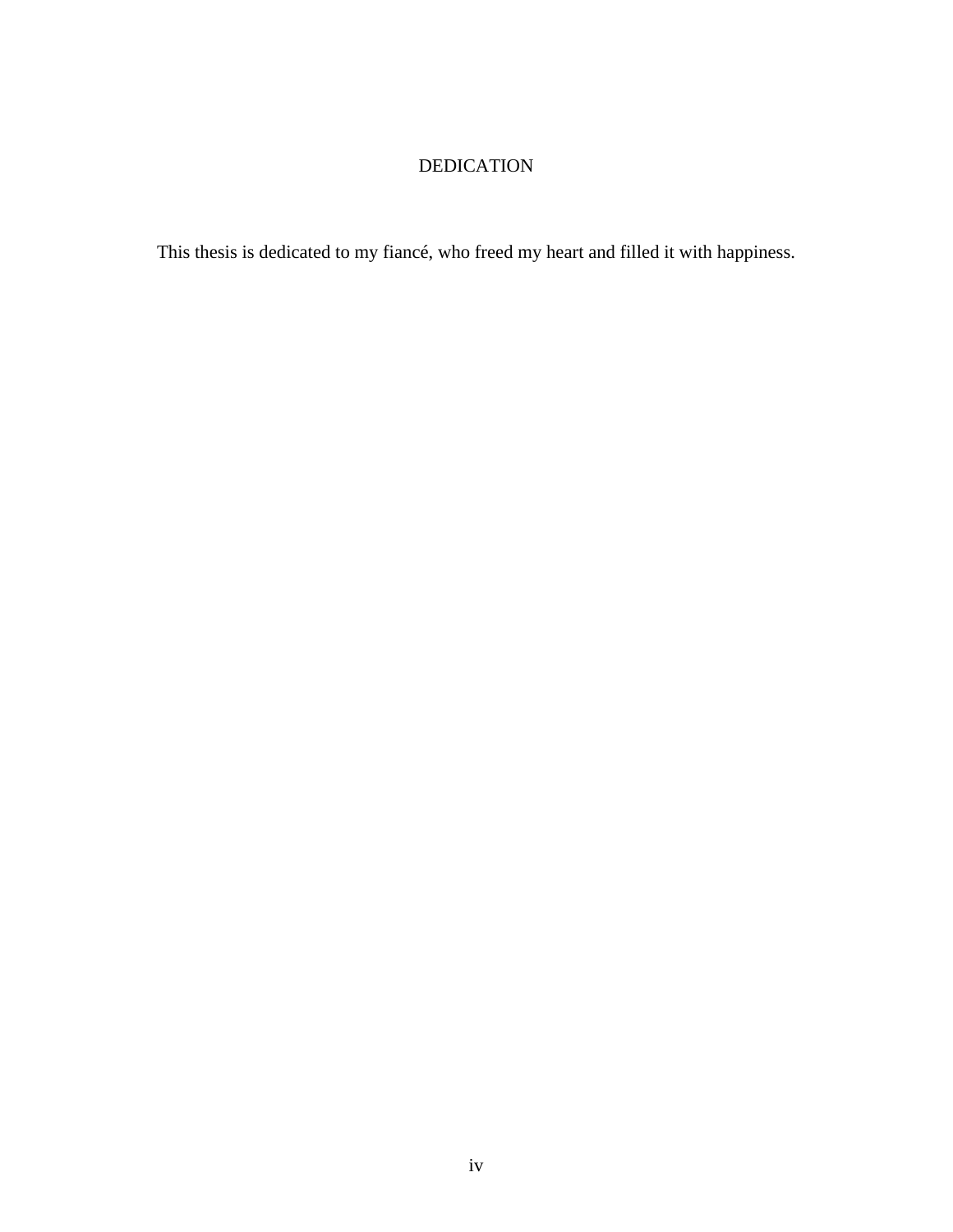# TABLE OF CONTENTS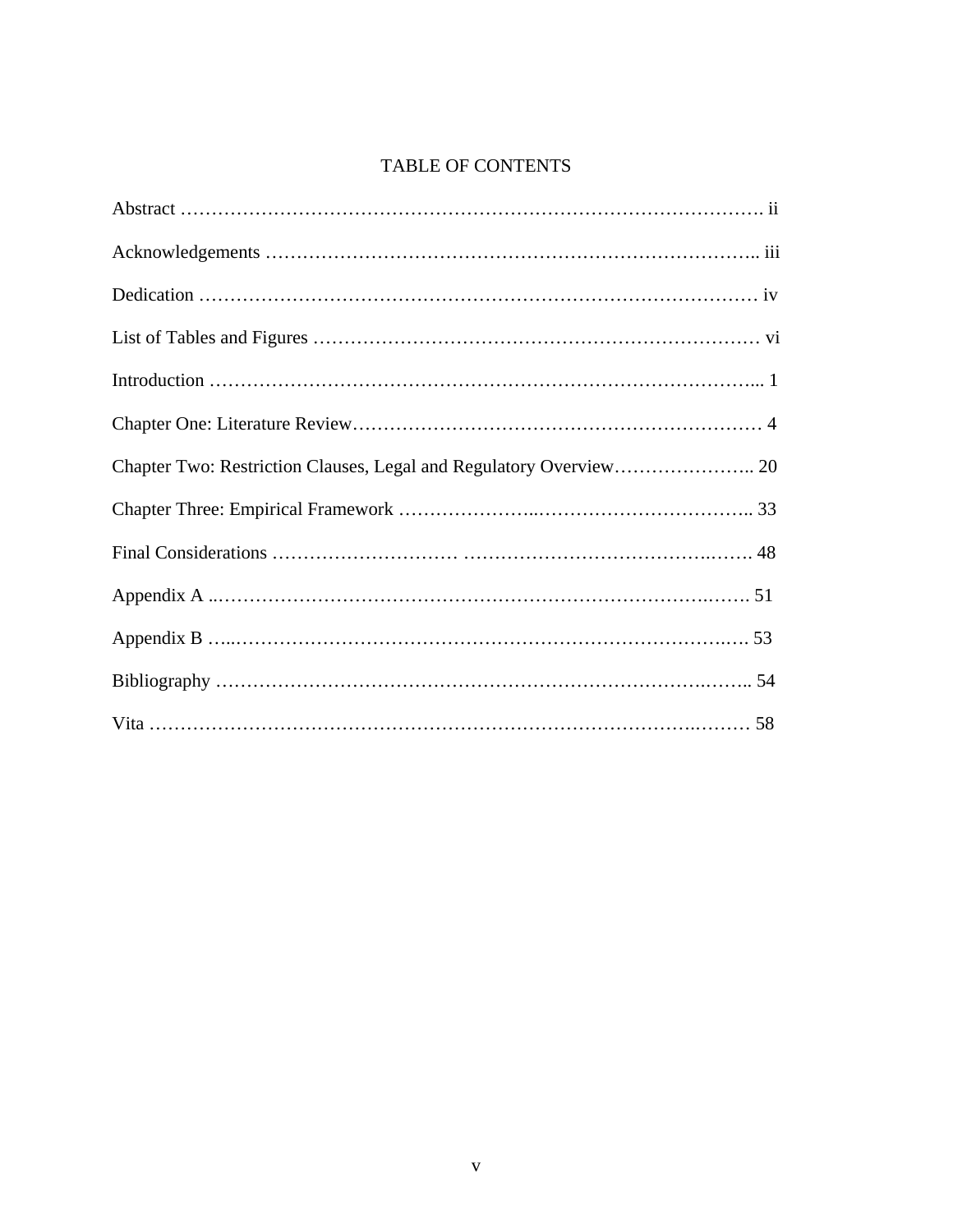# LIST OF TABLES AND FIGURES

| Table 1. Monthly Report on Immigrants Admitted/Departed or Deported (1930-1931)         |
|-----------------------------------------------------------------------------------------|
|                                                                                         |
|                                                                                         |
| Table 3. Effect of Terrorism (Absence or Presence) on the LPCC Phenomenon 44            |
| Table A1. Provisions on Grounds for Ineligibility Conforming the 212 Section of the INA |
|                                                                                         |
|                                                                                         |
| Figure 2. LPCC Immigrant and Unemployment Rate: Frequencies Over Time 46                |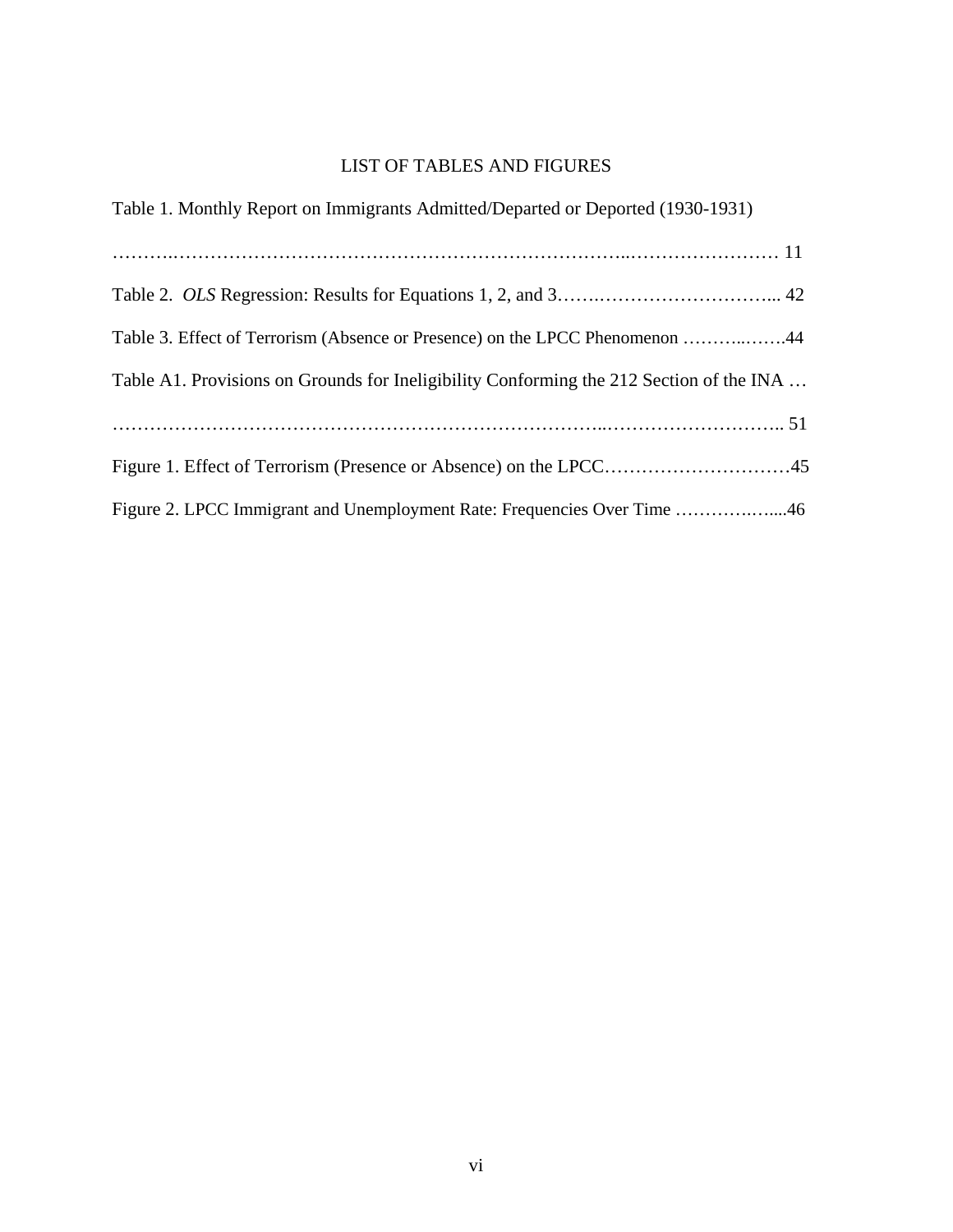#### INTRODUCTION

The celebration of the immigration tradition in the United States is not shared by all in American society. Policy makers, administrators, economic interest groups, scholars and the general public differ on opinions related to the dilemma of whether the U.S. should honor its origins of open doors or have a more selective immigration policy. For any of these arguments the visa issuance process is critical, and so are the restrictions that apply to applicants seeking entrance to the United States for permanent or temporary reasons. Many who advocate a more selective immigration policy and, equally, many who fight for a more open and egalitarian immigration system do not realize that since 1822 the "Likely to Become a Public Charge" clause (LPCC) has survived historical and legal changes to become the most used ground of ineligibility (or, restriction clause) to deny an American visa (Edwards 2001, 4).

If use of the LPCC is considerably larger than any other subjectively restrictive clause, then what factors stimulate an expansion in the use of the LPCC? Has this open legal provision been used more frequently in years of major socio-economic difficulties and in critical border-security challenges caused by terrorist attacks against the U.S.? Has the LPCC functioned as a loophole in the Immigration and Nationality Act (INA) to adapt the selection of aliens receiving visas according to the demands that the country faces in specific periods? Is this restrictive role of the LPCC a tradition of the American visa issuance policy, or is it more a result of repeated adjustment practices?

The power of the Public Charge Doctrine to restrictively select immigrant (permanent residents) and nonimmigrant visa applicants (temporary visa holders) has rarely been studied. Most of the information on the Likely to Become a Public Charge (LPC) doctrine is provided by government reports and general historical investigations of immigration practices (Daniels 2004;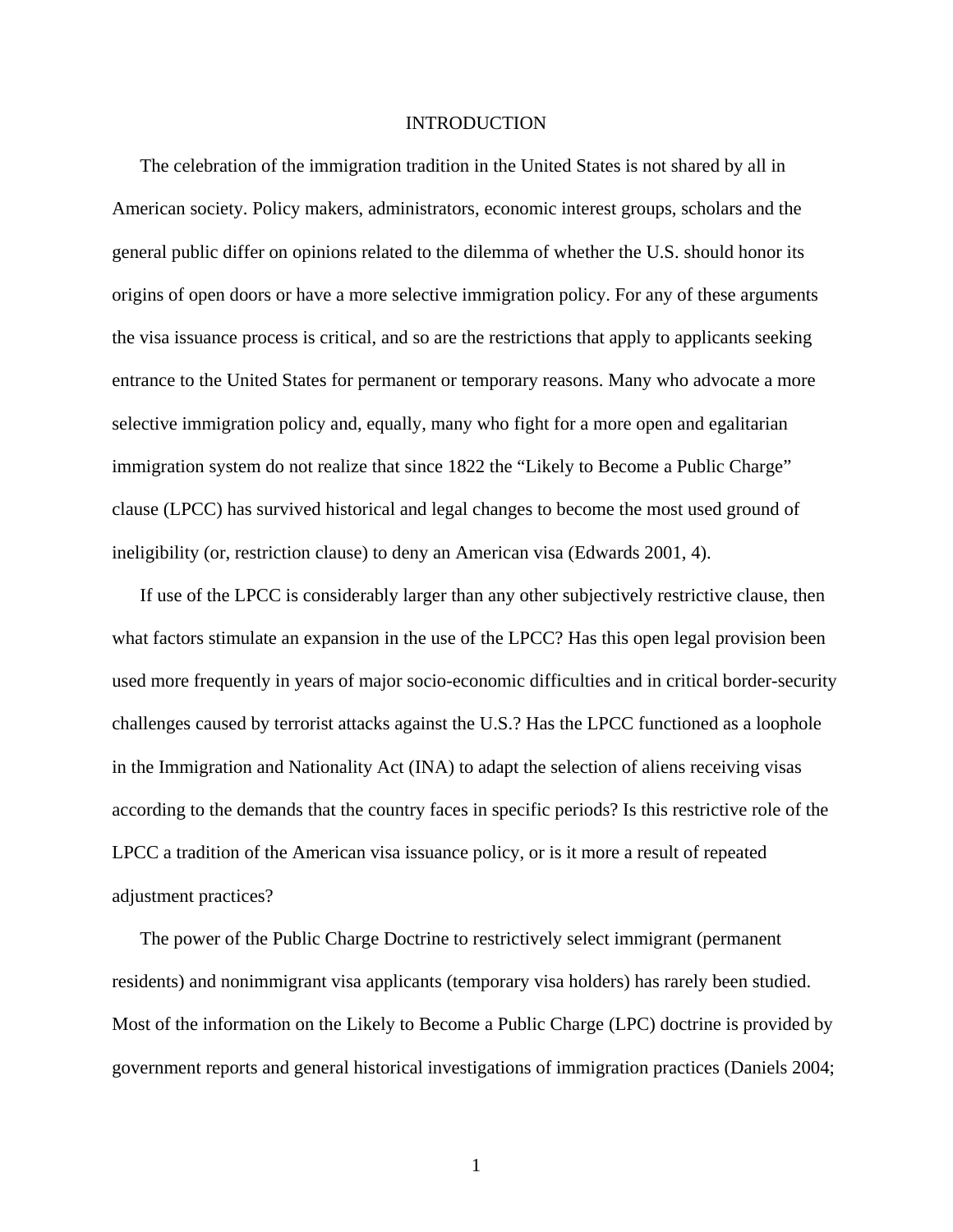Tichenor 2002.) Following the guidelines of the Clinton administration on the interpretation of the LPC clause, the Immigration and Naturalization Service  $(INS)^1$  $(INS)^1$  proposed that the LPC doctrine be classified into two different types (INS 1999). The first focuses on the use of the public charge clause after an immigrant is already in the United States (i.e. grounds for removal) and the second type, here named pre-entry, which is the main theme of this study, refers to using the LPCC to deny entrance to aliens seeking American permanent residence or temporary visas.

The decision to concentrate on the pre-entry use of the LPCC, for this study, relies on the following three reasons. First, the number of people considered inadmissible by the American Consulate services abroad on the grounds of the LPCC pre-entry each year is much higher than the number of aliens removed on the grounds of the LPCC since 1980 (Department of Homeland Security 2003). Second, recent research has paid much more attention to the post-entry type of LPCC and has, consequently, undervalued the LPC clause's restrictive power and role in the current American immigration policy and practices. Third, the possibility to determine the LPC clause's use during different periods of social, economic, and security-related circumstances suggests that American immigration practices for visa issuance are variably selective.

This study begins with a historical overview of the immigration system, specifically of the usage of the LPCC since its recognition by federal legislation in 1822. In addition to the historical review, I also provide an analysis of data on the utilization of the LPCC from 1966 to 2002. The tests will determine whether correlations exist between the use of the LPCC and economic downturns, the arrival of the 1996 welfare reform, major terrorist attacks against the U.S., LPCC regulatory and legislative changes, and the total number of visas issued abroad for each population (immigrant applicants and nonimmigrant applicants.) Finally, the results on the

<span id="page-8-0"></span><sup>&</sup>lt;sup>1</sup> Today United States Citizenship and Immigration Service (USCIS),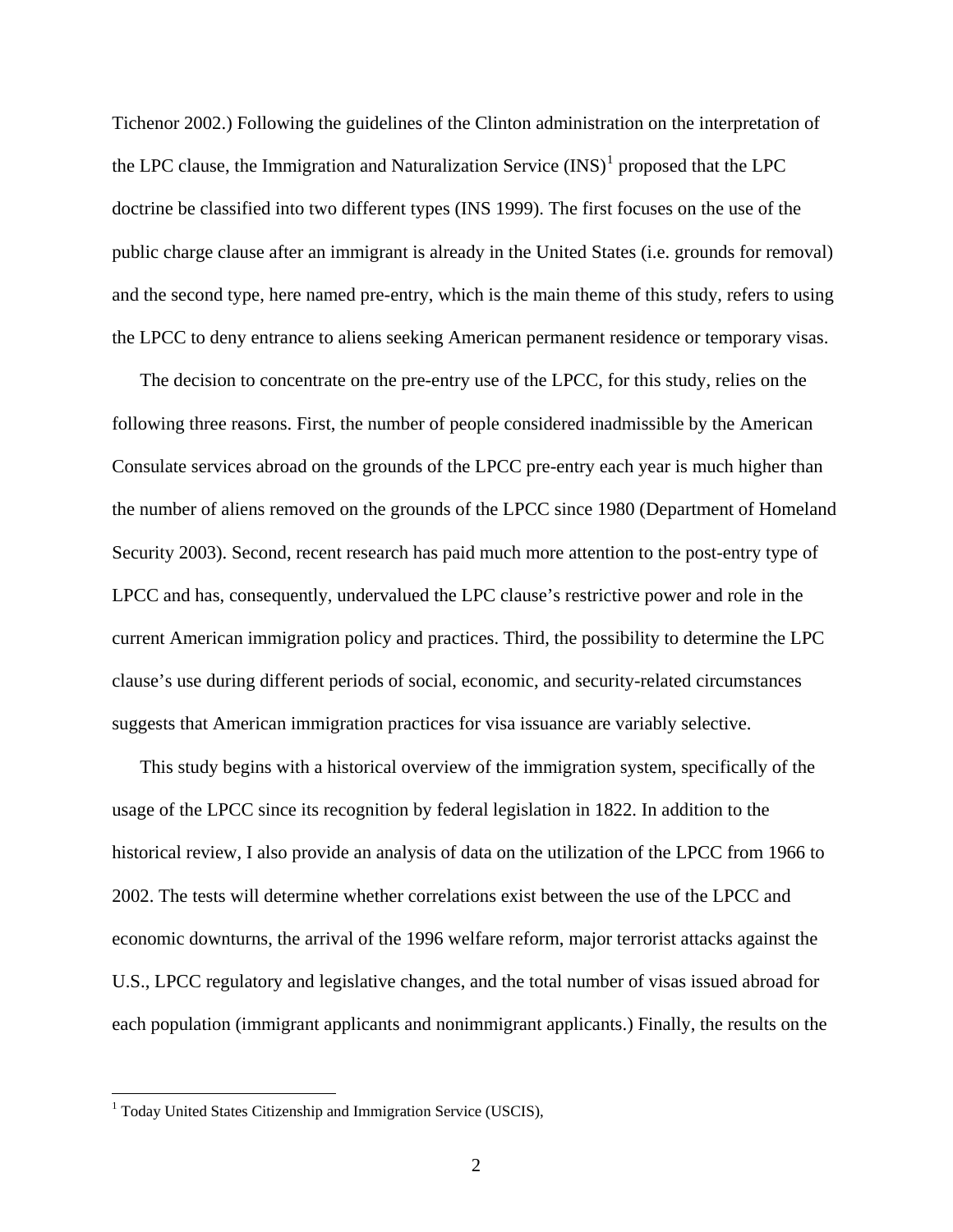utilization of the LPCC are used to discuss possible quantitative and qualitative tendencies within the processes of visa issuance and selection of immigrants.

The results of the analysis substantiate the hypothesized relationship between the use of the LPCC and the security-related variable at the 0.03 level of significance, in regards to the nonimmigrant population. In what concerns the immigrant population, descriptive time-series analysis indicates that the variable time plays a major whole between the use of the LPC clause, and unemployment rate, and legislative-regulatory changes. While the former results are easily visualized, the analysis of the immigrant-population data requires a more detailed investigation of how unemployment rate and legislation changes have influenced the use of the LPCC over the years.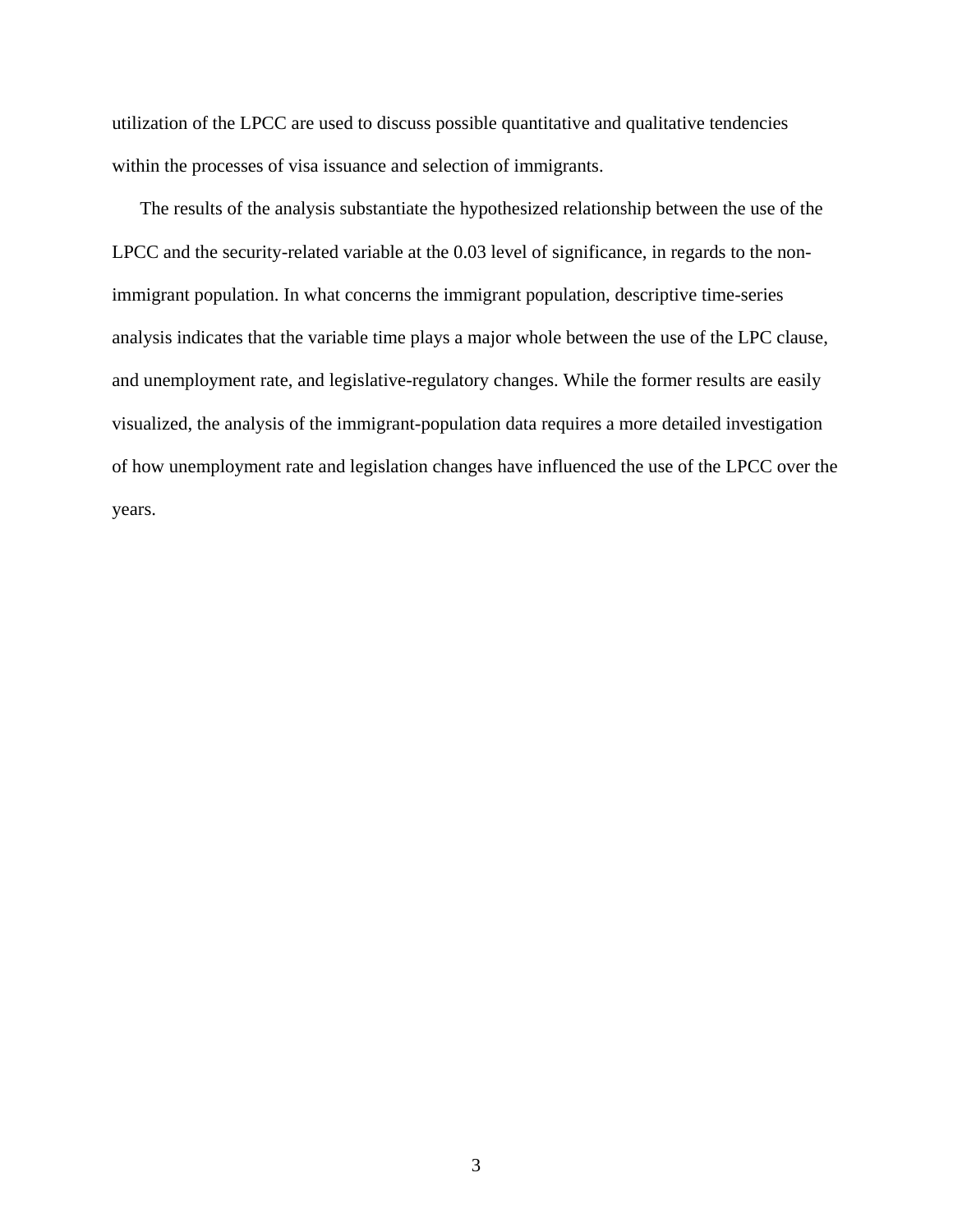#### CHAPTER ONE: LITERATURE REVIEW

The United States is a traditional immigrant state (i.e. a state that has a specific immigration policy instead of treating immigration as part of its foreign policy.) Since its foundation many people have dreamed about coming to the U.S. to be part of the American dream. Many people have had their applications denied. Whether or not the American immigration laws conform to a system that honors the label of a country with "safe borders and open doors" is yet to be verified. One of the major reasons for questioning how open America is for newcomers is the significant use of the LPC clause to deny visas for immigrant and non-immigrant<sup>[2](#page-10-0)</sup> applicants since its recognition by federal law, in 1822 (Edwards 2001, 6). The LPCC is one of the most (if not the most) important and traditional mechanisms of visa constraint within the American immigration selection process.<sup>[3](#page-10-1)</sup>

Although it is easy to find scholarship and historical investigations on American immigration policy, material specifically related to the LPC doctrine is scarce. However, when cited, the LPCC is frequently referred to as an instrument to "preserve the flow of qualified, capable immigrants. It is a tool for keeping out or expelling unproductive immigrants…" (Edwards 2001, 1)

<span id="page-10-0"></span> $2^{2}$  According to the Immigration and Nationality Act of 1952, immigrants are all aliens who come to the United States to reside permanently (lawful permanent residents, commonly known as "green card" holders). Non-immigrants are all aliens who enter the country for temporary and specific purposes (included under this category are foreign students, fiancés of U.S. citizens, and temporary workers. Asylees and refugees are treated differently, neither being considered immigrants nor nonimmigrants upon entry.) However, non-immigrants are becoming immigrants without leaving the country more frequently compared to twenty years ago. According to data provided by the Congressional Research Service, Report for Congress, in October 2004, there are more aliens acquiring permanent residence status through adjustment (procedure followed by aliens who are already in America as nonimmigrants or under humanitarian grounds to ask for their adjustment of status and become an immigrant without having to leave the country) than through a petition to an American consulate abroad (Wasem 2004, 6). Immigrants and nonimmigrants are subject to the LPC clause test. And given the fact that nonimmigrants have the possibility to become green card holders, the effect of the LPC test on the admission of temporary visa holders is connected to the effect of the LPC clause on the selection of future American permanent residents.

<span id="page-10-1"></span> $3$  The Report of the Visa Office (1966-2002) brings all grounds for ineligibilities listed and divided by category, immigrant and non-immigrant. Among the subjective categories, the LPC clause is the most used clause to deny visas in both categories, in every year studied.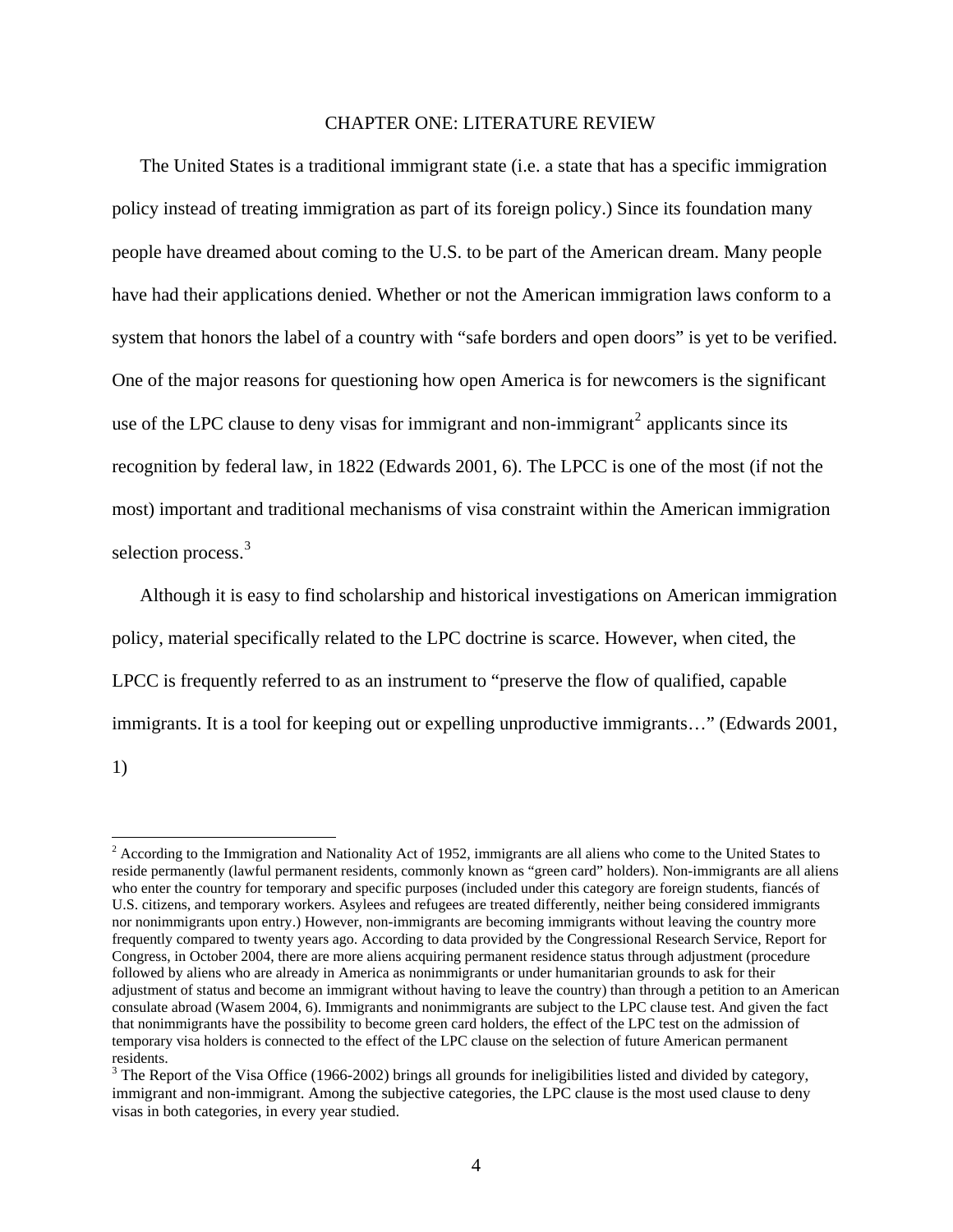The LPC concept was first used in 1645 by the colony of Massachusetts and was recognized by federal law in 1822 (Edwards 2001, 2). The LPCC started to be adopted by the states at the end of the 17th century "to prevent the poor and the impotent from being imported." When the Union took over the subject, the Federal law included the LPC clause with the text that excluded any immigrant "unable to take care of himself or herself without becoming a public charge.<sup>[4](#page-11-0)</sup>"(Edwards 2001, 3)

In 1888, Richmond Mayo Smith wrote about the concerns over the large numbers of immigrants entering America. He explained that after the American Revolution "These [the immigrants], of course, were the most desirable members of their communities; and the wonderful progress of the United States has been due partly to the character of these newcomers" (Smith 1888, 61). As the profiles and the origin of immigrants changed over the years, Smith suggests that there is a constant necessity of congressional action to control immigrant flows. Although the American immigration policy has rarely set tight qualification requirements or low ceiling numbers for immigrants and nonimmigrants (except for the periods of Asian exclusionism,) administrative regulations have ensured the adoption of more stringent immigration control initiatives in difficult, especially economically harsh, periods (Morris 1985, 8). One of the best examples of the executive branch's manipulative ability to administer immigration control is the discretionary power granted by law and regulations to immigration officers through the LPCC .

 One century ago, Smith (1888) was already worried about the great amount of discretionary power given to immigration officials. In the case of LPCC utilization, the old preoccupation remains valid. The LPC test may apply not only to those who might, at any time, become

<span id="page-11-0"></span> $4$  Since 1965, the text of the law permits deportation and requires visa rejection of "any alien likely at any time to become a public charge." (Immigration Act 1990, Section 212 (a) 4)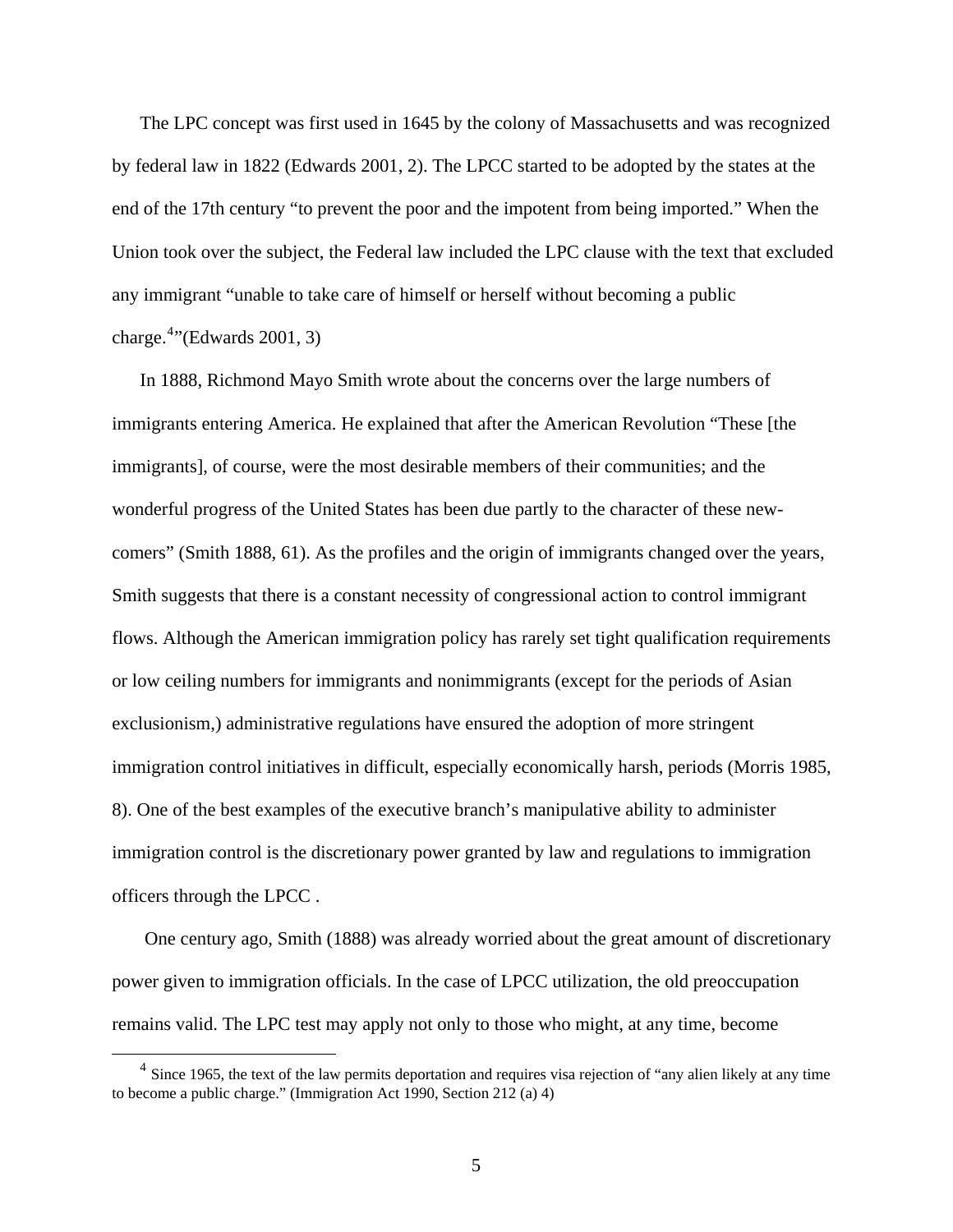financially dependent upon the federal government but to those, who, in the opinion of the consular officer may weaken or harm society, not only economically, but socially and culturally (INS 1999, 3). In 1888, the discussion was whether waves of immigration, similar to the 1850's, should continue (Daniels 2004, 11). If not, then, consular officers should find a mechanism to cut immigration numbers and elevate immigrants' qualifications. According to Smith (1888), the cultural and economic changes caused by the foreign-born population were as positive as the arrival of the railroads to the development of the United States as a potential world superpower. However, the circumstances brought by a pre-industrial society, which had already marched towards the American West, and which had already sufficed its needs for unskilled labor, required the use of the LPCC to balance immigrant numbers.

The issue of immigration reduction is very contradictory. Smith (1888), who favored immigration, at the same time agreed on the necessity to restrictively select immigrants. Smith (1888) was also concerned with the implications that this restrictionist posture would cause in terms of international relations. This same conflict persists at the center of the immigration debate today. How can the U.S. decrease the number of admitted aliens and increase the qualifications of immigrants and nonimmigrants without losing the libertarian features of the origins of the American immigration law? How do these limitations interact with the American foreign affairs? Once more, the LPCC becomes one convenient legal provision to apply qualitative restrictions through administrative regulations and guidelines. Not only have exclusionary clauses been used to restrict immigrants during economic crises, but also during periods of explicit racial discrimination and excessive immigration flows (Tichenor 2004, 179).

Although the LPCC is a potential instrument of immigration restriction, it is not in itself a cause for such practice. The varying usage of the LPCC is linked to major social, cultural and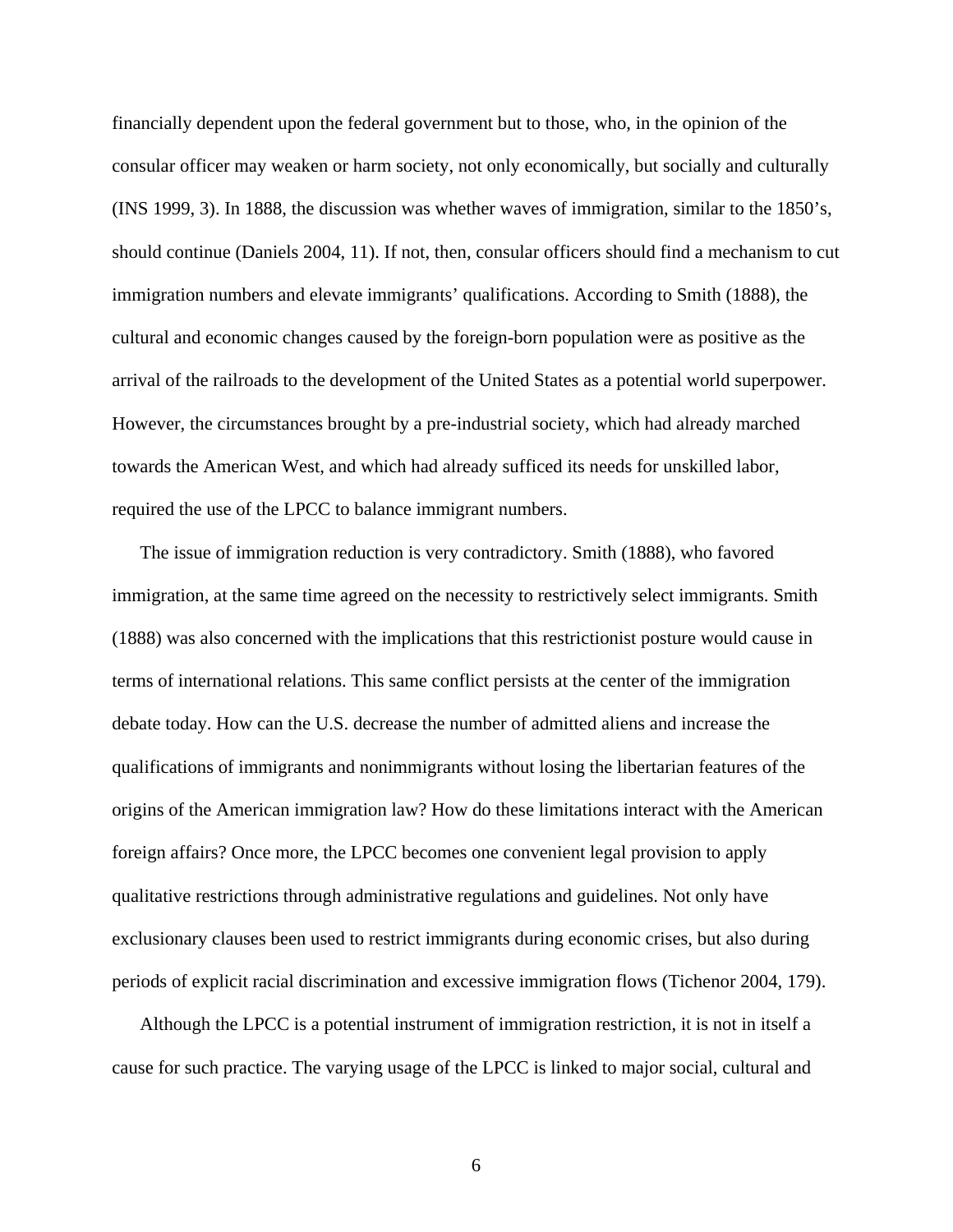economic factors, which have influenced the American immigration laws and practices, constantly or intermittently, during specific historical events or periods.

According to Daniels (2004, 19) race was the major factor that contributed to the American immigration policy to provoke a swing toward a closed position. Historical literature explains that, at many times, legislators and public administrators advocated in favor of a policy that would not be color-blind, or even neutral to other factors (Morris 1985, 20). Characteristics on morals and beyond were taken under consideration in the selection of immigrants. Benjamin Franklin, known for his salient American nativism (Daniels 2004, 8), advocated that immigrants who were not Caucasian (white) and who did not know how to speak English should not be welcomed in the American "Melting Pot."

In 1875 the first legal recognition of race bias within the U.S. immigration policies came with the Chinese Exclusion Act (The Library of Congress, para.1). Not only was the U.S. more concerned about the quality of its potential immigrants, but also about preserving an occidental and liberal culture within the American borders. With the Asian exclusion laws in effect from 1875 to 1943, the Chinese community suffered a great loss in numbers, and because of this, there was little possibility to form Chinese families and strong communities during the period of legal exclusion (Lee 2003). Chinese women (and Asian women in general) suffered more with the period of restriction. First, the legal provision that had the goal of preventing the entrance of women for prostitution was interpreted very broadly. Second, many of the Asian women who traveled to American ports to reunify with their Asian families were denied entrance. In addition, Asian women were not strong or bold enough to take the chance to cross the Mexican borders illegally (Daniels 2004).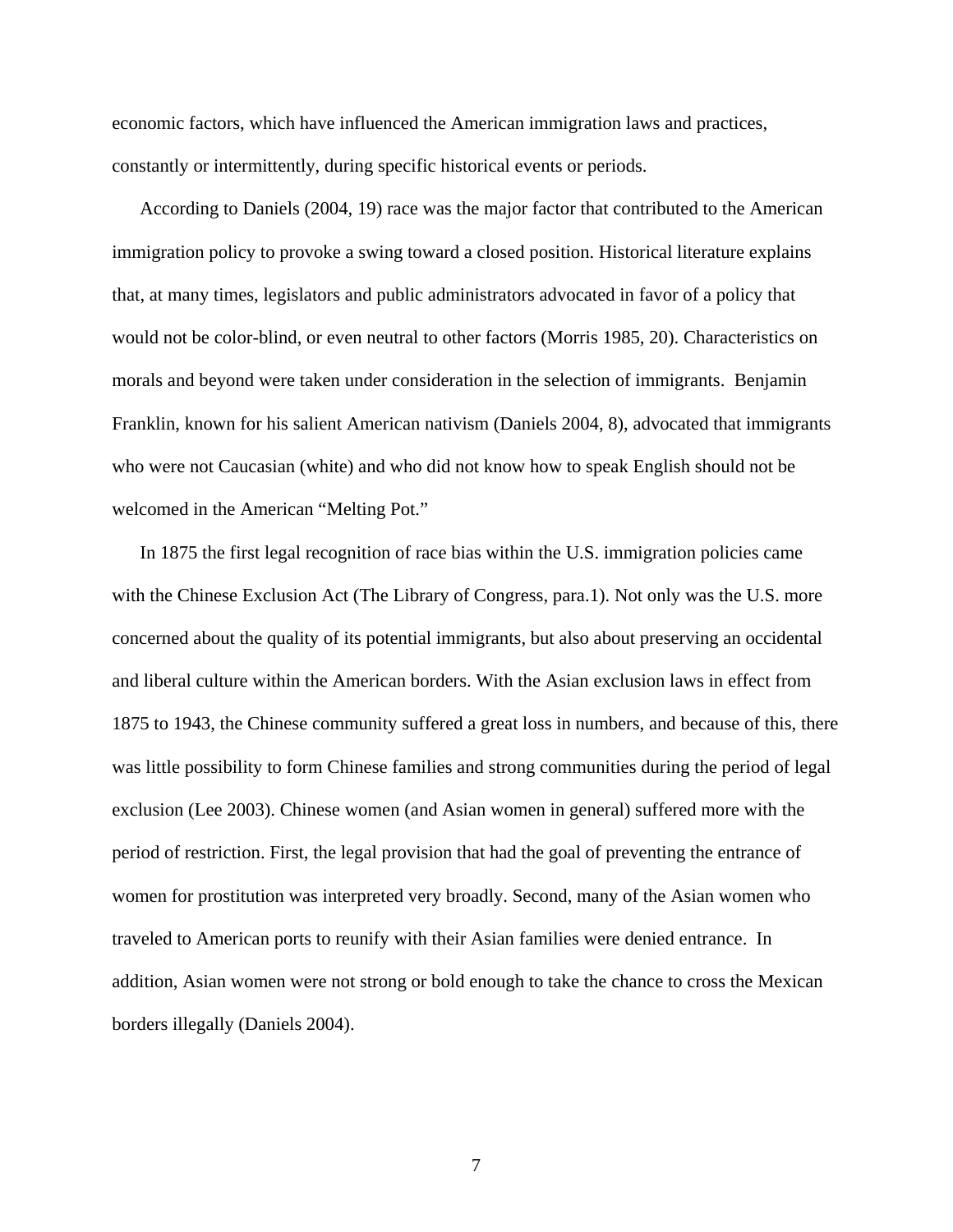According to Lee (2003), many Chinese immigrants came into America illegally during the exclusionary period. The vast majority of these immigrants were men. On the other hand, a good number of aliens denied entrance at a port of entry during the 1920's and 1930's were Asian women (Lee 2003). The indication here, then, is that the LPCC might have been used at the port of entries to highlight the gender factor into an already racist policy. Besides, in this case, the LPCC functioned contrary to the principle of family reunification, which has always been considered one of the most important pillars of the American immigration policy (Daniels 2004, 8). The extreme precautions of the beginning of the twenty century, might be also related to the U.S. effort to prevent foreign anarchists from entering the country (anti-anarchist periods date from 1900-1914.) Therefore, during the first decades of the 1900's, when the LPCC was heavily used, we have historical indications of both security and racial concerns.

Despite the fact that racial bias was explicitly included in the exclusionary periods (1875-1943), and that the fear of the spread of anarchism from other countries contributed to difficult immigrant assimilation in America, economic factors contributed to a wider use of the LPCC. The numbers that show how immigration officers used the LPCC to avoid labor competition during the Great Depression are overwhelming. The administrative power used to guide the officers to adopt the LPCC incorporated the desperation and the emergency peculiar to the historical economic crash of 1929. Through the analyses of three sequential presidential statements, it is possible to infer how the rates of immigration and unemployment were manipulated by the usage of the LPCC during the 1930's. In the first presidential speech about the necessity to restrict immigration, Hoover (Federal Register Division 1956a) explicates that the recession is such that the country cannot wait on Congress to take action to decrease immigration numbers.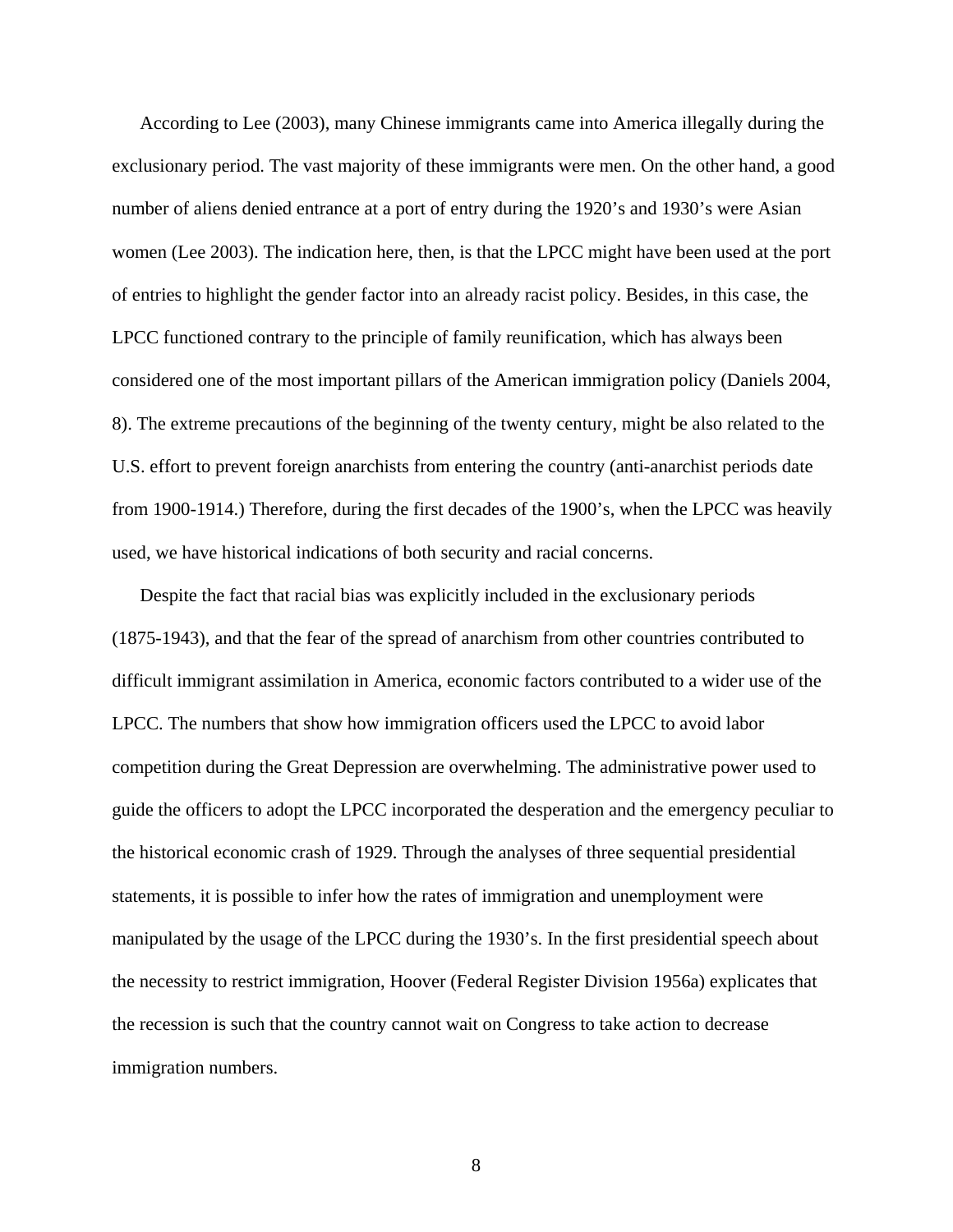According to President Hoover, "the administration made recommendations to Congress in the last session as to restriction that might be made and, while the committees were favorable, no action was taken. This will at least carry over until Congress can consider the question" (Federal Register Division 1956a, para.4). In addition, in his opinion, the country may use the LPCC as an instrument to tighten up the volume of immigration. He explained that…

".. practically all countries suffering from unemployment have tightened their immigration restrictions in the past few months—Canada and most of the European countries. There seems to be a general realization that each country should take care of its own problem and, while there is no denial of immigration at large, it is merely a tightening against persons likely to fall in the class of *public charges*." (Federal Register Division 1956a, para.7, emphasis in the original)

On the same day, the White House released the report of the Department of State, which had inspired president Hoover to advise immigration officers to use the LPCC to restrict immigration. The report clearly explained the new circumstances in which an applicant could be denied on the basis of the LPC rule:

"In normal times an applicant for admission to the country (not otherwise ineligible) if he appears to be an able-bodied person who means to work and has sufficient funds to support himself and those dependent on him until he gets to his destination in that part of the United States where he is going, would be admitted without particular stress being placed on whether he has other means of support. But in abnormal times, such as the present, where there is not any reasonable prospect of prompt employment for an alien laborer or artisan who comes hoping to get a job and to live by it, the particular consular officer in the field to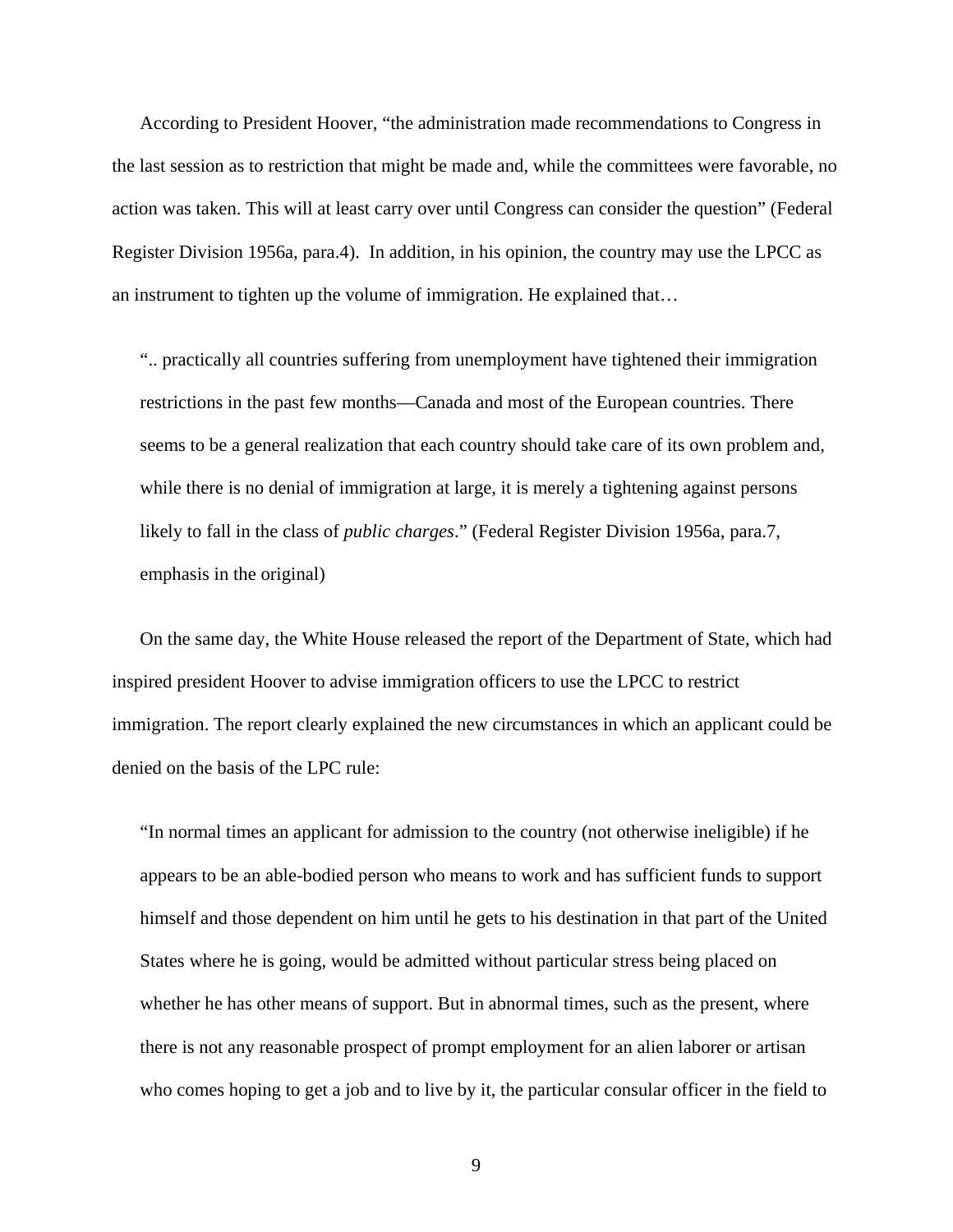whom application for a *visa* is made (upon whom the responsibility for examination of the applicant rests), will before issuing a *visa* have to pass judgment with particular care on whether the applicant may become a *public charge*, and if the applicant cannot convince the officer that it is not probable, the *visa* will be refused." (Federal Register Division 1956a, para.4, emphasis in the original)

Two Presidential conferences (113 White House Statement on Government Policies to Reduce Immigration of March 26, 1931 and 189 The President's News Conference of May 15, 1931) demonstrated that the administrative recommendation to use the Public Charge clause to restrict the entrance of foreign labor had reversed immigration numbers drastically. In the months of February, March and April of 1931, the wider use of the LPC clause reversed immigration numbers from about 12,000 monthly to a net departure of about 3,500 (Federal Register Division 1956b, para.9). In the same vein, the numbers for the April/1930 to March/1931 are also very significant, as demonstrated by Table 1.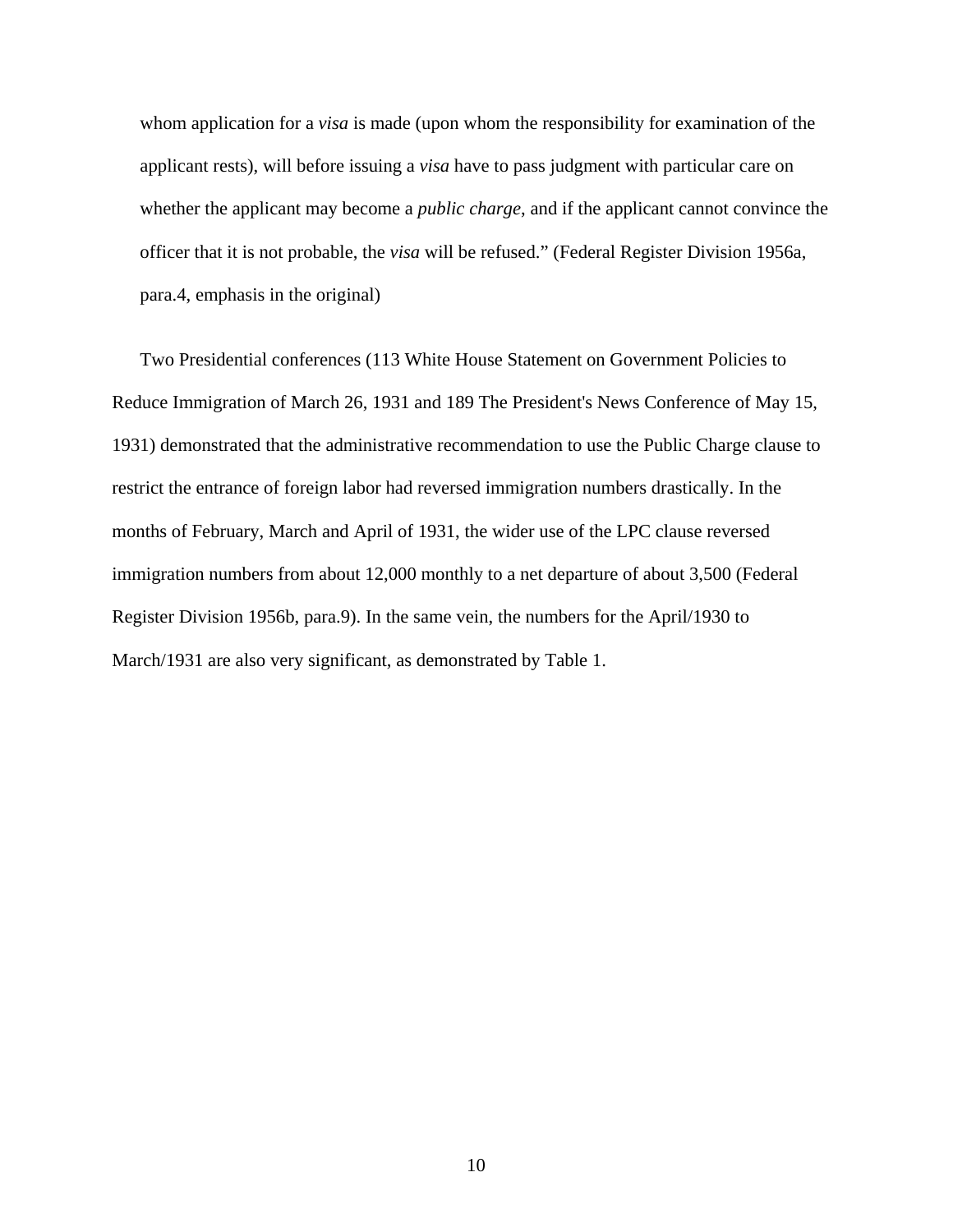| Immigrant aliens |      |          | Emigrant aliens       |  |
|------------------|------|----------|-----------------------|--|
| Month            | Year | Admitted | Departed and Deported |  |
| April            | 1930 | 22,261   | 6,620                 |  |
| May              | 1930 | 19,414   | 6,089                 |  |
| June             | 1930 | 14,944   | 6,095                 |  |
| July             | 1930 | 13,323   | 7,047                 |  |
| August           | 1930 | 14,816   | 7,300                 |  |
| September 1930   |      | 17,792   | 7,702                 |  |
| October          | 1930 | 13,942   | 8,021                 |  |
| November 1930    |      | 9,209    | 7,178                 |  |
| December         | 1930 | 6,439    | 7,691                 |  |
| January          | 1931 | 4,091    | 6,921                 |  |
| February         | 1931 | 3,147    | 6,985                 |  |
| March            | 1931 | 3,577    | 7,562                 |  |
| Total            |      | 142,955  | 85,211                |  |
|                  |      |          |                       |  |

Table 1. Monthly Report on Immigrants Admitted/Departed or Deported (1930-1931)

Source: Federal Register Division. National Archives and Records Service. Public Papers of the United States, Herbert Hoover, 1931, p.257, 1956b.

As one can see, the use of the LPCCs to deny admission has been significant since the very early periods of the nation to either bar the creation of strong foreign-born communities in America or to protect labor. One question that arises is whether the current use of the LPCC still follows these same principles. Once the Civil Rights movement changed America, how did the immigration policy and practices respond?

With Lyndon B. Johnson in power a lot of the desires of the founding fathers, who "took as a given that continued immigration was vital for the health of the nation," (Daniels 2004, 6) gained life. From the 1970's till 1986 (year the Immigration Reform and Control Act, IRCA, was passed) the country watched the numbers of newcomers skyrocket as a result of the legislation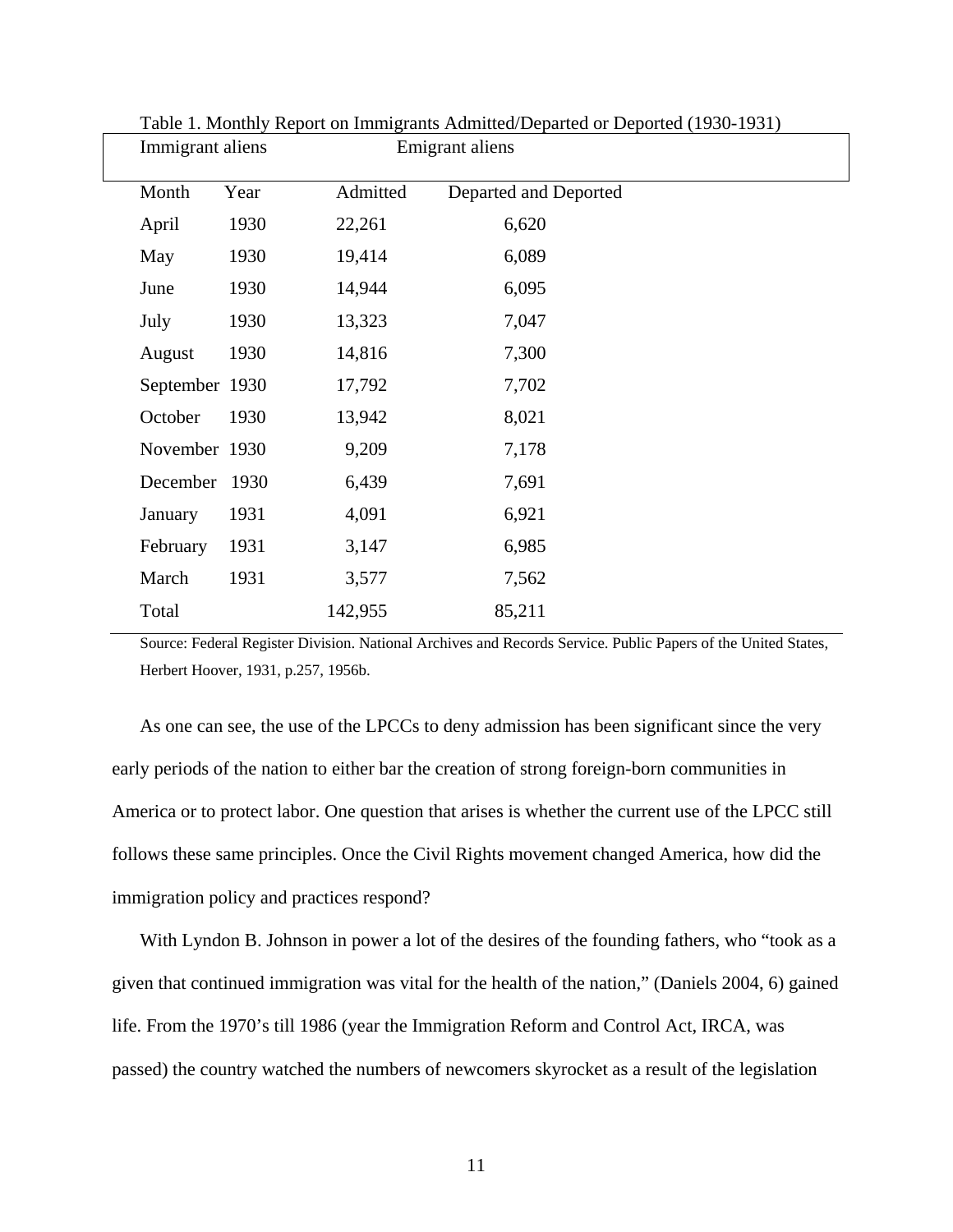enacted right after the Civil Rights era. At that time the American Golden Doors were perceived as more open "to receive not only the opulent and respectable stranger, but the oppressed and the persecuted of all nations and religions, whom we shall welcome to participate in all of our rights and privileges." (George Washington, as cited in Daniels 2004, 7).

However, even during the golden years of relatively easy entrance the principles of restrictionism were revisited; the origins of nativism were often cited as mechanisms of resistance against the new libertarian perspective on immigration. While the ideas of George Washington were adopted by the advocates of a more moderate policy, Benjamin Franklin (as cited in Daniels 2004) was a legendary American father who was remembered by extreme restrictionists. Franklin's ideas concerning immigration control inspired the restrictionist movements of the l980's. According to Franklin:

Why should the Palatine door be suffered to swarm into our settlement and by herding together establish their language and manners to the exclusion of ours? Why should Pennsylvania, founded by the English, become a colony of aliens who will shortly be so numerous as to Germanize us instead of our Anglifying them. (Daniels 2004, 8)

Despite the presence of very conservative lobbying in the twentieth century, more liberal and egalitarian perspectives on immigration control were in fact institutionalized with the help of the Civil Rights Movement. In 1965, new liberalizing provisions amended the American immigration policy to increase legal immigration in order to contribute to the assimilation of foreign-born families and communities that were already in the United States.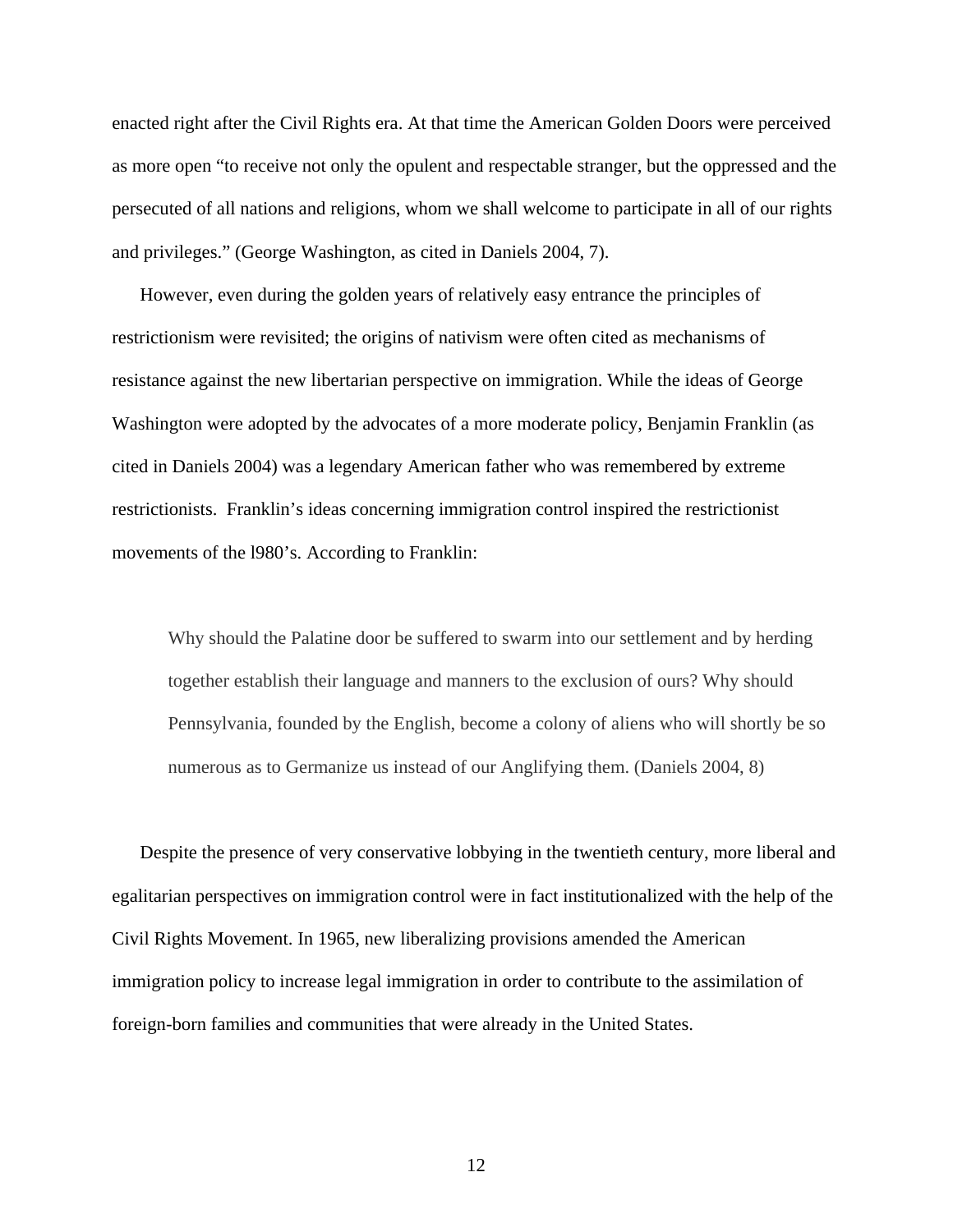Although the recognition of restrictionist viewpoints are denied by numbers of massive immigration after Lyndon Johnson's presidency<sup>[5](#page-19-0)</sup>, the indexes on the usage of the LPCC during the early 1970's continued high for the population of immigrant applicants. With the difficult economic periods of the late seventies and early eighties, the population started to complain about the huge numbers and benefits granted to the foreign-born population. A new era of restrictionism and some isolated ideas of exclusionism started to occur (Morris 1985, 25). During the same period, international terrorism became a growing menace. How best to control terrorism is a subject now discussed among international public and private entities. In 1978, the United States and Western Europe were consolidated as preferred international targets in the battle against secularism and modernization (CIA, 2005).

Perhaps because of the novelty of the terrorist argument, the literature on immigration restriction clauses paid more attention to the economic reasons for immigration restraint, rather than to security-related predictors. Calavita (Cornelius, Martin and Hollifield 1994, 64) believes that since the Immigration Reform and Control Act (IRCA) of 1986, immigration policies and regulations have indeed been made to "respond both to the long-standing economic realities of immigration and to the new restrictionism." One of the greatest changes with the IRCA was the implementation of sanctions to punish employers who would contract illegal immigrants. Another innovation of IRCA was to create a "Special Agricultural Workers (SAW) program, [both of] which contributed to a further influx of immigrant workers into the U.S. labor market." (Calavita 1994, 65)

Differently from the 1990 Immigration Act, which changed the whole structure of application and admission processes for legal immigrants, the 1986 IRCA focused more on

<span id="page-19-0"></span><sup>&</sup>lt;sup>5</sup> The numbers of massive admission during the 1960's and 1970's were mainly caused by an overwhelming number of immigrant applicants who were preferentially admitted, like immediate relatives of American citizens and American residents (Daniels 2004, 36)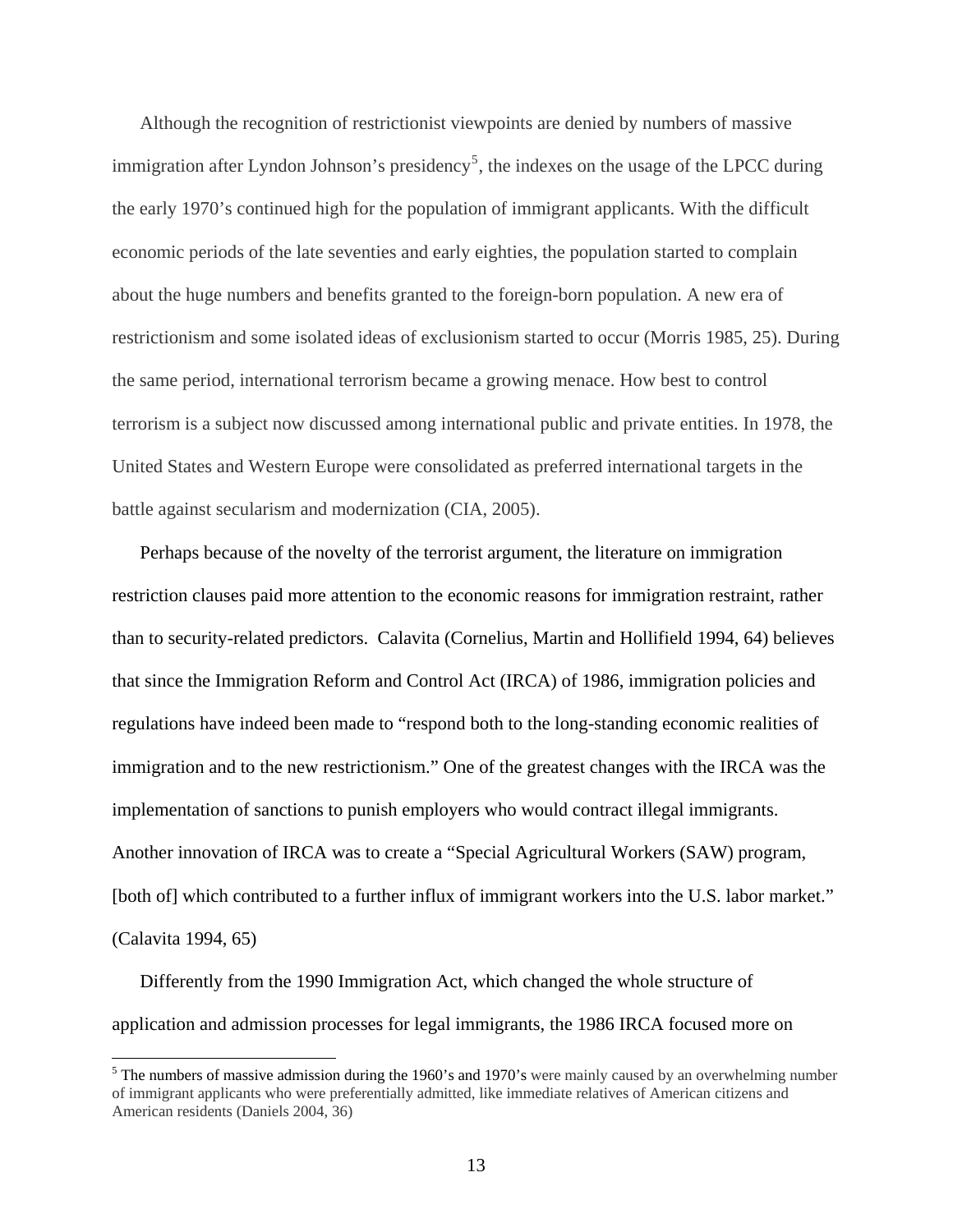providing tools to assure border control and, at the same time, cheap labor. It is not a surprise that the IRCA contributed to the failure of immigration law in its goal to reduce the problem of border crossers in America. In addition, the changes made in 1986 and 1990 seem not to have diminished the disagreements and questions that have surrounded the matter of legal immigration and its frustrating outcomes either. Scholars and policy-makers believe that these laws are not efficient to stop illegal immigration and to encourage the arrival of new immigrants who would likely integrate better in American society (Cornelius *et. al* 2003, 13). The fact here is not an issue of arrogance, neither of conservatism, but the discovery of what is best for the American society.

When the subject is the desirable profile of immigrants, different ideas emerge. Restrictionists, in the late 1980's till the present, have repeated the idea that young adults should have preference to get into the country due to the amount of tax payments that they generate (Martin 1994, 135). On the other hand, some feel that young adults generate more taxes and, at the same time, displace more Americans from their jobs (Martin 1994, 97). Most scholars believe immigrants should be admitted to this country if they qualify for jobs, which have more demand than people to cover open positions (Suro 1996). If scholarship differs in the matter of personal attributes that should be taken under consideration to deny or admit an alien, consular officers also significantly disagree.

Jasso (1988), through the analysis of a fictional sample of immigrant applications, judged by twelve immigration officers, found that certain applicants' attributes, such as the condition of having immediate family already in the U.S. and the condition of having a job offer, are unanimously taken under consideration when it comes to an alien admission. Although other characteristics, such as race, were proven to be inconsistent, Jasso focused her work on family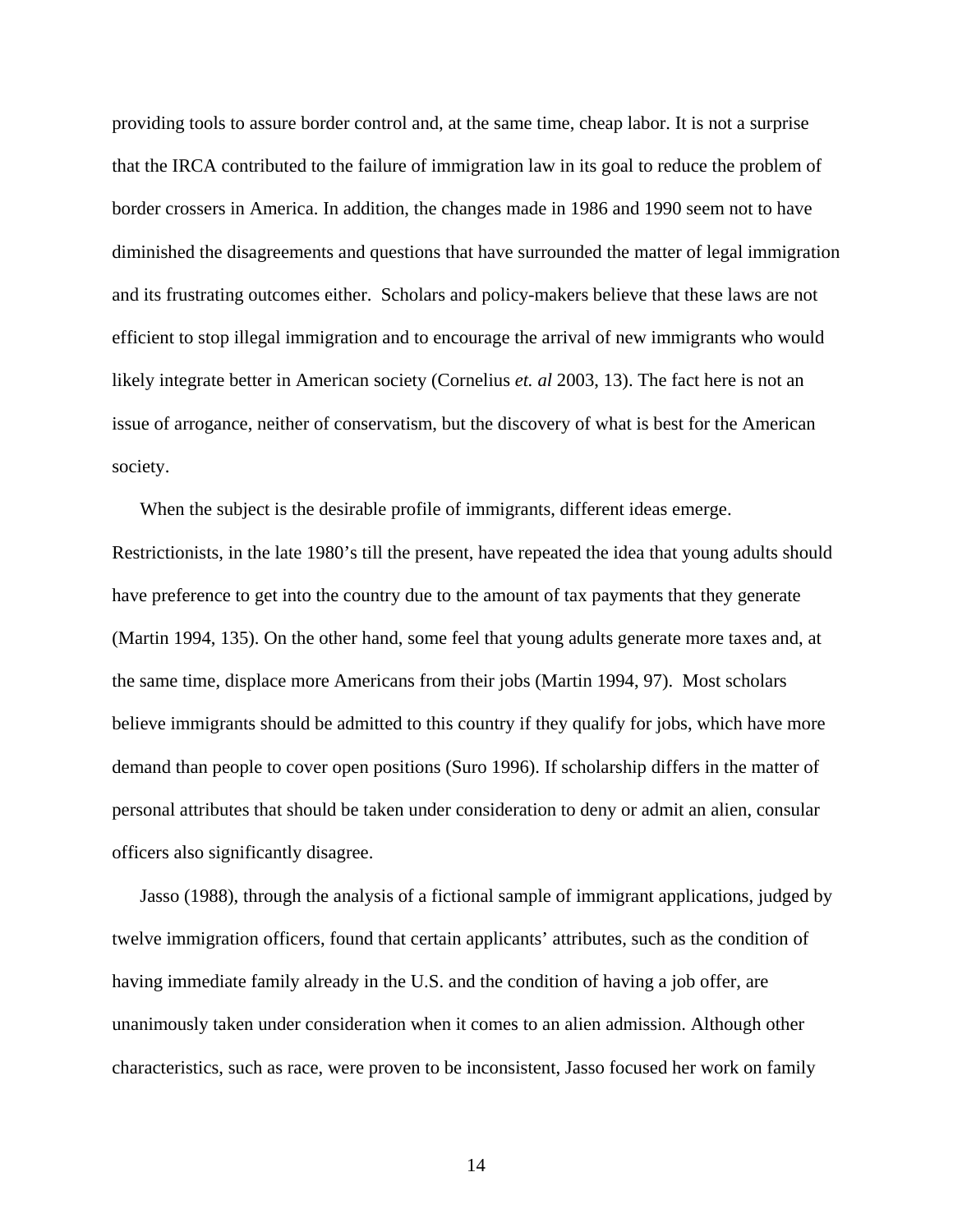reunification and employment availability. Before the 1990 Immigration Act, which established new legal preferences specially allowing employers to sponsor skilled employees to preferentially immigrate to the U.S., Jasso demonstrated that having a citizen sibling in the United States and having a job offer were characteristics that caused unanimous agreement among the Immigration Commission officers to elevate one's applicant level of desirability. Coincidently or not, the two umbrella categories in effect today (since 1990) to establish preferences for permanent resident status are exactly related to these two requirements.

Jasso's findings (1988) also suggest that high educational levels and English proficiency were considered favorable by most of the officers. Despite the fact that there is no institutional recognition regarding levels of desirability in terms of age, gender, race, education and English proficiency for permanent residents in the current immigration policy, an officer may use these criteria to deliberate whether an applicant is eligible or not to enter the country. "Although immigration law specifies the qualifications for admission, consular officers are ordinarily the final arbiters of whether an individual meets these qualifications." (Morris 1985, 96) Immigration laws also specify grounds for refusal or ineligibility. In this section of the legislation, health threats, security threats and the likelihood of becoming a public charge, among other items, are considered as legitimate grounds to deny visas.<sup>[6](#page-21-0)</sup> While all other grounds for refusal or ineligibility are very well defined, the LPCC remains an open legal provision.

Considering the heavy numbers on the utilization of the LPCC to deny visas and the administrative guidelines on how to apply the LPC doctrine,<sup>[7](#page-21-1)</sup> one can infer that consular officers may make use of this legal provision to control flows of immigration qualitatively. If this is true,

<span id="page-21-0"></span> $6$  Grounds for refusal or ineligibility are analyzed in the next chapter, which deals specifically with legislation and regulations about or related to the LPC clause. The grounds of ineligibility established by the INA (1952) are listed in Appendix 1.

<span id="page-21-1"></span> $\sigma$  Specific analysis of the LPC clause within legislation and administrative interpretations will be covered in the next chapter.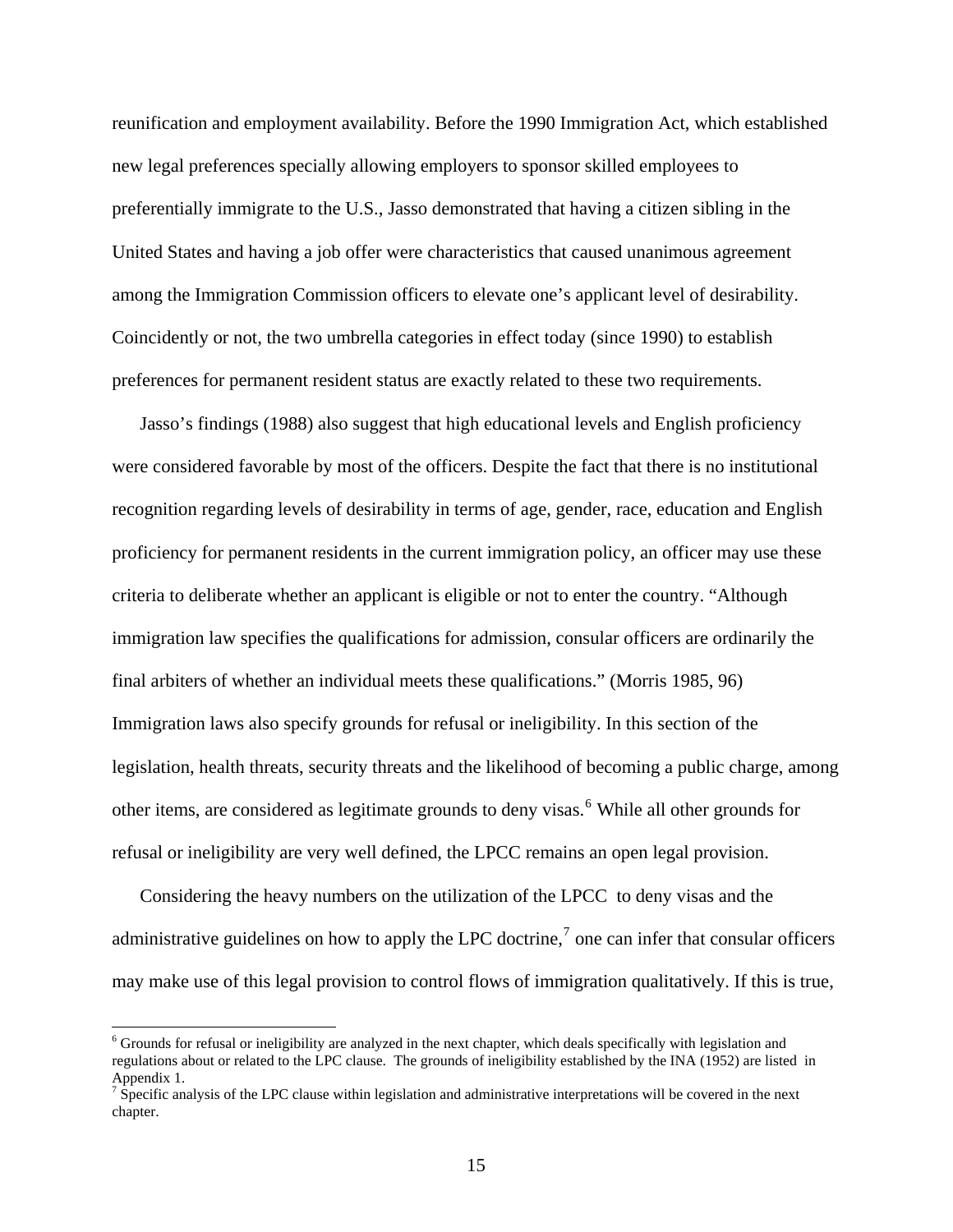the LPCC becomes an "administrative back door" to control quality of immigration flows, while institutionally the American front door is still open. As the same LPC test applies to nonimmigrant visa candidates, who are the largest public to be considered to adjustment of status (a procedure that includes the change from temporary to permanent status,) the nonimmigrant visa issuance process becomes another important administrative device to restrictively select who will become an American permanent resident.

The fact that the LPCC may be used more or less without congressional oversight interferes with the function of restriction clauses within the visa issuance process in different circumstances. As mentioned above, not only economic emergencies are relevant to the study of the LPCC. Not long after the American population had felt the power of international terrorism against the U.S. in the early 1990's, another urgent concern was rising among the general public: domestic terrorism and its immediate relationship with foreign-born communities. With few legal documents linking immigration and terrorism in the 1990's, immigration officers became part of the system that legally declared war on terror in 2001. The 9/11 Commission (Wasem and Garcia 2005, 3) described the consular officers as necessary "full partners in counterterrorism efforts," which changed the manner of examining immigrants' and nonimmigrants' applications after September 11.

Scholars like Amir Etzioni (2004) defend the influence of certain anti-terrorism policies on immigrants' freedoms. The effect of September 11 on the admission of permanent residents to the United States is not thoroughly studied to this point. However, the application procedures have become stricter for certain applicants, according to guidelines of the Consular Affairs Bureau.<sup>[8](#page-22-0)</sup> In addition, the usage of restrictive tools such as the "Likely to Become a Public

l

<span id="page-22-0"></span><sup>&</sup>lt;sup>8</sup> The Visa Office website brings the newest reports on immigration tendency. Stricter rules and regulations for applicants from terrorist-related countries made headline on the website during the month of August/2005.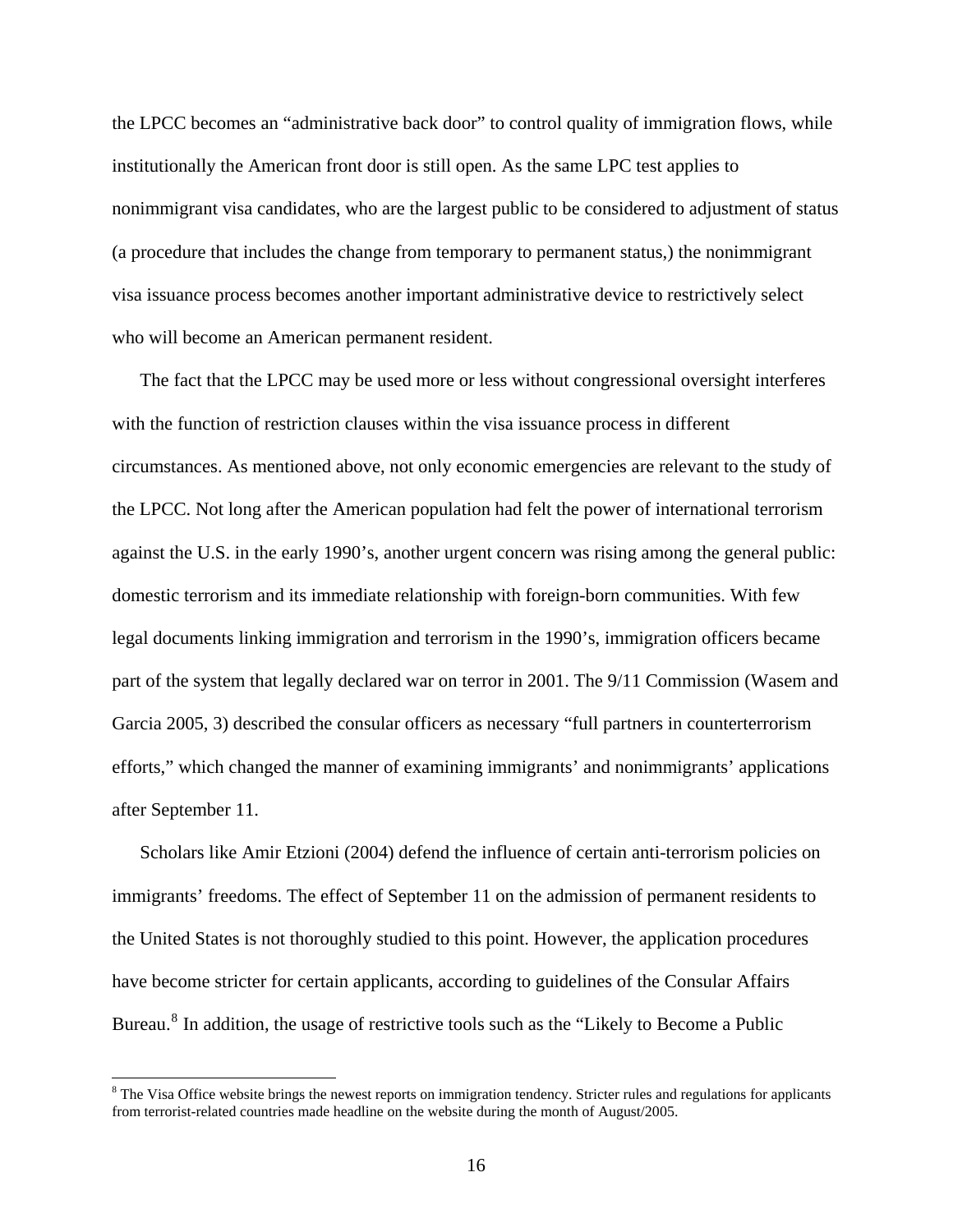Charge" clause is cited by Tichenor (2002, 154) as tool to prevent dangerous people from entering the country. If the LPCC may be used by immigration officers upon their discretion, one can also say that terrorism and national-security challenges may encourage an officer to deny entrance to aliens who may, in his or her opinion, become harmful to society, and who cannot be denied on grounds of security issues.<sup>[9](#page-23-0)</sup>

After September 11 the population, stimulated by the media, instantly reacted against the Arab community and the temporary visa-holders (immigration status of all September terrorist hijackers upon entry); the discussion about the relationships between ethnicity and threat, and threat and immigration were revisited. Shall America accept massive numbers of temporary immigrants such as students and specialized workers, who have such different cultures and beliefs? What kinds of people are safe for America? Without questioning the issues of racial discrimination, qualitative immigration restrictions exist considering factors such as age, educational levels and skills. Liberal countries like New Zealand<sup>[10](#page-23-1)</sup> have clearly established means of qualitative selection within their immigration laws.

In New Zealand, a student that successfully graduates from college and who proves to be well assimilated in society (assimilation is established through the demonstration of good credit, proof of participation in civic associations, letters of recommendations from friends and previous employers, and bank statements) is encouraged to immigrate (Immigration New Zealand 2005). The prospective immigrants are offered permanent residence status and most of the rights and entitlements that a New Zealand citizen has. It seems that New Zealand has taken advantages of a filtration system in order to promote diversity, contentment and assimilation. Contrary to the

<span id="page-23-0"></span> $9^9$  Terrorism and Security as grounds for ineligibility, although expanded by the PATRIOT ACT (2001), are still very strict and require proof of terrorism involvement or terrorism linkage to serve as motives for visa denial (GAO 2002) <sup>10</sup> The official immigration New Zealand website has defined "studying in New Zealand" as an alternative way t

<span id="page-23-1"></span>permanently immigrate to New Zealand. (Immigration New Zealand, 2005)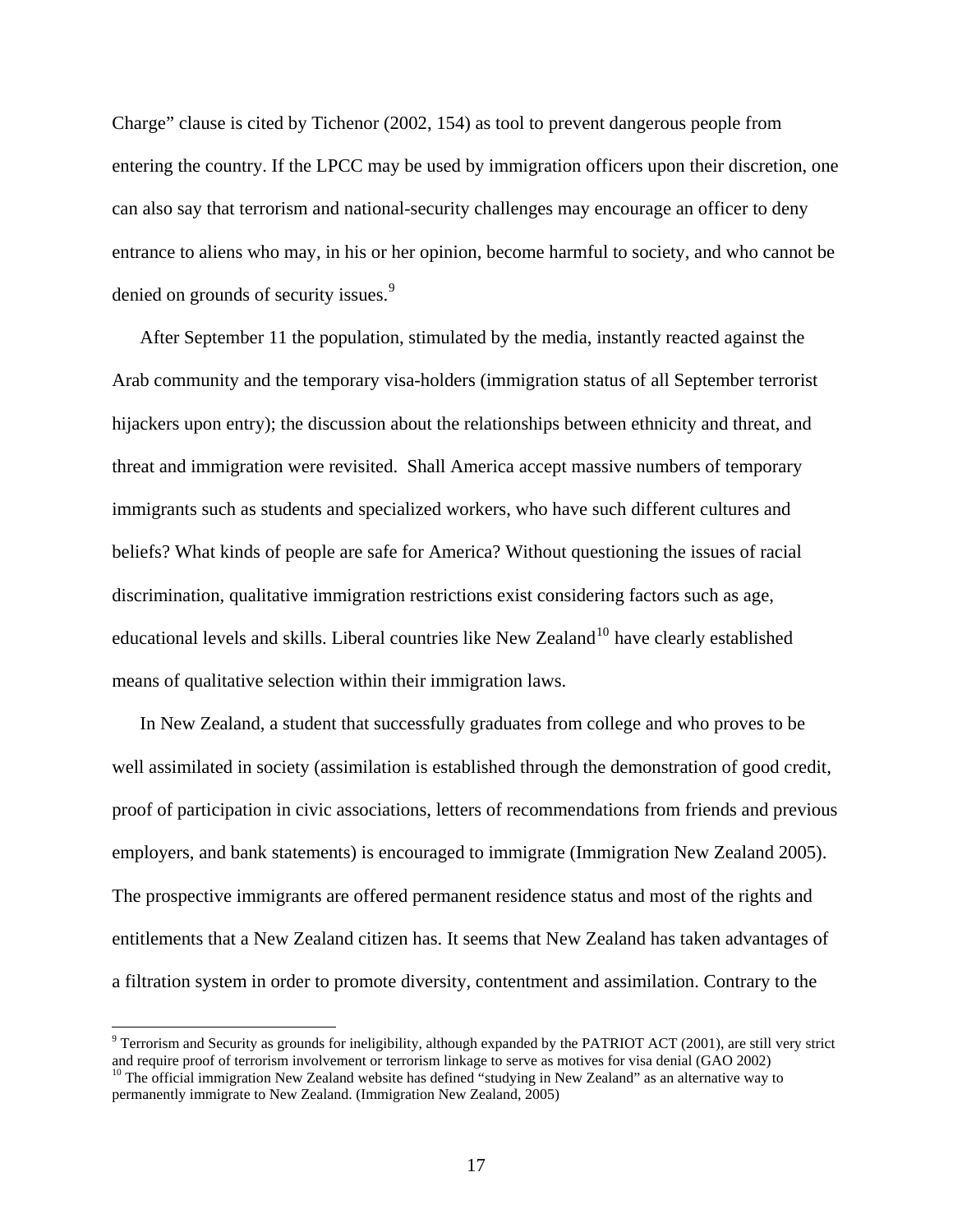American system, this system offers temporary visa holders, who obtained educational and training skills in the country, an automatic right to immigrate.

According to Ruiz (2003), based on the Spanish experience, the best decision is to select immigrants upon their capacity to get involved and integrated to the foreign environment. Ruiz also advocates that the process of integration of immigrants would be enhanced by their nationality, as the indigenous population would receive and better accommodate people with similar culture. Surprisingly, in Spain, Latinos were considered the most desirable race in the opinion of Spaniards (*Centro di Investigaciones Sociologicas* 2001). Although the fact of choosing on the grounds of nationality may not be totally negative, it is very difficult to separate discrimination from any race-related criterion of selection. Scholars, including Ruiz (2003), have found solid arguments not to advocate in favor of a discriminatory or nationalist environment, but to establish a connection between nationality and a better process of adaptation, once the immigrant has been accepted by the foreign land.

Solid arguments against racial discrimination and stereotypes seem even more fundamental after September 11. Anti-terrorism policies contributed to the adoption of extreme immigration measures by the American Consular Posts abroad (Papademetriou 2003, 52). Since the Homeland Security Department took control of the former INS, (now, United States Citizenship and Immigration Services [USCIS]), U.S. immigration regulations and practices function on the basis of strict security and surveillance measures against immigrants and, especially, nonimmigrants who come from terrorist-related countries (Papademetriou 2003, 49). If the LPCC is used more frequently after terrorist attacks, it can be labeled as one of the extreme administrative actions taken in response to these dreadful events. Nevertheless, if the use of urgent proceedings becomes part of ordinary practice, it may be a sign that new legislation is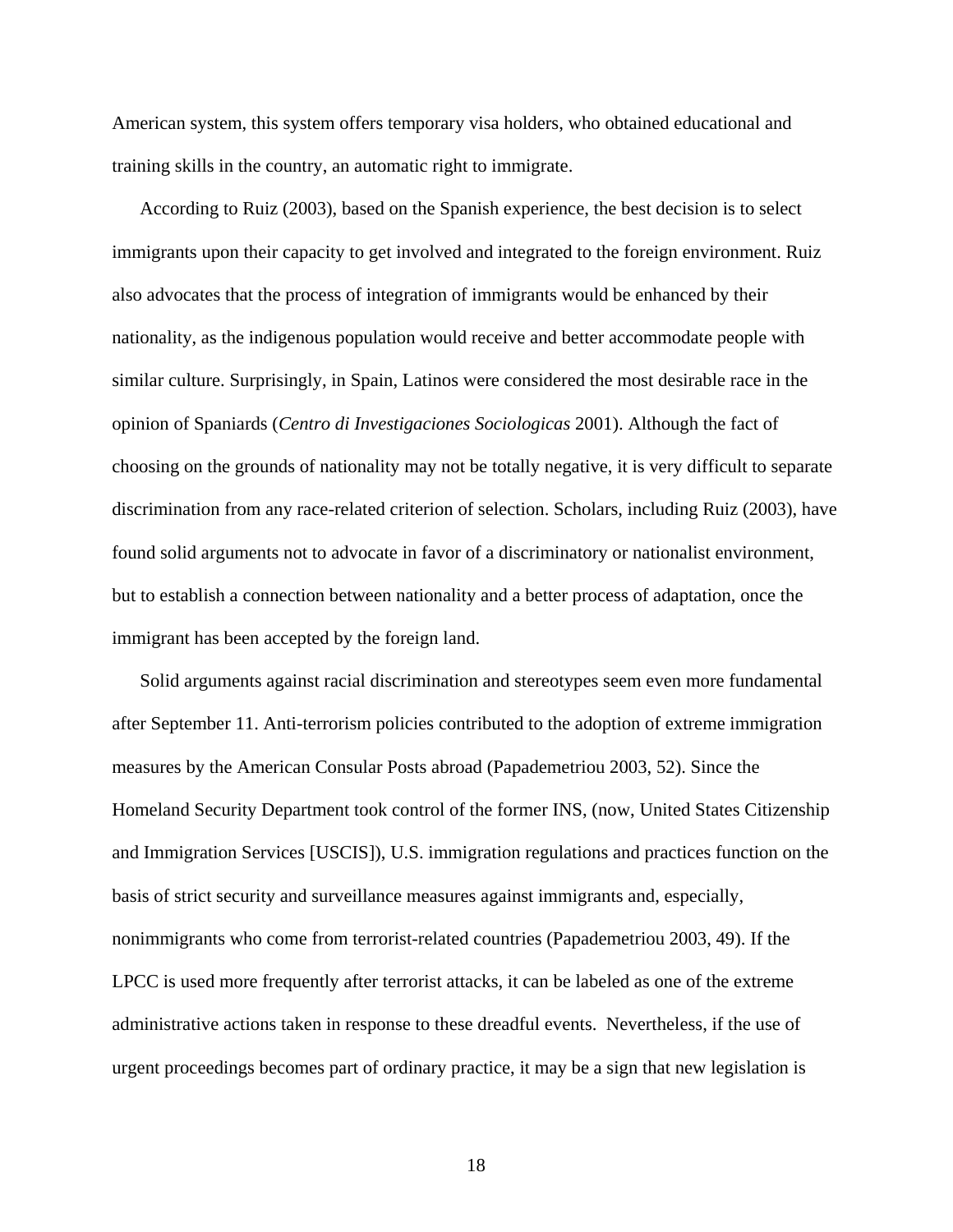required. A comprehensive immigration reform seems to be needed to "clarify the murky areas in current policies and practices and to provide new incentives for compliance, thereby easing the administrative burden" (Morris 1985, 136). In addition, a strong and clear public policy is fundamental to preserving consistency within the visa issuance process.

 In times of wars and expenditures that were not forecasted (natural disasters, for example), America tries to review its immigration policy in order to reach harmony between the policy and practices, law and goals. Suro (1996) advocates that the first and only goal of policy makers, in reducing the problems that surround the question of immigration, is to decrease the numbers of immigrants admitted. "Beyond this, at least as far as immigration is concerned, not much forward thinking went into deciding what the future should look like" (Suro 1996, 16). The likelihood of a better future for all residents of this country seems to be connected to the revision of the current immigration policy, not only in terms of quantity, but also in terms of quality. While this does not happen, the study of the LPC doctrine as a mechanism to deny the entrance of individuals who are not productive, self-reliant and who will not positively contribute to society may indicate a qualitative facet of the American visa issuance process rarely identified up to this point.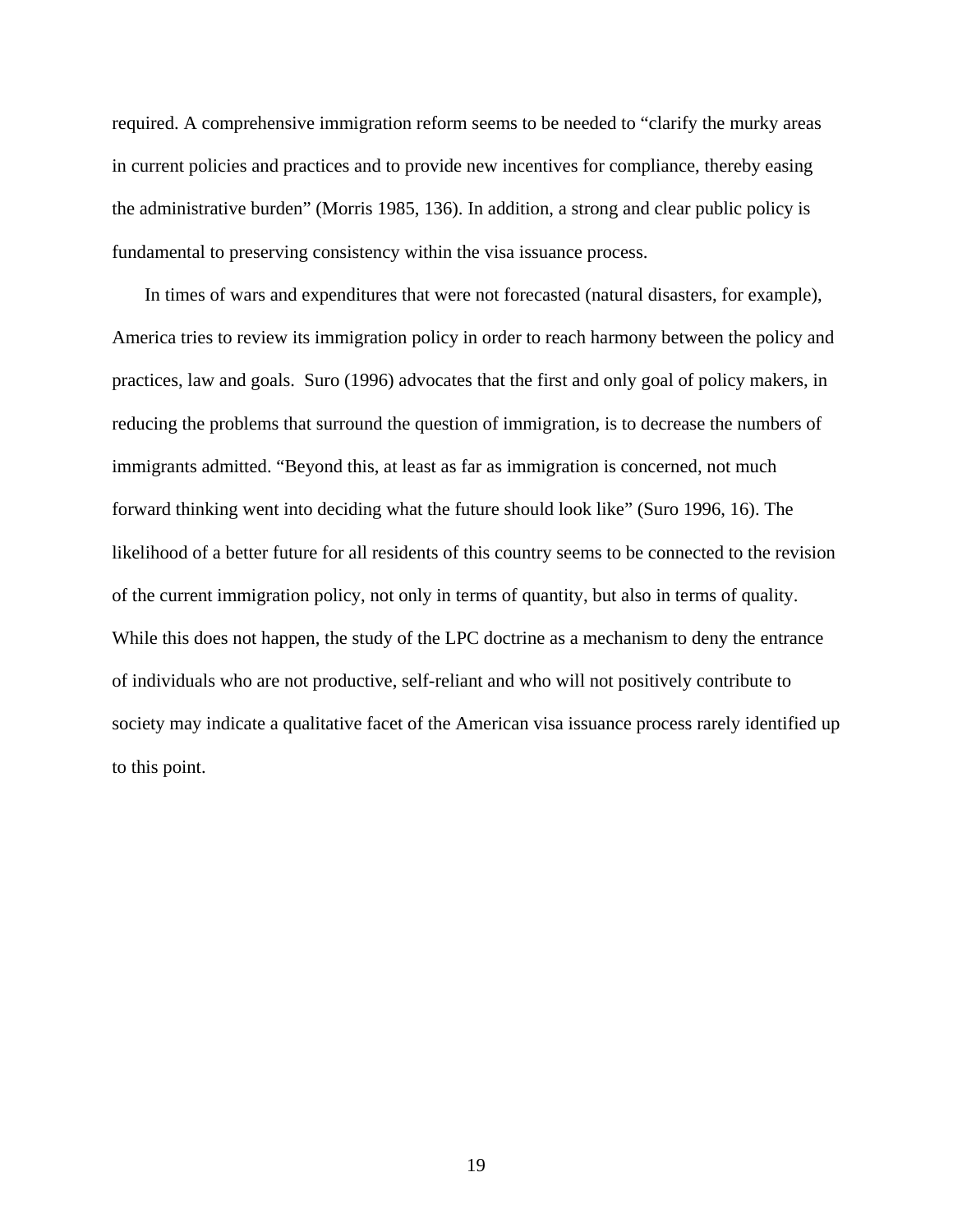#### CHAPTER 2: RESTRICTION CLAUSES, LEGAL AND REGULATORY OVERVIEW

The Immigration and Nationality Act has undergone several amendments since its enactment in 1952. This chapter deals with historical legislative and regulatory changes specifically related to the LPC clause. The main legal documents studied in this section are the INA (1952) and its recent major reform, the Immigration Act of 1990. This Act not only reformed the INA preference system, but also revised the Grounds for Exclusion Section (Section 212), preserving the LPC clause, but collapsing some of the other subsections, which are named today "grounds for ineligibility." The legislative and regulatory investigation provided in this chapter is the result of the study of the American immigration legal restrictions and regulations provided by the USCIS on-line database (USCIS 2003) and the on-line database of the Library of Congress (Law Library of Congress 2005).

The Immigration and Nationality Act of 1952 (INA) is considered the main current immigration law in the United States. It is included in the U.S. Code under Title 8, "Aliens and Nationality." When it was enacted, the 1952 INA fortified the American immigration process as a system of quotas and preferences, expanded the classes of nonimmigrant visas, augmented and systematized grounds for the exclusion and denial of visas, and inserted qualitative exclusions within the law. On the other hand, INA also "made all races eligible for naturalization, thus eliminating race as a bar to immigration." Another advancement was the elimination of sexism from the text of immigration laws (USCIS 2004).

First of all, when one analyzes the INA in more detail, it is necessary to clarify the issue of racial bias. Although the statement of non-discrimination is very impressive in terms of the year in which it occurred (1952), the non-discrimination rule is more suitable to the process of naturalization than to the immigrant selection process. Naturalized Americans are the corollary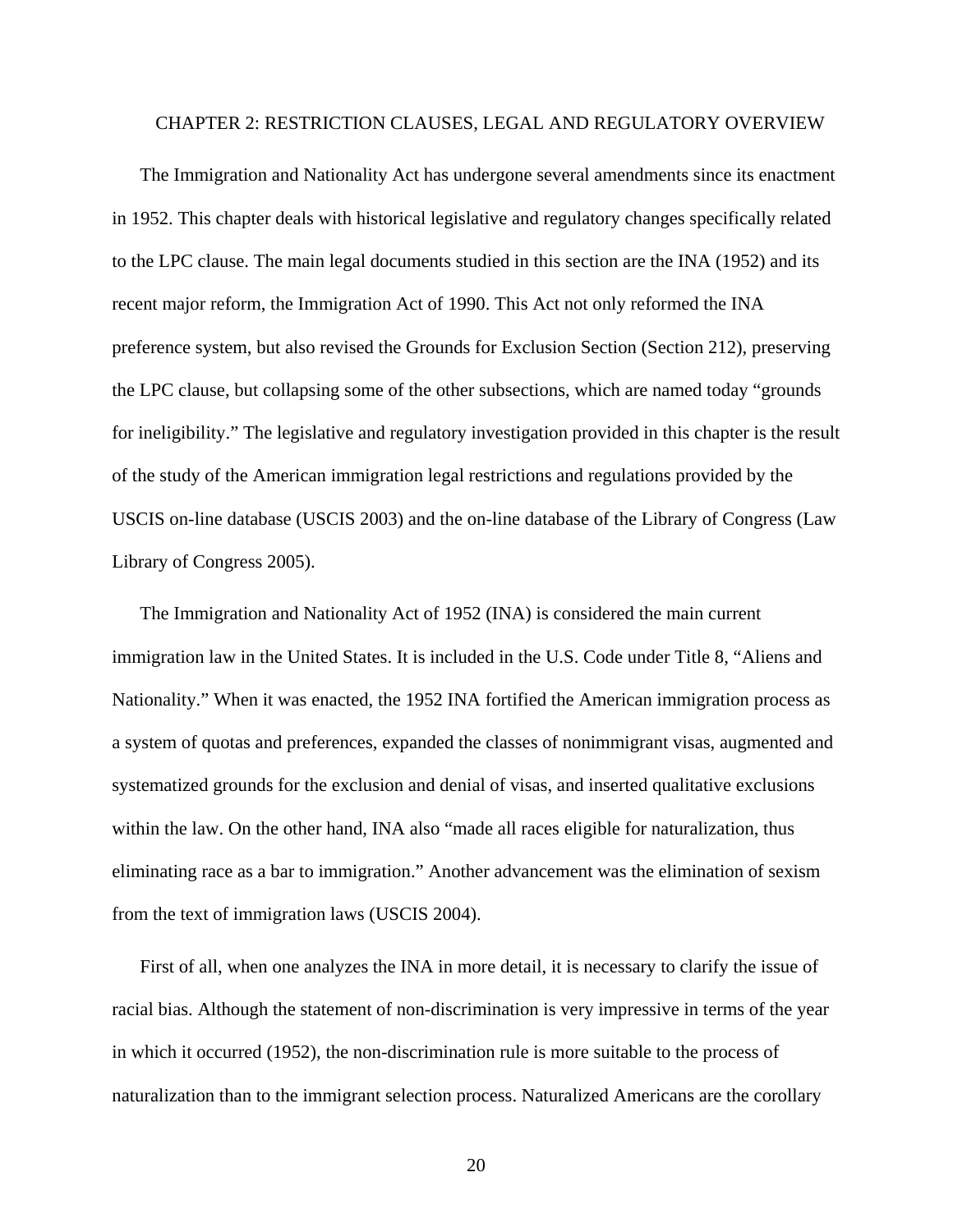of the immigration system, but they cannot be considered the core of immigration numbers. Immigrants are considered by the legislation as any alien who ingresses in American territory to permanently reside. There is an enormous difference between the legal status of an American citizen and an American permanent resident. Although the goal of a color-blind naturalization statute had been realized (Daniels 2004, 119), in 1952, the national origins quota system and the general rules of the visa selection process are found still restrictive and surrounded by racial tendencies.

In relation to immigrants of Asian ethnicity, for example, Daniels (2004, 119) explains that the INA kept the rule, which "no matter where they [Asians] were born or had citizenship, had to be charged to the quotas of the nation of their ancestry." Asian quotas were minimum compared to the generous quotas allotted to the Europeans. Therefore, generally speaking, it seems that the American immigration policy originally had a preoccupation with keeping the process of immigration selection a lot more restrictive than the naturalization process. Consequently, the national origins quotas that were kept in the 1952 Act applied to the immigrant candidates, naturalization candidates to-be. In any case, the liberalizing clause of naturalization for all is extremely important, especially once the immigration legislation became more egalitarian in the 1960's by the adoption of the general worldwide quota-system established by the 1965 Hart-Celler Act. In short, the Hart-Celler Act was a series of amendments to the INA, which transferred the thrust of the Civil Rights Movement to the American immigration policy (USCIS 2003).

The issue of racial bias in the INA allows us to better understand the distinction between a permanent resident applicant and a candidate for citizenship, and the applicability of the LPCC. The LPC test does not apply to the process of naturalization (conferment of citizenship by any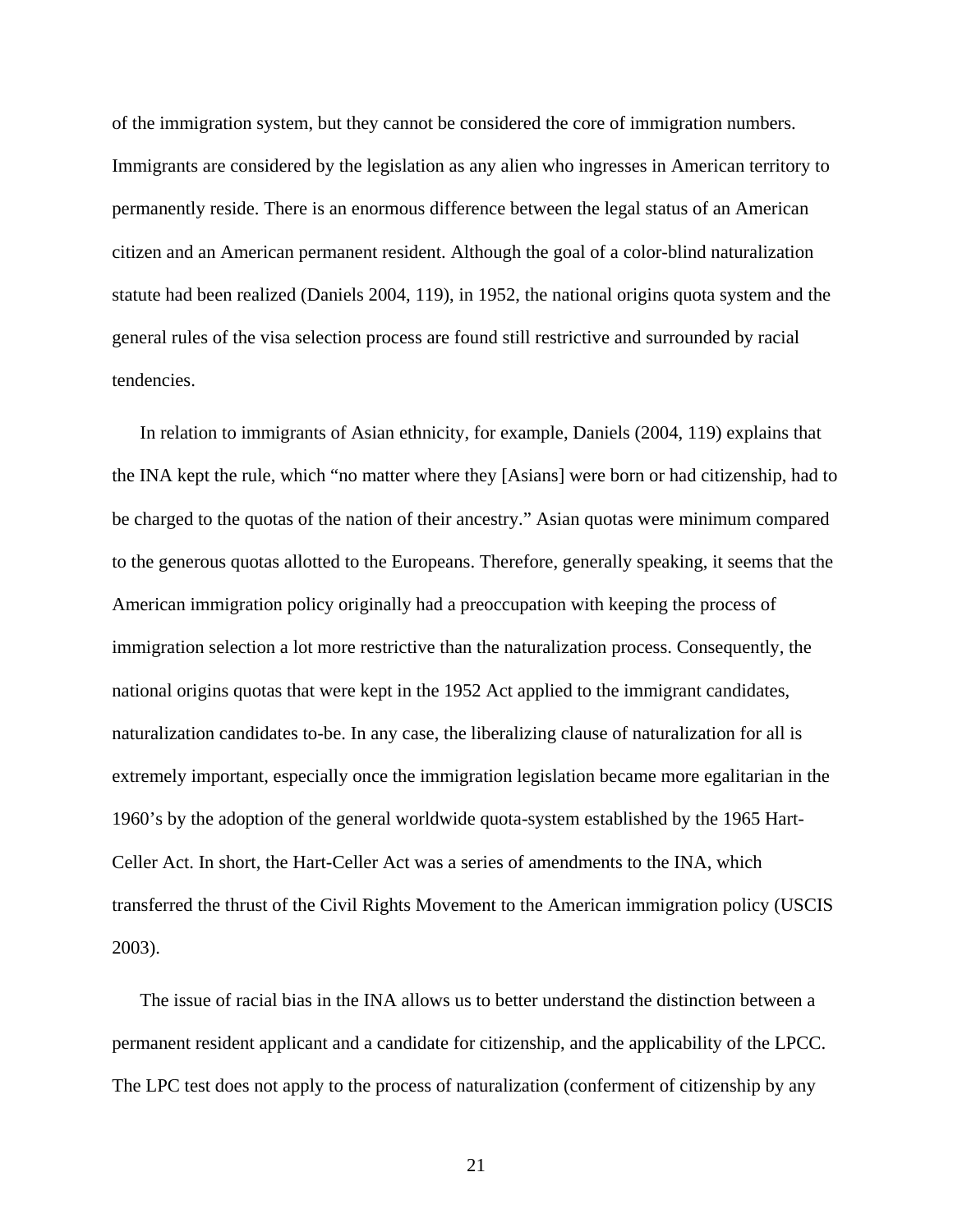means other than birth), but it does apply to the granting of permanent or temporary immigrant status (INS 2002, 132). The LPCC is one of the grounds for refusal included in the 1952 INA, originally under Section 212 (a) (15). However, Section 212 of the INA also suffered modifications in the early 1990's: the section was now referred to as grounds for "ineligibility" instead of grounds for "refusal", and many categories within this section were collapsed. The LPCC was placed under Section 212 (a) (4).

 Before the enactment of the 1990 Immigration Act, institutional restrictions had already been part of the American immigration policy for more than one century, accompanying the evolution of immigration legislation from its origins to present. According to Tichenor (2002), when the port states of the Northeast started to screen immigrants, the organization of a selective system was still very fragile. Most of the work was delegated to volunteers, who intended to provide assistance for the newcomers (Tichenor 2002, 49). However, once the nineteenth century arrived "with a whole new scenario of party and electoral organization, [it] created opportunities to the debate between the recognition of rights to white Europeans and the nativist ideals of superiority and isolationism to rise" (Tichenor 2002, 49). Tichenor also explains that "when the federal judiciary stripped states of the authority to screen immigrants in 1890's, nativists hoped for broad new restrictions on European immigration settling in the country" (Tichenor 2002, 49).

Nevertheless, the states kept with the practice of screening prospective immigrants and relying on volunteers' and officials' discretionary powers to decide who might become a public charge for America. At that point, the pillars of the American demographics were being built to keep the European lineage and also a nation of healthy and strong workers. However, if the LPCC was first used "to keep out persons physically and mentally unable to take care of themselves, it eventually barred the able-bodied poor" (Daniels 2004, 28).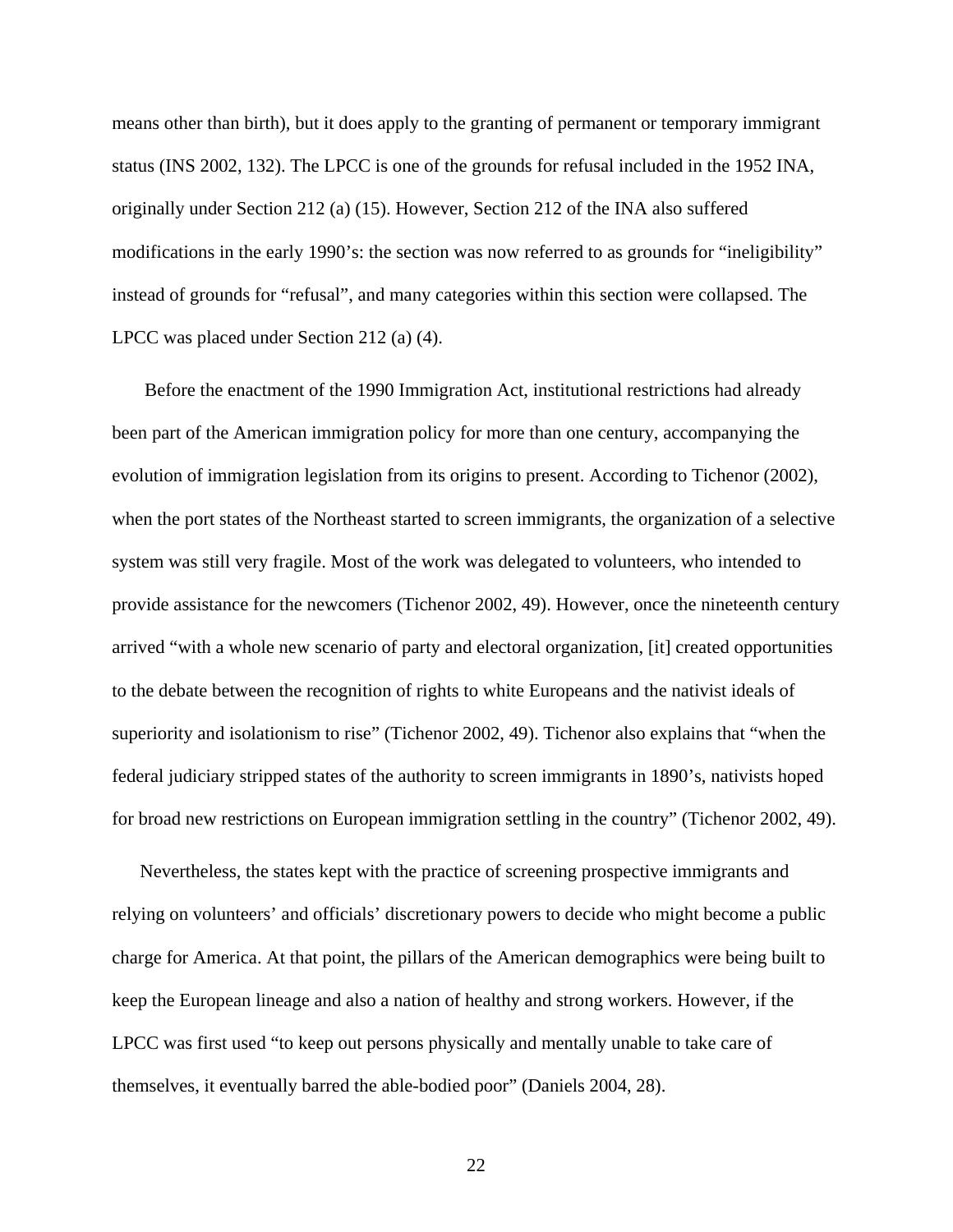The head taxes and the bonds required for each passenger who could likely become a public charge were the first practical mechanisms used by the states to restrict immigration (Tichenor 2002, 58-59). The state's justification to regulate entrance of certain immigrants was tied to the premise that a state could take measures to fight "against the moral pestilents of [foreign] paupers, vagabonds and possible convicts" (Tichenor 2002, 59). Tichenor explains the evolution of immigration practices in relation to the LPC clause, as saying that...

"...the few modest immigration controls established by state legislation both authorized the potential exclusion of individual immigrants deemed "undesirable" (such as criminals, the diseased, unmarried pregnant women and disabled persons considered likely to become public charges), and created a system of bonding and head taxes to support immigrant poor relief and other services. Enforcement of these measures continued to be the task of philanthropists and volunteers of state immigration borders. Their chief concerns were to maintain an efficient reception process and to assist immigrants in need of temporary support" (Tichenor 2002, 66).

 Although the federal government eventually took jurisdiction over the immigration matter and the bureaucratic system was empowered to screen immigrants at the ports of entry, the concern about creating an environment favorable for all people willing to come to America was no longer unanimous (Daniels 2004, 28). The numbers of European immigration in the first decade of the twentieth century increased considerably, and so did the number of people who were deported and denied because of the LPCC (Edwards 2001, 4). If the LPC clause started as a legal provision to prevent "any convict, lunatic, idiot, or any person unable to take care of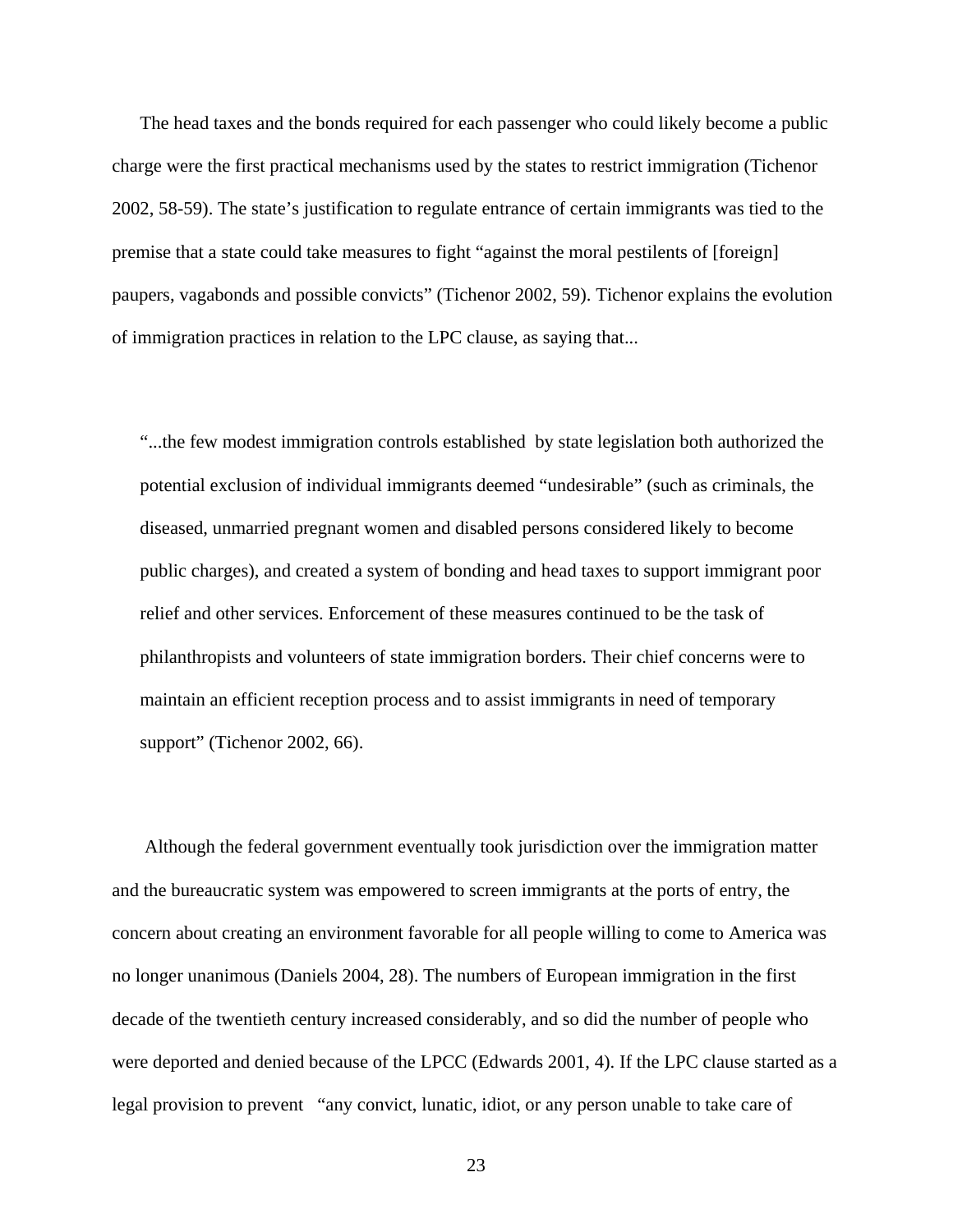himself or herself" from entering the U.S., over time the clause was broadened and its capacities varied according to the preferences of immigration officials (Daniels 2004, 29).

 The selection process of immigrants in the first decades of the nineteenth century was troublesome and expensive for the states. The scrutiny that began with a desire to keep American society racially pure and physically strong soon became a reason to eliminate those who could threaten the progressive economy of the Industrial years and the security of America.

After the World War I, European countries and the United States created a visa system as a mechanism of protection of their borders (Wasem 2004). Protection was not the only advantage of having a visa system. In terms of restrictions, the requirement of visa issuance lessened the burden and the expenses of the state and federal governments. Instead of applying selective tests in ports of entry, the tests could, at least partially, be applied in Consular posts abroad (Edwards 2001, 5). In other words, the first selective check could be taken miles and miles away from the country, and another selective test could still be run when the immigrant would be *de facto* crossing territorial lines. It seems very obvious that before the establishment of a visa system, the United States was not very much concerned about quantitative restrictions, but the country was already concerned about not having the "undesirable" accepted into American territories.

Under federal command, state or federal immigration officials were expected to deny a visa or deport any person who could be at the margin of society. During many decades of the 1900's, pregnancy, civil status, and ethnicity could prevent an alien from proving his or her "good character" to immigration officers. Circumstances like these were also excuses to judge aliens as not capable of assimilation in America. Therefore, these aliens could easily be considered under the conditions of becoming public charges. Eventually, the LPCC became what it is today, an open legal provision, perhaps, a clause to be used according to special circumstances of certain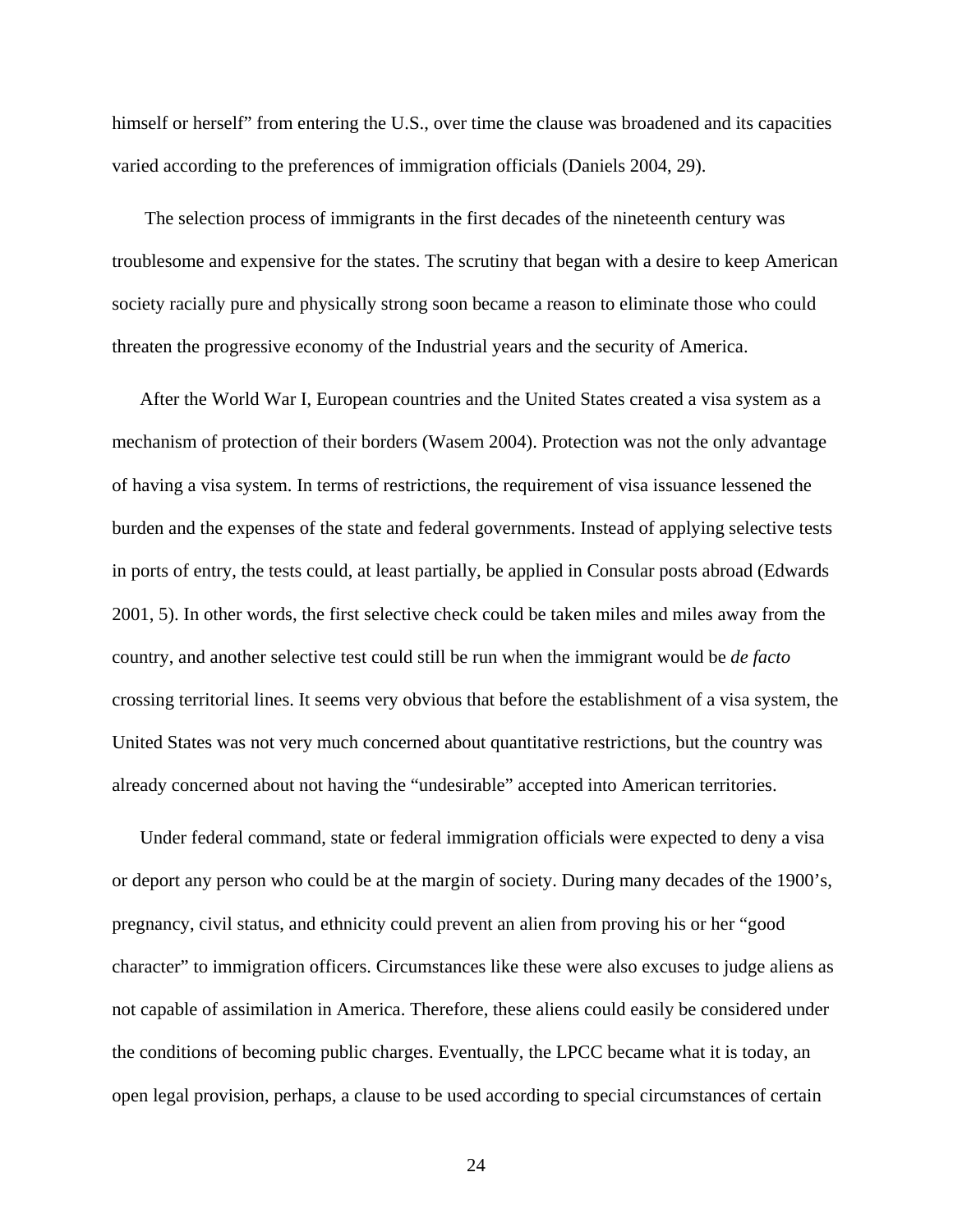times, more specifically, a clause that is used to follow economic patterns and to broaden the limits of bureaucratic power in the battle against terrorism.

Although the literature and government records specifically related to the evolution of immigration policy restriction clauses such as the LPCC, in the first half of the twentieth century, are scarce, historical reviews such as Tichenor (2002), Edwards (2001), Daniels (2004), and Richmond (1994) demonstrate that the use of exclusionary tools dates since the first day of the Union. However, contemporary investigations of the usage of the LPCC as an important tool to deny entrance to immigrants and non-immigrants applicants are rare. However, before such an analysis can begin, it is necessary to point out the differences that seem to exist between the selective instruments of the past and the system we have today.

First, the necessity to populate the U.S. and constantly stimulate foreigners to come to America no longer exists. Second, the responsibilities acquired by immigration officers in the new immigration organization and the refined bureaucratic system considerably augments the guidelines for using the LPCC while it speeds the application process. Third, although the section 212 of the INA experienced important changes in 1990, the LPCC remained unchanged. Different practical applications are present (i.e. the number of deportations based on the LPC clause declined to near zero, but the numbers of visa rejections continued very significant) (Yearbook of Immigration Statistics 2002 and Report of the Visa Office 1966-2002).<sup>[11](#page-31-0)</sup> In any case, since the establishment of a strong American consular system abroad, the LPCC has been regularly used. $^{12}$  $^{12}$  $^{12}$ 

<span id="page-31-0"></span> $11$  Visa ineligibilities are separated into subject matter. Also, Appendix 1 corresponds to a table with the "subjective causes" for ineligibility" (section 212(a)) and "objective causes" like the 3 last subsections listed in the same table. This research does not consider the objective causes for its theoretical purposes or for its quantitative analysis.

<span id="page-31-1"></span> $12$  This statement is true if one considers only the subjective grounds for ineligibilities such as Sections 212 1, 2, 3, and 4 of the INA. It is clear that material errors in the application process are the main reason for a visa rejection (INA, Sections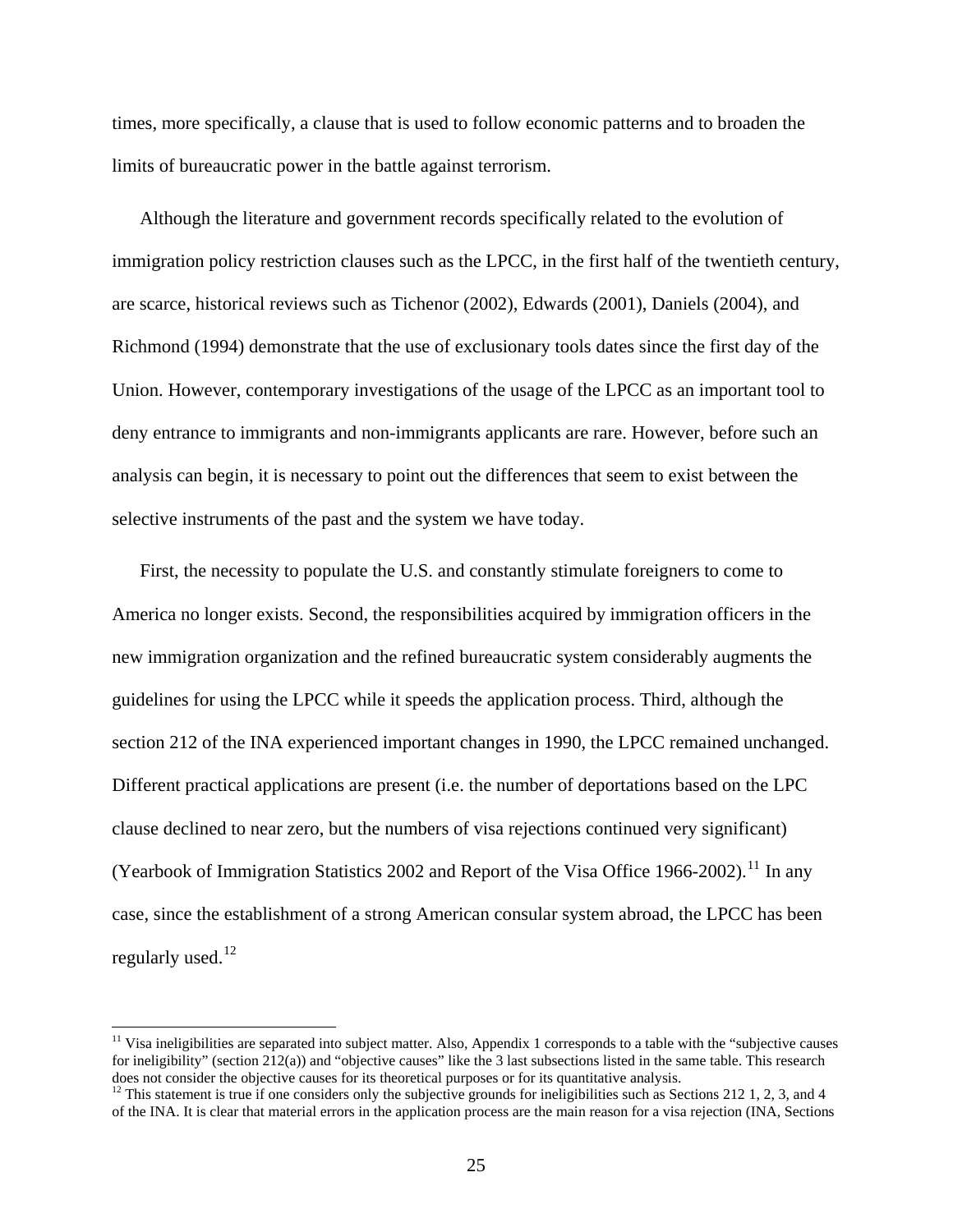After the 1990 Immigration Act, the LPCC was temporarily forgotten by legislators and immigration specialists; other grounds for exclusion became more notorious, such as clauses that were based on public health, political, and specific labor-related concerns.<sup>13</sup> In 1996 when Californian immigrants reported enormous fear of being deported on the basis of the LPCC, the LPC doctrine, which was dormant for decades, was again the subject of investigation and the center of the legislative and administrative welfare/immigration debate. This special attention was due to the enactment of the Personal Responsibility and Immigration Responsibility Act (PRWORA, 1996) combined with the Illegal Immigration and Immigration Responsibility Act (IRIRA) of the same year. Both Acts created new rules for legal immigrants to take advantage of certain federal benefits.

 According to the PRWORA, the part of the eligible population in legal permanent residence status that had not applied (except for the disabled) or that had arrived in the country after August 1996 was no longer eligible for the supplemental income program (PRWORA, 1996). This rule came along with the misleading idea that all immigrants who were on welfare would be subject to the LPC test and possibly subject to deportation. As a result, in the mid and late 1990's a different preoccupation connected to the LPC test arose: this antecedent became better known as a legitimate ground for deportation.

Immigrants were not the only ones who had reason to fear the new PRWORA and the LPC deportation threat. Applicants for permanent residence status were also covered by new PRWORA regulations. Besides, the 1996 IRIRA brought the requirement of a legally binding affidavit of support. Before 1996, the affidavit was not legally binding and neither the state nor

 <sup>214</sup> b, 221g.) However, material errors are not connected to individual attributes, which is a key-issue for this study. For a complete list on the current grounds of ineligibility, see Appendix 1.

<span id="page-32-0"></span> $^{13}$  Although the usage of exclusionary clauses based on Security-related grounds (212(a) (3) and those related to Labor Certification 212(a) (5) have never been as significant as the levels of LPCC usage specially before the year 2000, they were major concerns of both restrictionists and libertarians during the immigration debate of the mid 1990's and during the enactment of the 1996 welfare reform.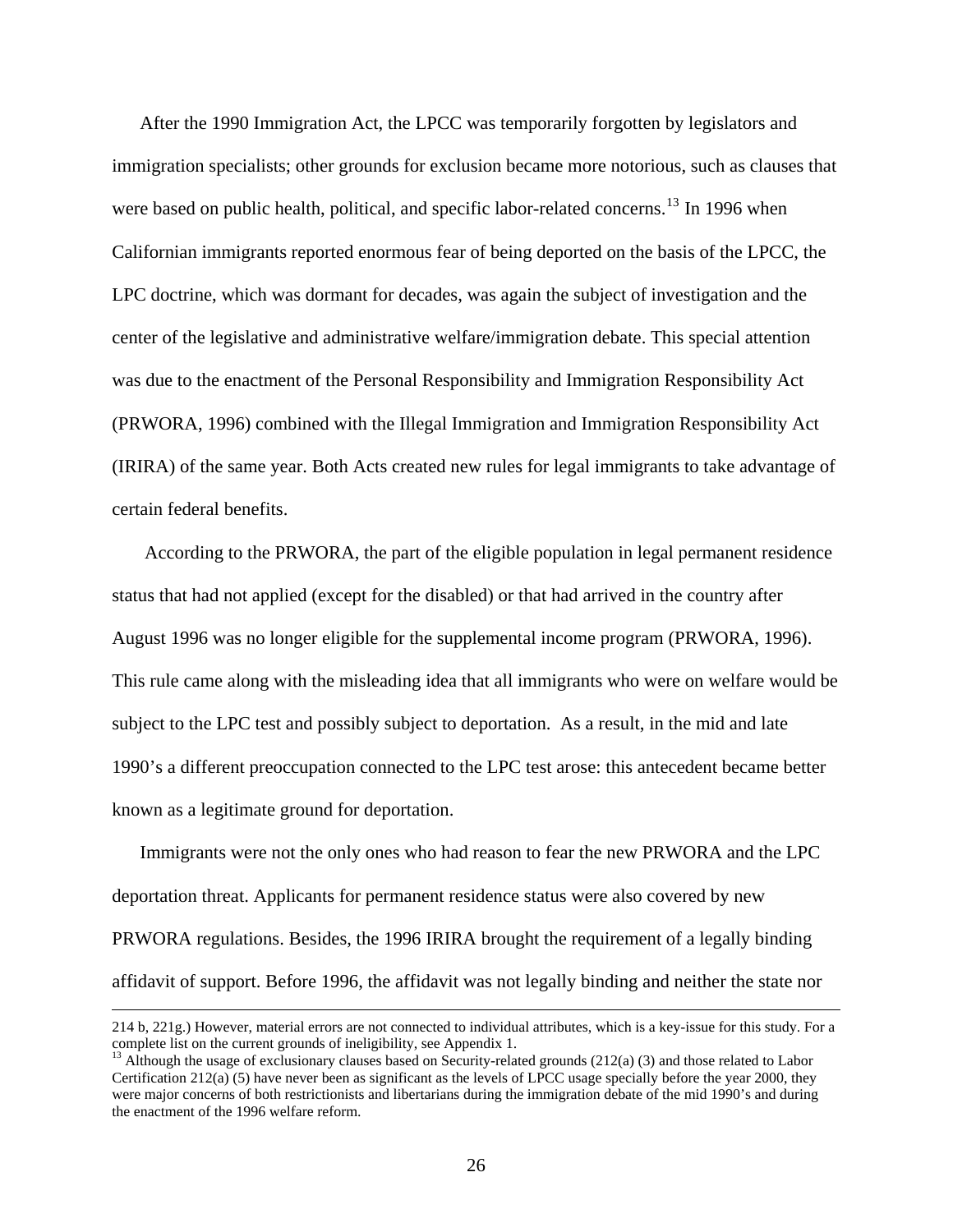the federal government had legitimacy to recover social benefits from an immigrant or citizen sponsor, in case the sponsored immigrant received means tested benefits. These precautions seem to have different goals if analyzed in terms of pre or post-entry LPC doctrine. In the first case, the threat of recognizing public charges among immigrants who receive cash benefits from the government (a requirement that was clarified by the 1999 Federal Regulation 64, FR 28676- 28688) works like a warning, like an alert element not only for legal but also for illegal immigrants who have been taking advantage of some state welfare programs. In terms of the preentry LPC doctrine, it is quite clear that there are indicators to assume that the LPCC has been used either to qualitatively select immigrants, or at least, to decrease the number of aliens granted a visa in a given year.

When one interprets the legislative mandates of 1990, the 1996 PRWORA, the 1996 IRIRA, and the regulatory clarification of 1999, it is possible to notice a change in perspective when compared to the legislation of 1986. Since 1990, legislators have inserted into the law a more qualitative approach with the systematization of a job-related visa preference and financial requirements. Besides, the 1999 regulation also inserts a qualitative approach directly into the LPCC. Although total immigration numbers are still rising, a fact that is consistent with the historical traditions of this country, a more stringent process of visa selection may be the answer to the hectic routine of the American posts abroad, which receive hundreds of new applications a day. But, again, how important is the overload fact since Congress has not recently discussed the INA restriction clauses and their strict applicability?

The strict legal interpretation of "public charge", which includes those aliens who have more probability of becoming financially dependent on public assistance, does not completely explain the circumstances around the large utilization of the LPCC by American posts abroad. First of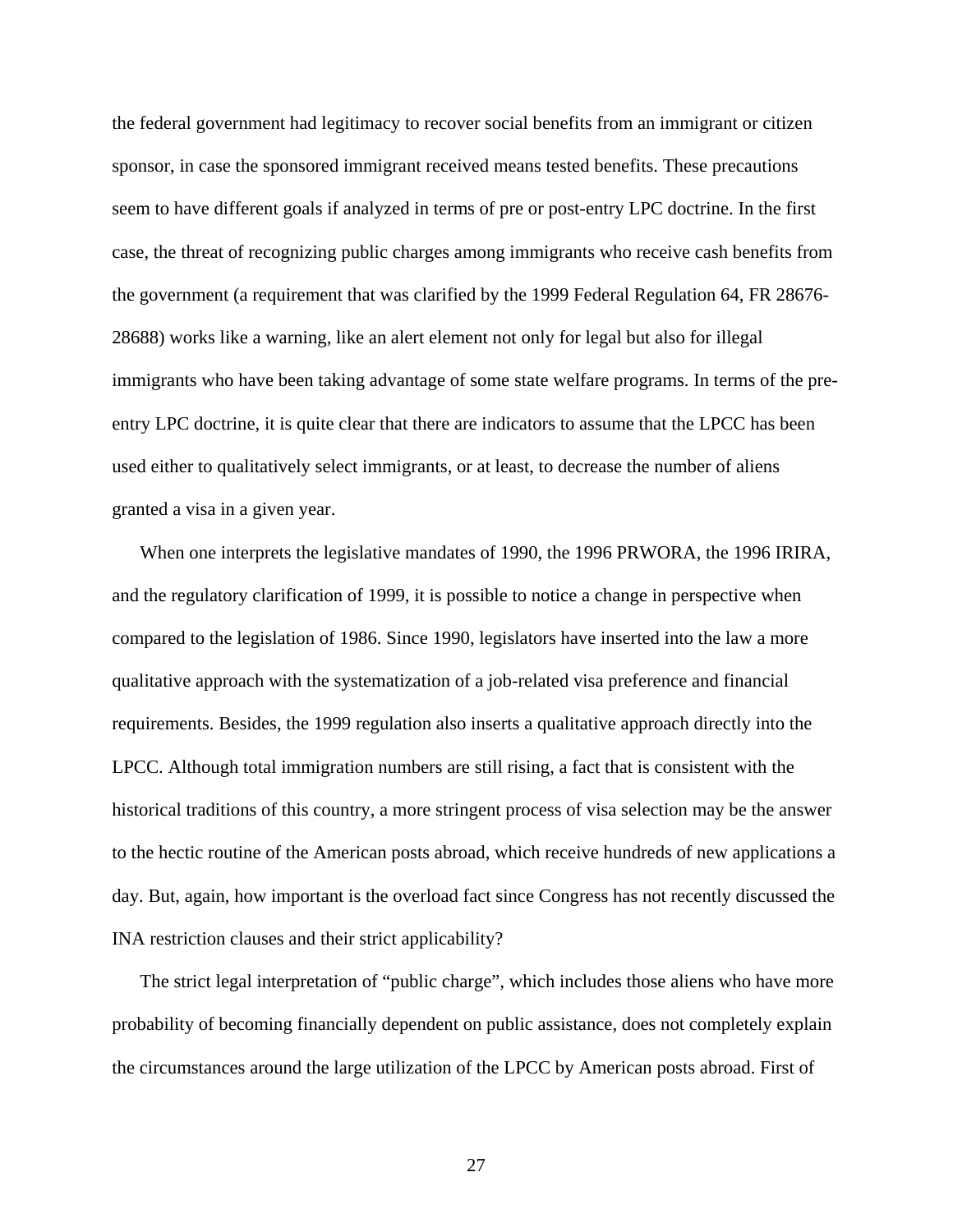all, until 1999 similar LPC clauses had been used for almost two centuries and its single meaning and usages had never been officially clarified. Because of the furor caused by the PRWORA, the Clinton administration published a regulation (INS 1999) explaining the meaning of the public charge clause and the circumstances for its use. However, the regulation was more an explanation of the PRWORA than a clarification of the applicability of the LPCC. In any case, the 1999 regulation was relevant especially in respect to the operation of the post-entry LPCC. It determined that only immigrants who have been receiving cash assistance in their first five years of presence in America would be subject to the deportation test (INS 1999).

According to Edwards (2001), the current numbers on deportations caused by the applicability of the LPCC are almost insignificant. It could not be any different, considering that federal cash assistance is no longer part of the pool of benefits that new immigrants are eligible for (after 1996), and Temporary Assistance for Needy Families (TANF), a means tested federal program administered by the states, is likewise not available for the permanent residents for the first five years of residence.<sup>[14](#page-34-0)</sup> Therefore, if one reads the welfare reform of 1996 and the 1999 regulation combined, the post- entry LPC test, based on abuse of the public safety net by permanent residents, as it was presented in 1996, becomes inoperant.

The pre-entry LPC doctrine, however, has been studied less and used more than the postentry doctrine, which was the main subject of the regulatory clarification issued in 1999. Different from the post-entry LPC test, the pre-entry LPC test applies for immigrants and nonimmigrants when they go through the visa process. In the modern organization of the immigration system, asylees and refugees are granted a hybrid immigration status, which permits a faster transition to permanent residence after one year in American territory. Consequently,

l

<span id="page-34-0"></span><sup>&</sup>lt;sup>14</sup> Refugees and asylees are exempt from the PRWORA limitation. Nonetheless, this fact does not interfere with the understanding of an ineffectual regulation, since the humanitarian entries are not subject to the LPC test.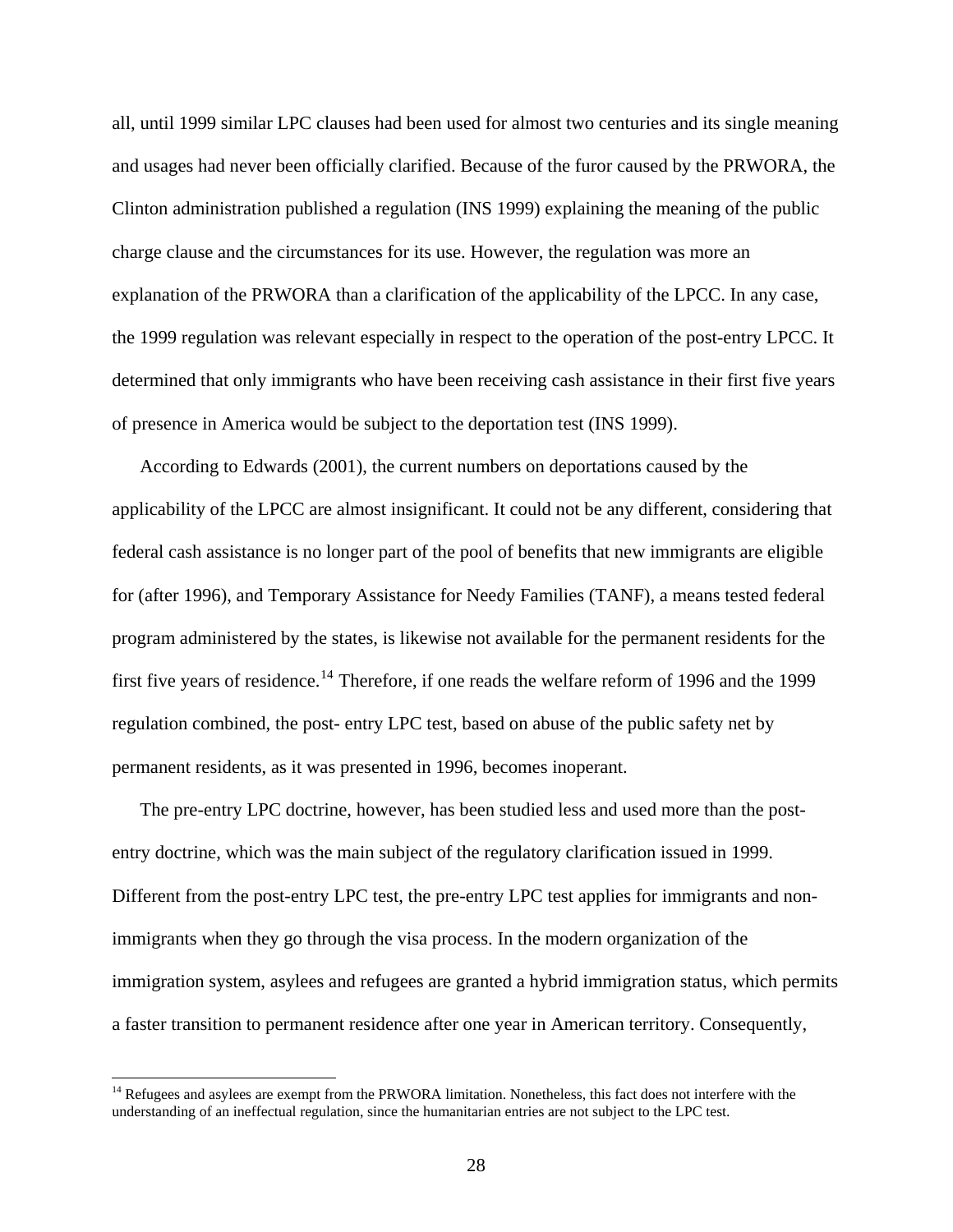they are not subject to the LPC test, due to the fact that asylees and refugees are part of a smaller, but not less important, category of immigrants who enter the country under humanitarian reasons.

The LPCC, then, gains a lot more significance when it is considered an important component of the visa issuance process than a legitimate reason for deportation. Generally, the LPC test preentry occurs in the American consulates abroad. The LPC test is the first mechanism to determine eligibility. In order to pass this selective test, nonimmigrant visa applicants, usually, have the duty to prove that they have enough funds in their home countries to financially support themselves while in America. Most immigrant visa applicants have the duty to provide the immigration officer with the Affidavit of Support (mentioned above), and/or robust information about his/her solid financial condition (INS 1999). In any case, even if applicants for temporary or permanent visas furnish the immigration officer with all documentation needed, they may fail the LPC test (U.S. DOS 2002). This conclusion indicates that the LPCC might be either a mechanism to keep visa issuance numbers within the ceiling determined by the 1990 Act, or a more complex tool for qualitative scrutiny.

Legislators and immigration officers pay a lot of attention to quantitative limits, while the impact of qualitative restrictions is being ignored (Suro 1996, 16). In addition to the concerns to stimulate high- qualified workers and to preserve traditions of family reunification, few discussions have taken place about the necessity to establish a more qualitative system (also called multi-point system). Americans still rely on the vagueness of the Section 212 of the INA to define a trace of qualitative selection within the visa process. The U.S. continues to use a negative approach (refusing visas on the basis of what the country determines ineligible). However, nations like New Zealand adopt a more positive line, which rewards individual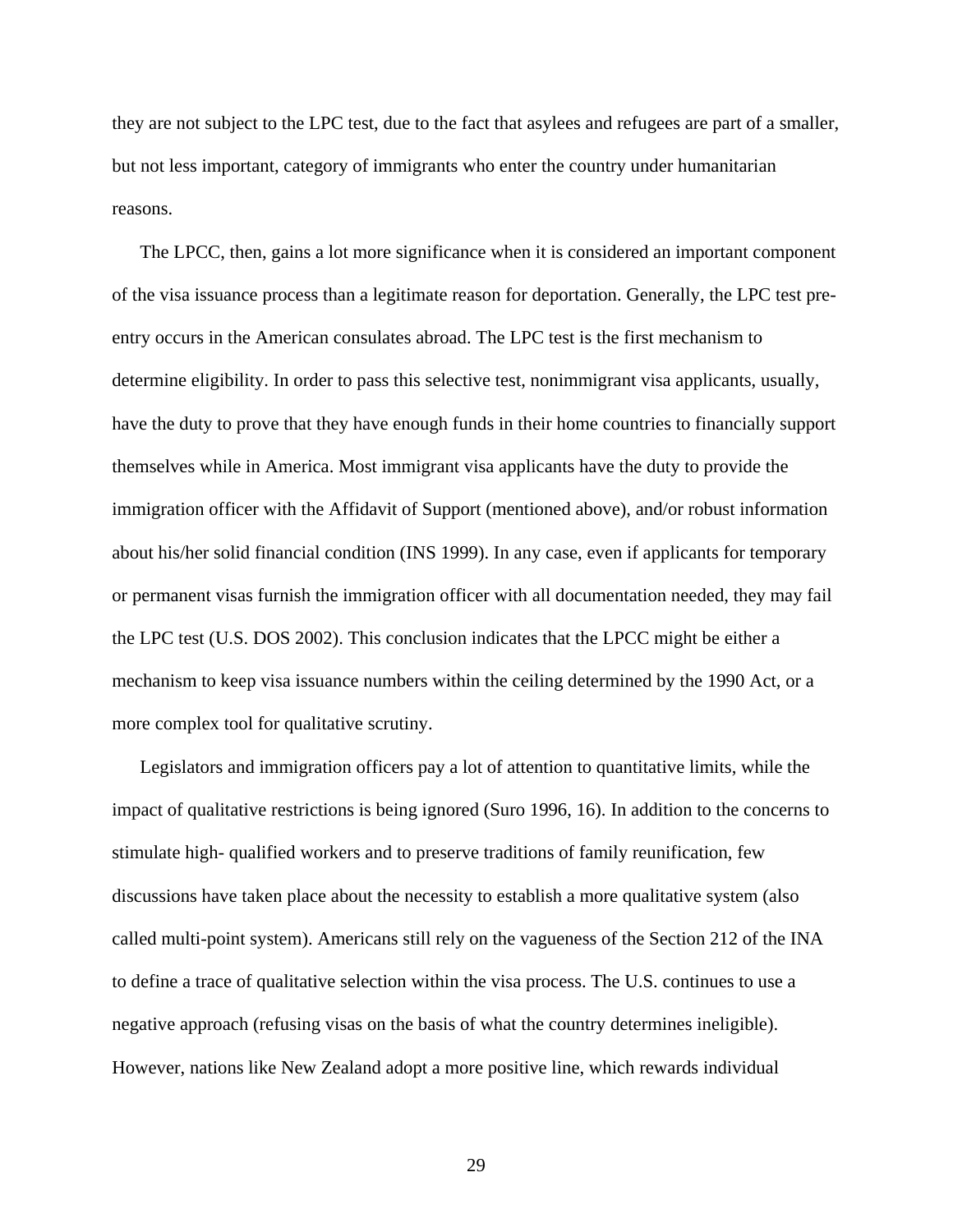attributes (Immigration New Zealand 2005). Perhaps the mistreatment of qualitative restrictions is the key for the failure of American immigration policy. If qualitative preferences were clearly established by law and regulations, the American immigration policy would have results that are closer to its original goals. If this is true, then the studies of institutional restrictions become critical, especially for the purposes of defining which characteristics have continuously been rejected by immigration officers, and which characteristics should be preferred in America today.

One could say the immigration system, after so many debates, studies, and congressional commissions, should be a lot different and a lot fairer than it was 184 years ago. Nonetheless, in terms of restrictions, the major similarity of both systems remains the great amount of discretion that an immigration officer is given to decide who gets a visa and who does not. In times when so many visa applications are being filled, what are the criteria that determine who should be chosen? It is not clear what the decisive criteria are in the immigration legislation and regulations. Nonetheless, if it is true that the visa process has to be strengthened to meet the demand of the War on Terror, as suggested by the Government Accountability Office (GAO 2002), should it be on the basis of bureaucratic empowerment or should it be on the basis of legislative action?

Since America extended Consular powers to control immigrant flows, the amount and the appropriateness of consular officers' decisions have been questioned. "Critics soon charged that the Consular and Visa Bureaus had established arbitrary and labyrinthine rules that demonstrated unmistakable prejudice against Jewish immigrants. ... The powers of the Chief of the Visa Office are almost unlimited and appeal against his decision is practically impossible" (Reuben Fink, as cited by Tichenor 2002, 155). Although certain administrative decisions are now subject to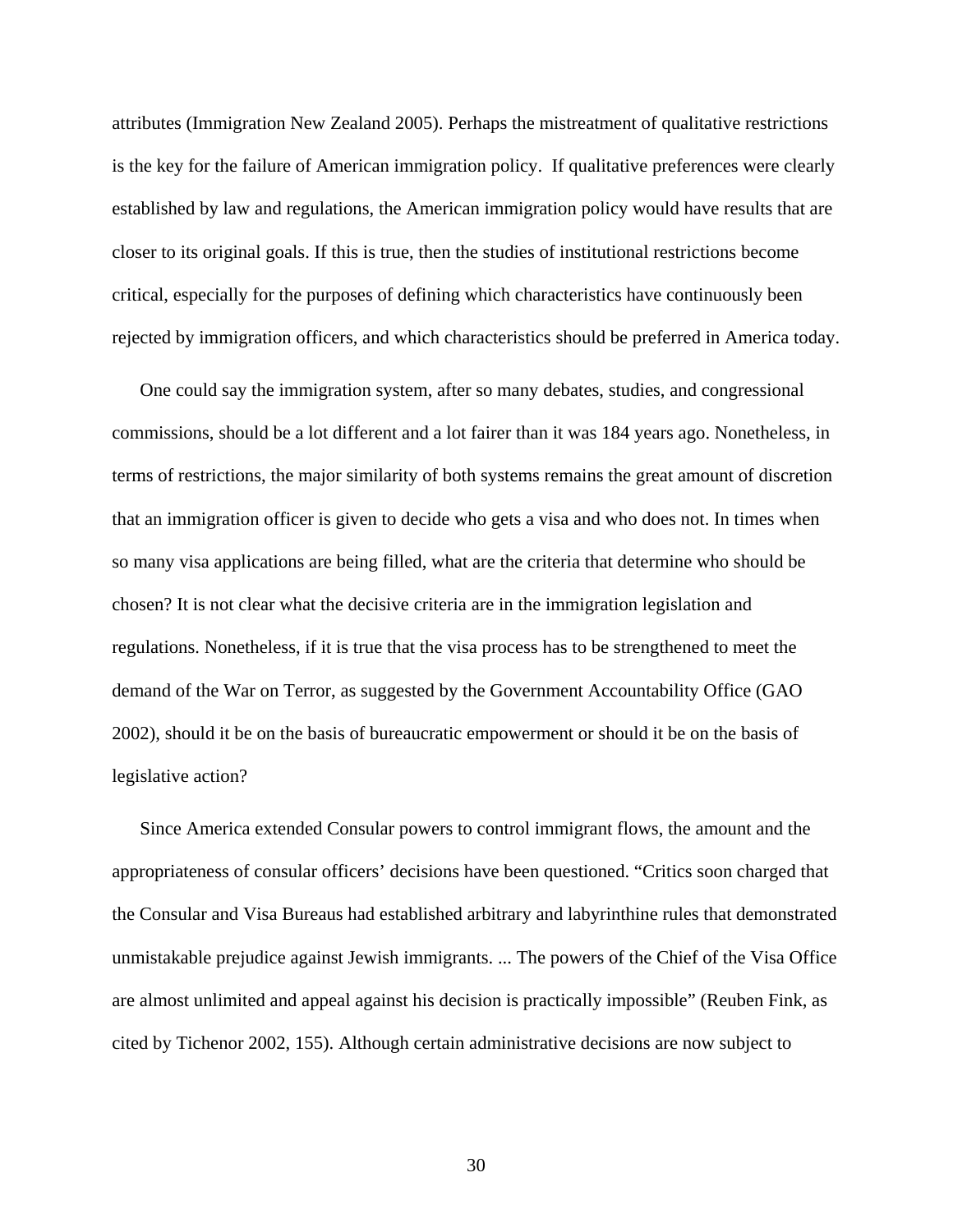revision through the Board of Immigration Appeals  $(BIA)$ ,<sup>[15](#page-37-0)</sup> the vast majority of visa issuance cases end with the final word of the Consular officers (USCIS 2004, Making Immigration Law). If consular officials had a great amount of discretionary power in the past, since 2002, they have been called counter-terrorism actors and are expected to exercise even greater control of immigration flows in their posts abroad (GAO, 2002, p.18).

The importance of terrorist attacks in September 11 of 2001 established an emergency tone within all American government agencies. The extreme measures taken against aliens applying for temporary visas and aliens already in the U.S. after that event indicate that the immigration system was also affected. Whether officers will intensify their use of discretionary power in the immigration processes is a key-question to the understanding of the visa issuance process. A simple investigation into the decreased numbers of total visas issued after September 11 may not tell us much, especially in terms of non-immigrant visas, due to the inclusion of the visa for pleasure under this category. However, one simple and meaningful mechanism to look for positive signs of this correlational relationship (terrorism against the U.S. and visa restrictionism), and all others suggested by this study, is to observe the use of the LPCC.

The pure investigation of the law and immigration regulations, as they are today, does not help society to completely understand the visa rejections on the grounds of the LPCC. Although immigration scholars advocate a more comprehensive legal reform, old selection mechanisms remain almost exclusively administrative. In order to comprehend what lies behind the legal reasons to grant or deny visa requests, which represents a strong expectation to enter America.<sup>[16](#page-37-1)</sup>

<span id="page-37-0"></span><sup>&</sup>lt;sup>15</sup> The BIA has jurisdiction in most matters related to removal issues. However, in terms of immigrant applications, the BIA has partial jurisdiction over few of the categories established for preferential applicants. (USCIS 2004, Immigration Laws, Regulations, and Guides)

<span id="page-37-1"></span><sup>&</sup>lt;sup>16</sup> We refer here to the American visa as a document granting mere expectation of entry rather than right to entry. Immigration officers may not authorize an alien to enter the country, even if this alien provides appropriate consular documentation. This practice is commonly adopted worldwide for security purposes. Although these occurrences are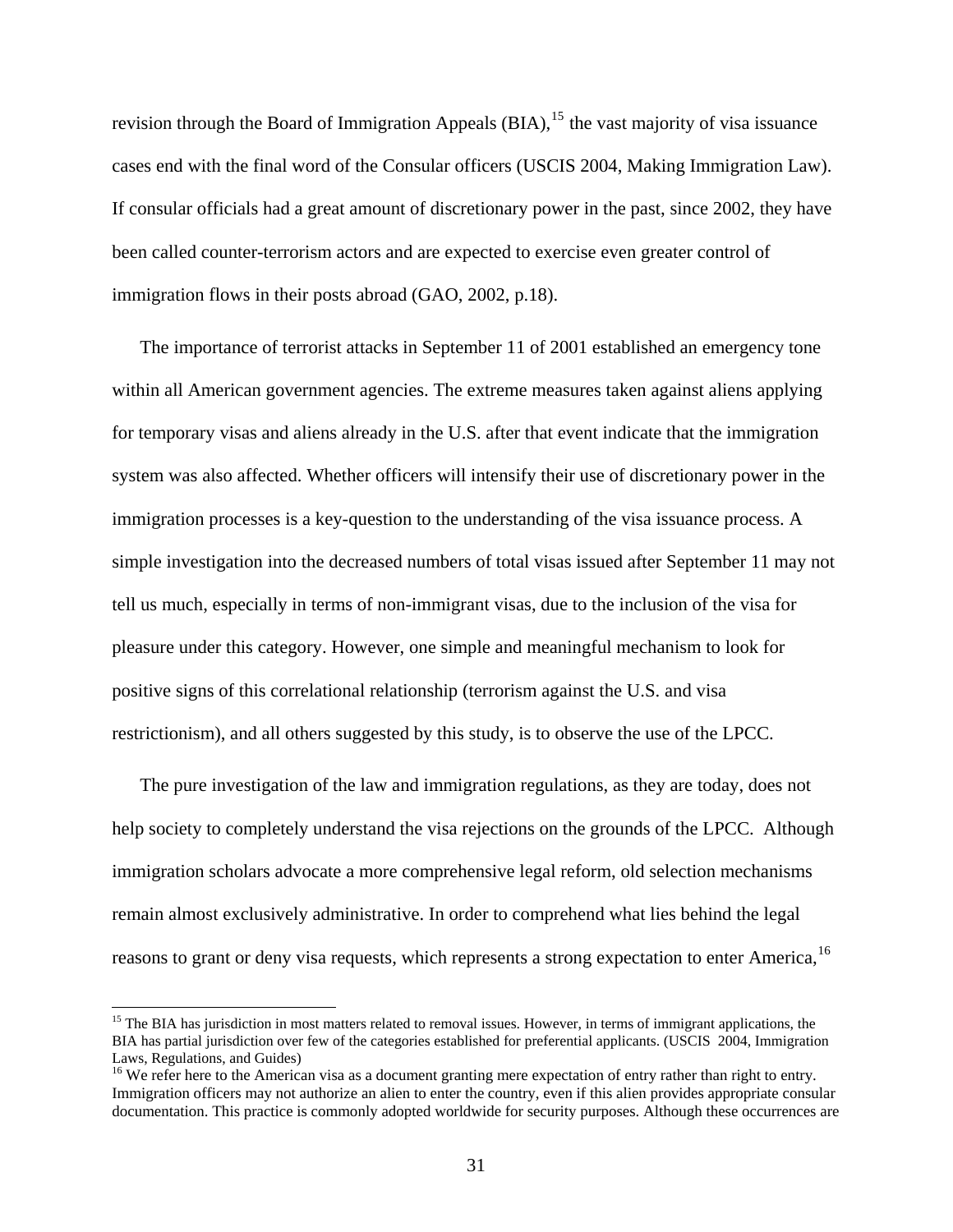it is necessary to correlate the use of the LPCC with social, economic and national security circumstances. The adequacy and the relevance of these relationships are empirically assessed in the next chapter.

not frequent, they happen sporadically. Beyond that, the confusion between a visa and the right to enter in America causes interpretation problems that should be avoided. However, for the purposes of the LPC phenomenon, as explained in the first chapter, this differentiation is not so relevant, since the LPC test happens in the posts abroad as a component of the visa issuance process.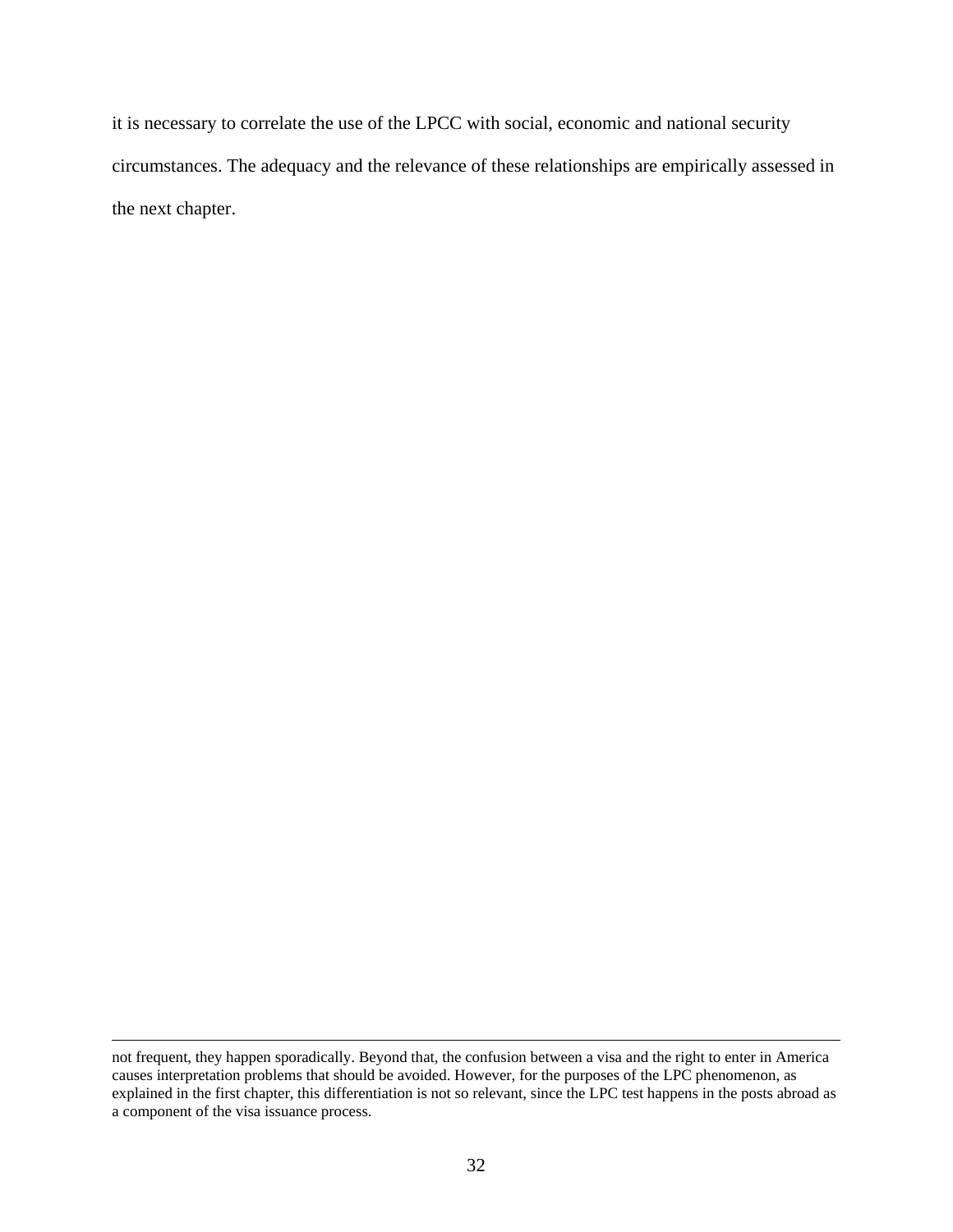#### CHAPTER 3: EMPIRICAL FRAMEWORK

The use of the LPCC is a measure of how different factors, like economic and national security situations, impact immigration targets. Therefore, the relationship between the current American immigration policy and *de facto* patterns of restriction are observed through the LPCC. Simple observation of the data suggests there are some external factors driving the rejection of visas, through the LPC device, especially when it comes to nonimmigrant visas. Given that the visa selection process is a hotly debated topic since September 11, 2001, an effort to define possible predictors, which drive a larger utilization of the LPC clause, becomes critical to understanding the real demands of a future reform in the American visa issuance system.

The definition of predictors behind the LPCC usage is not obvious. It is possible, through the analysis of immigration history, to anticipate the explanatory variables that are more likely to support the theory presented in the first two chapters. According to the literature review and the legal investigation provided, the LPC doctrine has often been connected with the necessity to lessen labor competition, $17$  and to enhance levels of national security.<sup>18</sup> Secondary elements would be related to the politics of welfare abuse carried with the 1996 PRWORA, legislative and regulatory changes, and, finally, to the necessity of limiting immigration numbers.<sup>[19](#page-39-2)</sup> In order to empirically address these issues, I first discuss this study's variables, methodology, and results.<sup>[20](#page-39-3)</sup>

<span id="page-39-0"></span> $17$  The assumption that immigrants displace natives from their jobs is highly questioned in the scholarship. For more information on immigration's impact on the labor market, see Borjas (1999) .

<span id="page-39-1"></span> $18$  This assumption is also very controversial, and although many immigrants take advantage of welfare programs, state programs have absorbed most of immigrants in welfare rolls since the 1996 reform. See Borjas (1999).

<span id="page-39-2"></span><sup>&</sup>lt;sup>19</sup> The issue of racial bias within the visa issuance process could not be assessed by this study, because of data limitations in the time frame (1966-2002) of the analysis. Unfortunately, data broken down by race, such as unemployment rate or poverty levels, started to be collected only in the early 1970's.

<span id="page-39-3"></span> $20$ There are many obstacles in the data preparation and data analysis processes, especially those inherited from the Visa Office data reporting system. The difficulties with the data are related to the peculiarities between the population of immigrant and non-immigrant visas, the difficult access to (or unavailability of) old issues of the Report of the Visa Office (the 1982 report was not found,) the confusing layout of the tables presented with the LPCC numbers, the inclusion of visa applications denied or accepted from prior years, and the inconsistency with the reporting of the data over the years.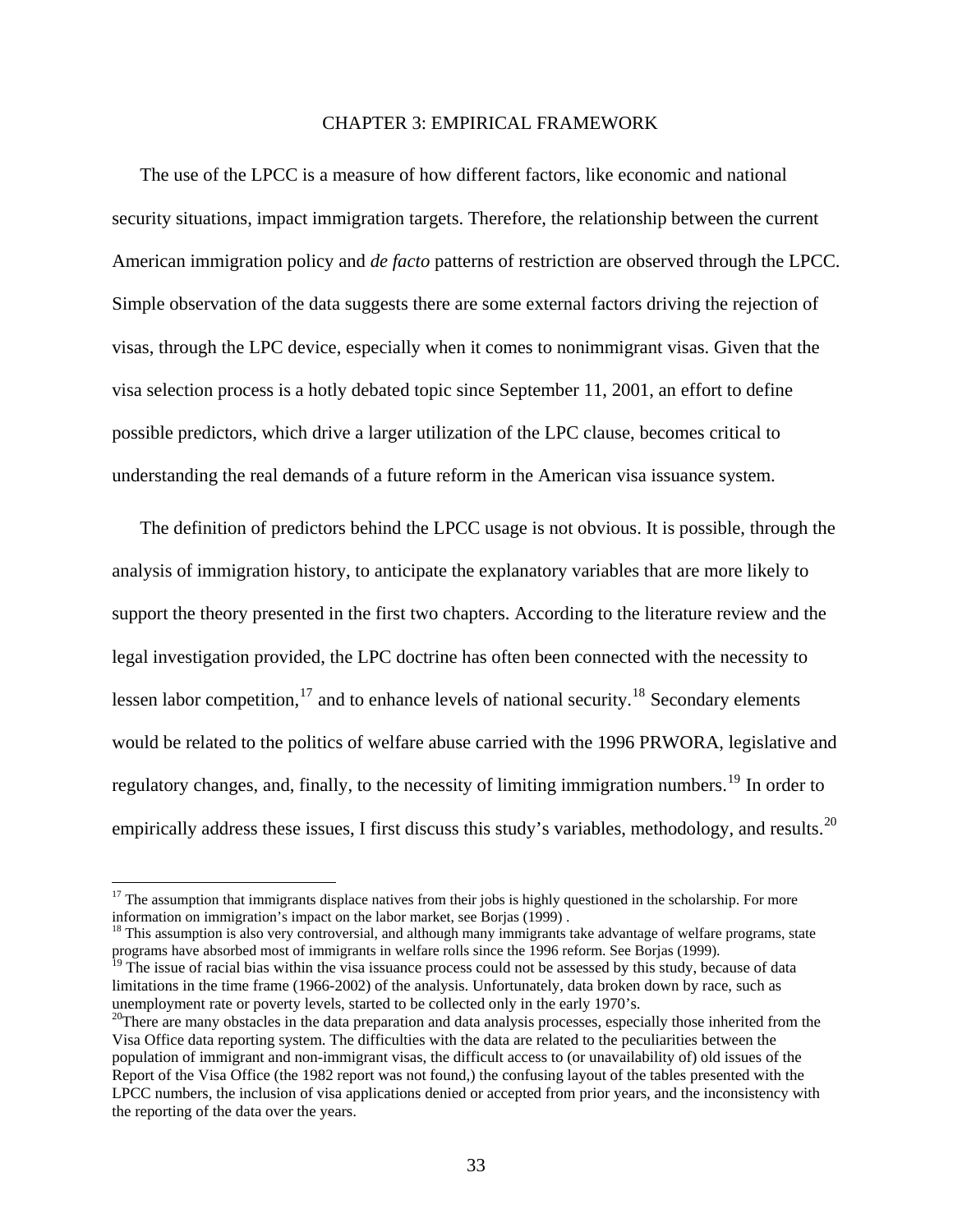The data collected for the two dependent variables, LPCC use to reject immigrant visas and LPCC use to reject nonimmigrant visas, are derived from the Report of the Visa Office (1966-  $2002$ ).<sup>[21](#page-40-0)</sup> The data provided include the number of applicants that first had fallen into the category of refused under the LPCC and also the applicants who had overcome the initial refusal. Properly, this nomination changed to "ineligibility" and "ineligibility overcome" in the 1990's. The problem that arises here is that the same applicant who had his or her visa denied at first might not overcome the ineligibility in the same year and, therefore, be granted a visa in the following year (United States Department of State 1970). Although this problem is clear, this paper follows the recommendations and the percentage calculations of the Congressional Research Service to establish the actual number of visa denied and the percentages of the use of the LPCC (Wasem 2004, 10). According to Wasem's analysis, the numbers offered by the Visa Office for "ineligibility overcome" can be simply subtracted from the number of "primary ineligibilities" under the same section, for the same year, in order to represent the number of total ineligibilities found in a given category, in this case, the LPCC.

Wasem's report (2004) also shows that, in order to obtain the percentages on the use of the LPCC, it is important to deduct the number of ineligibilities that occurred based on objective grounds such as the failure to establish eligibility for certain visa status (applicable to nonimmigrants only) or the lack of documentation. Since material errors are the major causes for visa denials, with numbers a lot larger than those achieved by subjective clauses, if the

<span id="page-40-0"></span> $21$  Unfortunately, the data correspondent to the first years subjected to this analysis, were not presented in the same way as it has been presented since the 1970's. In the Visa Reports of 1966, 1967, 1968 and 1969 it is not possible to distinguish which visas were actually denied and which visas only had their processing stopped for a period of time and, then, granted. To overcome this problem, the solution was to utilize the estimations of the Visa Office to account for the percentages of visas that were actually denied at those given years under the LPC clause.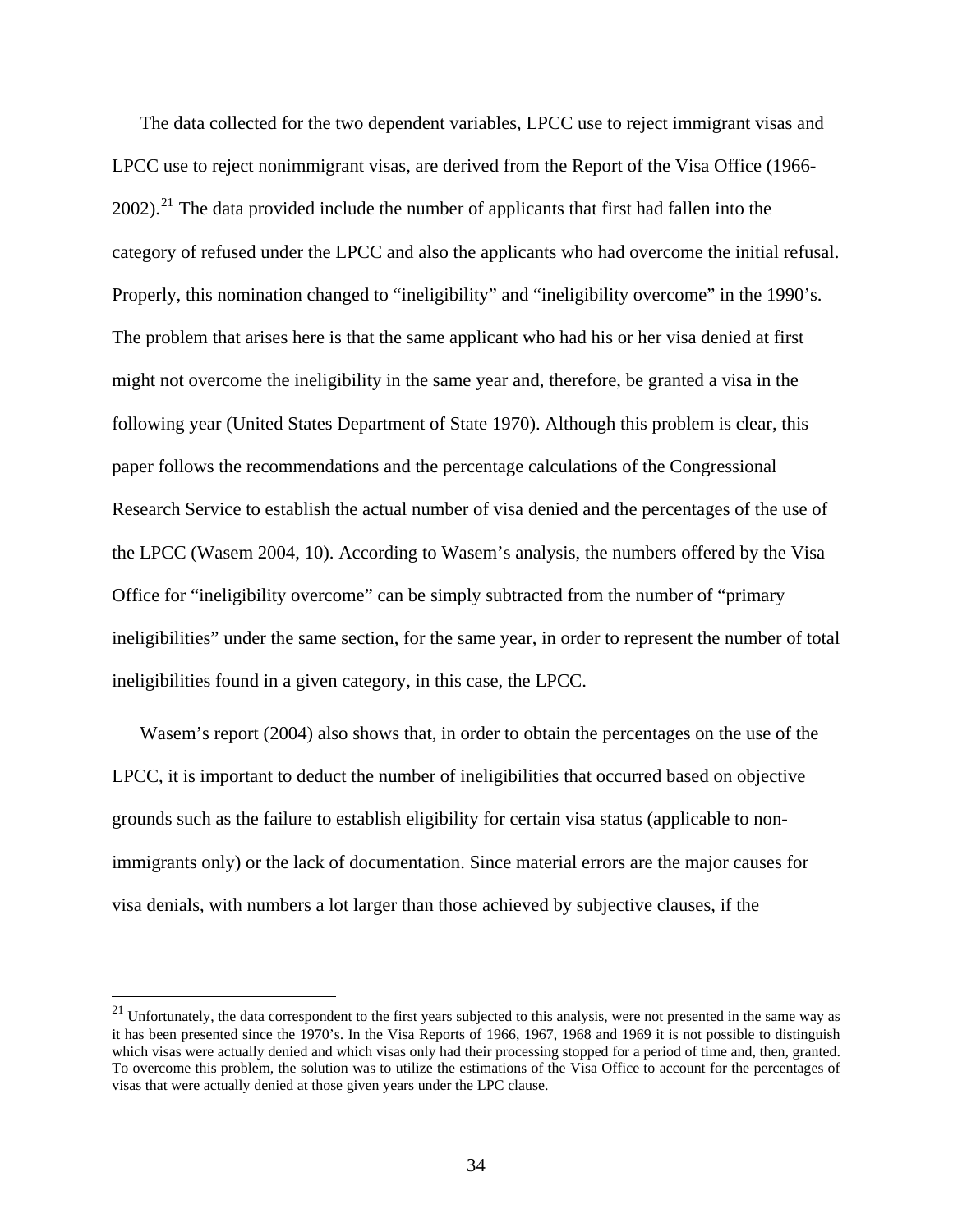percentages of LPCC in relation to total denials would be measured with the number of objective denials included, its power would be definitely underestimated.

From 1966 till 2002, the use of the LPCC varies considerably from one decade to another. In addition, the numbers vary significantly between the two usages of the LPCC pre-entry: to deny immigrant visas and to deny nonimmigrant visas. The association between the former and the latter with the total numbers of aliens accepted into the respective category is also discrepant. While the LPCC use to deny immigrants can reach more than 50% (as it happened in 1989), the same is not true in relation to the LPCC usage to reject nonimmigrants: the numbers are very small when inserted into the pool of total aliens who enter the country under temporary visas. $^{22}$  $^{22}$  $^{22}$ 

Another factor that has to be addressed in terms of the dependent variables is the difference between the total number of immigrants admitted and the number of immigrant visas issued abroad. The total number of immigrants accepted in a fiscal year, according to the Homeland Security statistics, includes all aliens who receive permanent resident status. This includes all aliens who received a visa abroad and also all aliens who received the same status through some type of humanitarian cause opening or adjustment of status. Therefore, the total number this analysis takes under consideration is only the number related to applications abroad, which is a lot smaller than the numbers presented for total immigration by the media and by historical reviews. The same concern happens towards nonimmigrant numbers in the sense that the number of nonimmigrant visas is much smaller than the number of nonimmigrants that enter the country

 $\overline{\phantom{a}}$ 

<span id="page-41-0"></span> $22$  One of the reasons why the difference between the total number of nonimmigrant visas issued and the LPCC rejection number is enormous is that temporary visas include tourist visas (technically called "for pleasure"). In order to have a clear relationship between the aliens accepted and the number of LPCC denials, within the nonimmigrant category, the most representative measurement would not involve the issuance of visas for pleasure. It is reasonable to assume that these applicants are not subject to the LPC test. However, there are no data available divided by visa categories in terms of the restriction clauses. Therefore, the only recourse I have is to use the inclusive number, but attempt to not underestimate the clause, because of the presence of hundred thousands of tourists admitted within the number of total nonimmigrant visa issued.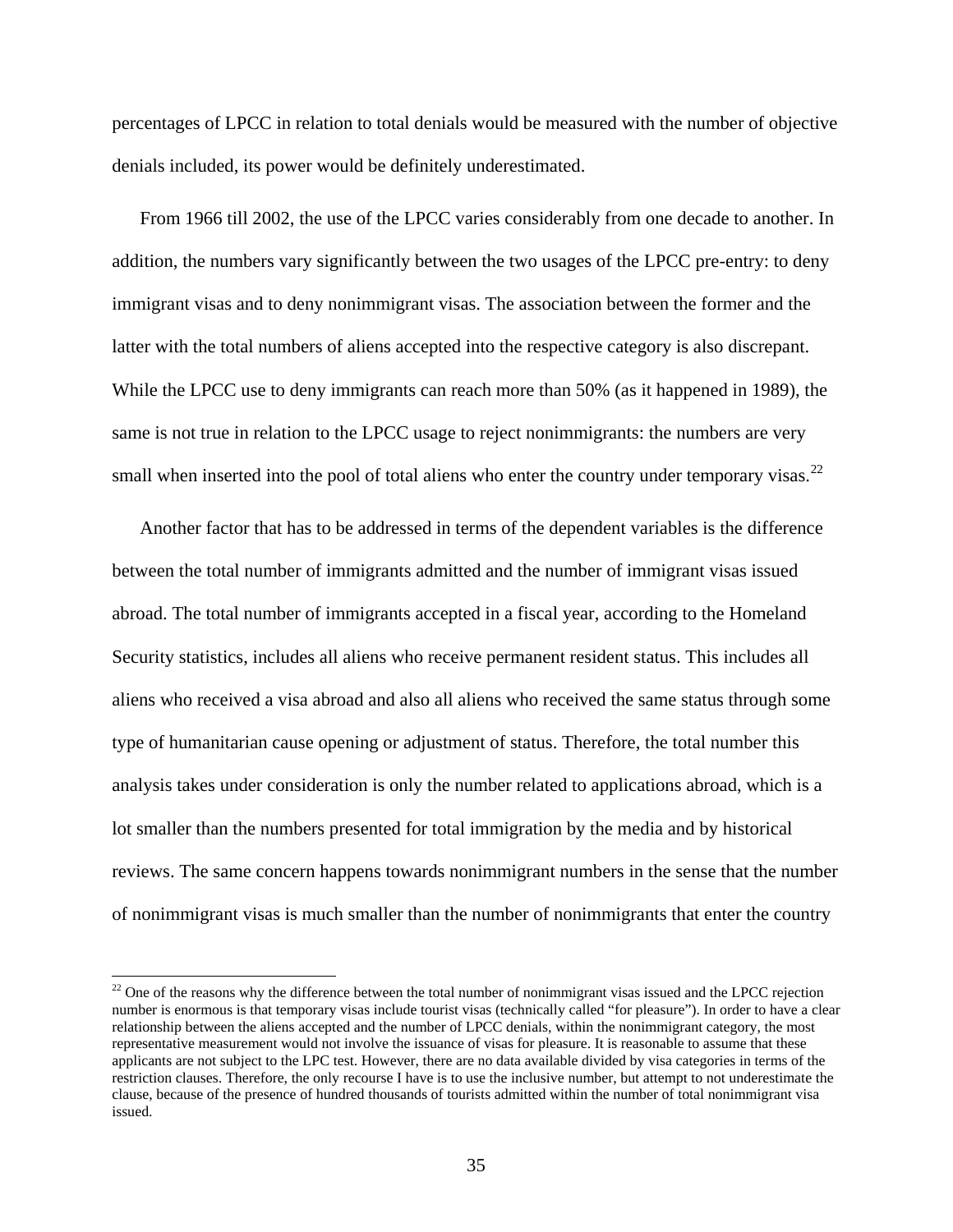in one fiscal year, given that many of the nonimmigrants enter the country repeatedly or with visas granted for a previous entrance.

Having explained the process of data collection in terms of the dependent variables, I present the explanatory variables and the measuring mechanisms used to test the correlation validity between the expansion in the LPCC usage to deny nonimmigrant visas, from 1966 to 2002, unemployment rate, employment available in thousands (1966-2002), major terrorist attacks against U.S. targets, legislative and regulatory changes, and total number of nonimmigrants visas issued (1966-2002). As a result, the hypothesis that the LPCC clause is more likely to be used in periods with economic and national security difficulties is tested with the following Equation (1):

$$
Y = U + E + T + L + V \tag{1}
$$

where *Y* represents the number of nonimmigrant visas denied on the basis of the LPCC, *U* is the unemployment rate, *E* is the employment available in thousands, *T* is the presence of a major terrorist attack against the U.S., *L* represents major legal and regulatory changes related to the LPC, and *V* is the number of visas issued.

The proposed correlation between immigrant visa denials on the basis of the LPCC controls for unemployment rate (1966-2002), employment available in thousands (1966-2002), major terrorist attacks against U.S. targets, legislative and regulatory changes, number of total immigrants visas issued (1966-2002), and presence of new regulations imposed by the 1996 welfare reform. In this case, the model follows the Equation (2):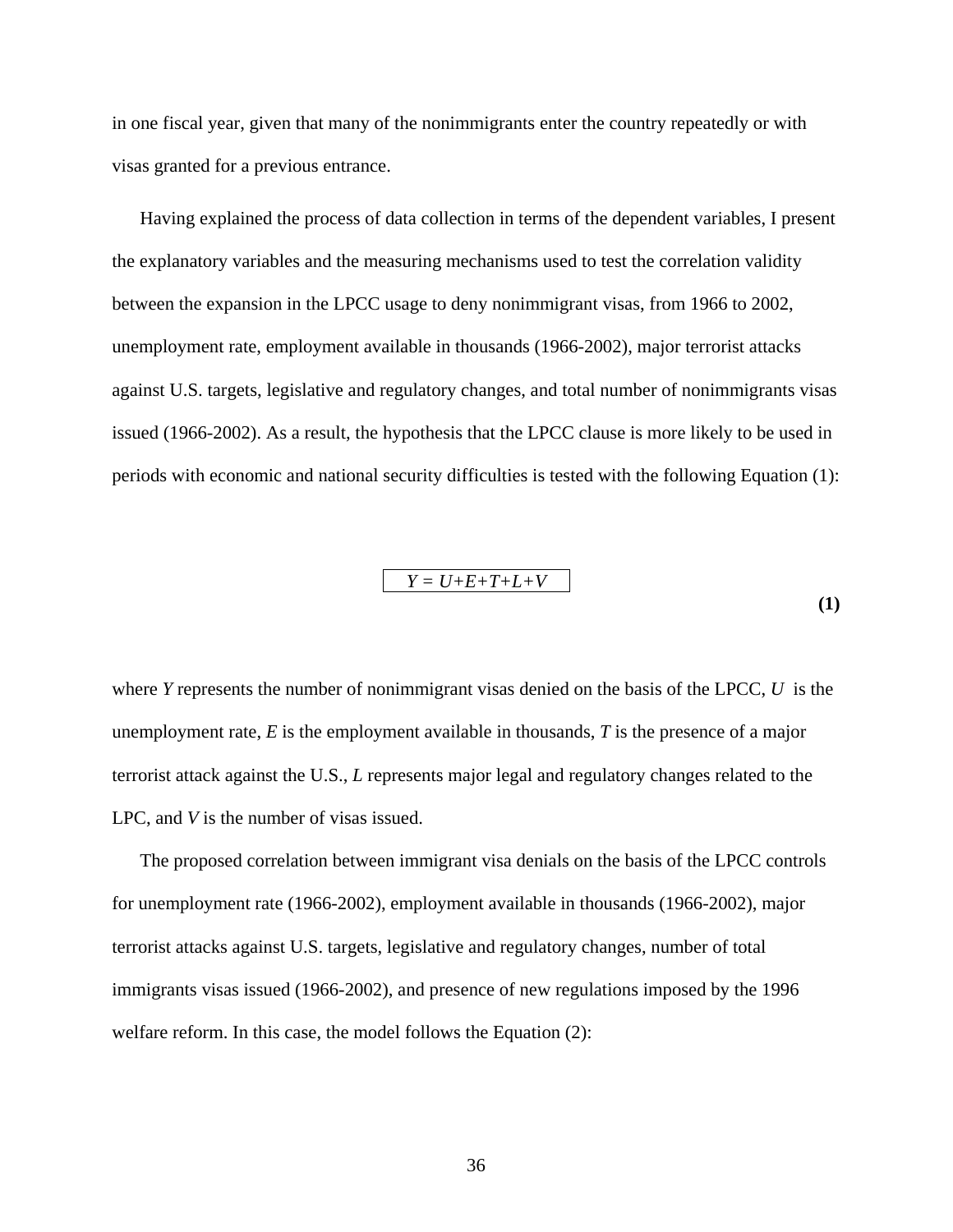$$
Y^2 = U + E + T + L + V + W
$$

**(2)** 

where Y² represents the number of immigrant visas denied on the bases of the LPCC, and *W* represents the legislative enactment and effect of the PRWORA (1996). All other alphabetic symbols represent the same variables in the first equation.

The categorical variables, occurrence of major terrorist attacks in a given year against the United States, main legislative and regulatory changes that affected restriction clauses within the INA, and the enactment and effect of the PRWORA were treated as discrete categorical variables, through the assignment of dummy variables. Both the welfare and the terrorist-related variables received the number (0) or (1) to respectively indicate either absence or presence in a given year. Years counting with major terrorist attacks are defined based on the chronology provided by Quillen (2002), and using resources provided by the CIA Report (2005) and Mickolus, Sandler, Murdock, and Flemming (ITERATE 2004) to specifically define attacks that targeted the U.S. According to Quillen (2002, 280) mass casualties<sup>[23](#page-43-0)</sup> attacks are those with a minimum casualty rate of 25 deaths. Since the CIA Report (2005) recognizes 1978 and 1979 as the years in which America has been considered as one of the main targets of International Terrorism, 1978 was the first year to be assigned the number  $(1)$ .<sup>[24](#page-43-1)</sup> Despite the fact that authors like Daniel S. Masters have a broader approach to the definition of mass casualties, including number of wounded and dead subjects into the calculation of total casualties, for the purpose of this study, Quillen's cutoff number (25 people dead) was adopted (Masters 2006). The choice of

<span id="page-43-0"></span> $^{23}$  Although the author mentions that the most appropriate label for this criterion would be "mass fatality", since he deals with the number of people dead, he adopts the term casualties throughout his work, terminology that is kept by this study (Quillen 2002, 281)

<span id="page-43-1"></span> $24$  A list with the years and the respective terrorist events considered for the regression are listed in Appendix B. As mentioned early in this chapter, to every year included in such list, I assigned the number (1) (i.e. presence of major terrorist attack).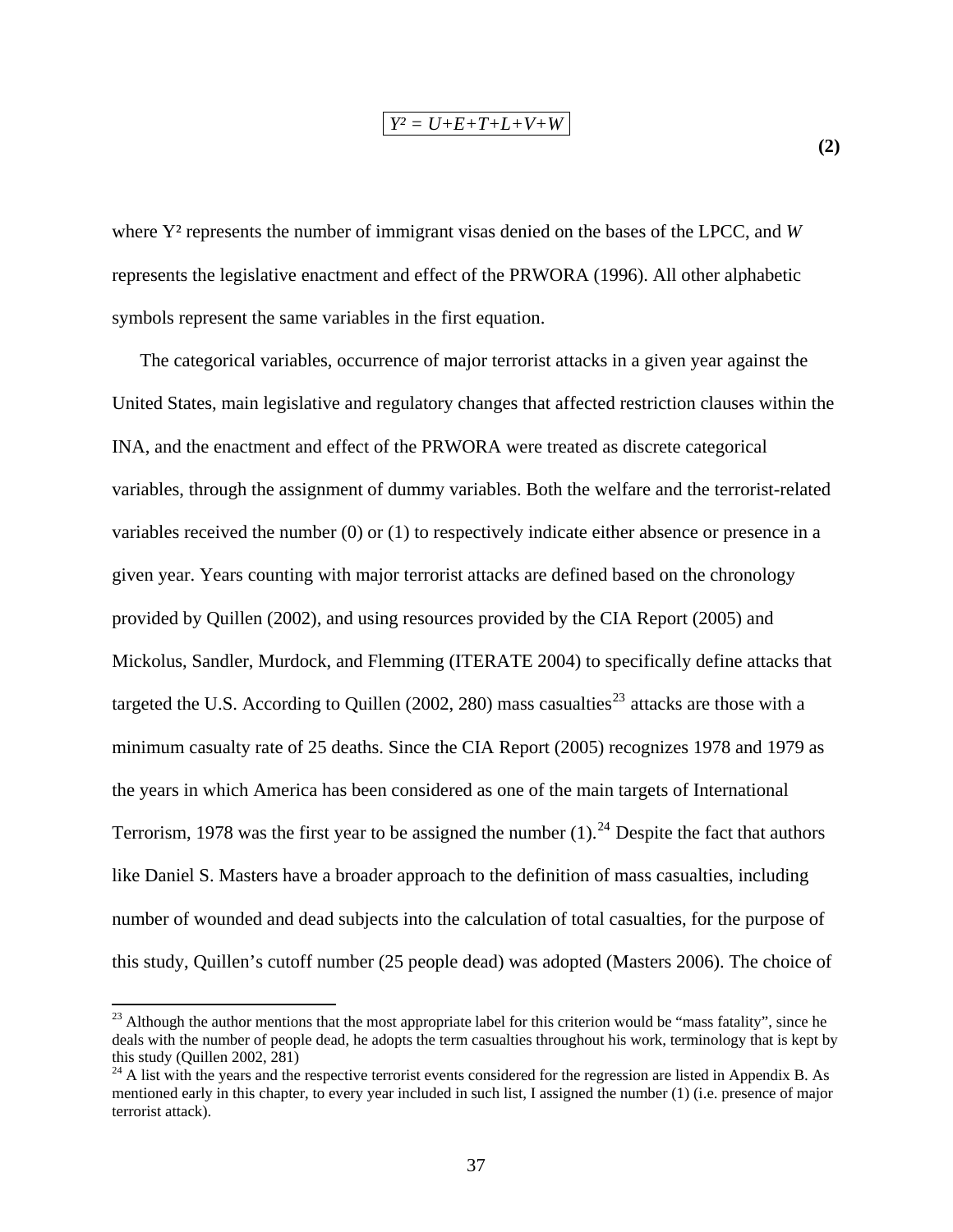fatality rate (instead of total causality) helps to prevent and overestimation of the security variable.

The security variable is critical to establish the impact of terrorist attacks against the U.S. on the process of visa issuance. In this case, I was looking for signs of LPCC use peaks during periods of security-threat, since most terrorists who have tragically attacked the U.S. in recent years are foreigners. Many of the terrorists, when attacking domestically, were holding temporary visas. It is common knowledge that the visa processes have been strengthened since September 11, and that the rate of applications dropped right after the same event. Most of these restrictions were part of legislative and regulatory package included in the War on Terror.

The legislative-regulatory variable also received dummies, but they were treated differently, in order to comply with the regression technique adopted. This variable represents legislative or regulatory increments related to the restriction clauses in general, or to the LPCC, in particular. The period under the original legislative text (1965-1989), when the "Grounds for Refusal Section" was included in the INA, is assigned the binomial combination (0, 0). In 1990, the major immigration reform occurred and the "grounds for refusal" became "grounds for ineligibility." In the 1990's, new social concerns were inserted in the Immigration Act, such as the preoccupation with epidemic diseases. To this stage, the numbers (0, 1) are assigned. In 1999, the INS proposed an administrative regulation, which defined circumstances of LPC usage. This period received the numbers (1, 0). Finally, in 2001, legislation and regulations inherent to the War against Terror broadened the grounds of ineligibilities based on securityrelated factors and broadened the role of immigration officers, who were now considered counter-terrorism agents. This phase received the binomial combination (1, 1). Each number of the binomial combinations above was treated as a separate variable. Nonetheless, the results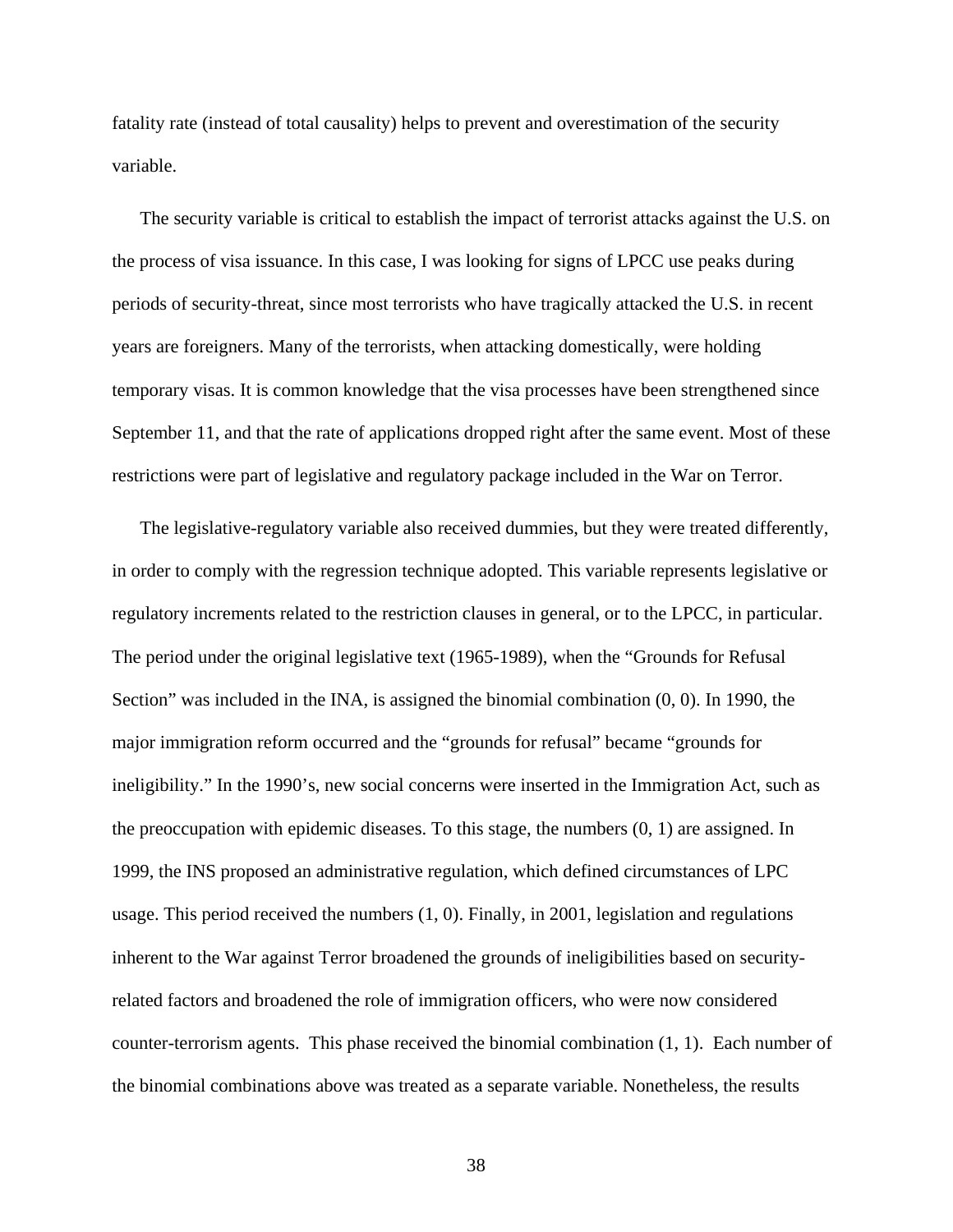were interpreted taking under consideration the effect of both numbers assigned to each binomial combination in relation to the use of the LPCC.

The welfare reform variable is measured solely against the dependent variable of LPCC use to refuse the granting of an immigrant visa. Temporary visa holders are not eligible for any federal welfare programs; on the other hand, permanent residents were eligible for many of the federal programs before the 1996 welfare reform and remain eligible for some of these programs, but only after five years of permanent residence status. Even though the welfare reform variable was not considered a major predictor, because of the extensive literature on the impact of the PRWORA and the 1999 INS LPC regulation, it was included in the regression. Specifically, I attempt to control for the fact that the PRWORA inserted a type of mobilization to prevent immigrants from becoming public charges that could stimulate bureaucracies to strengthen the LPC scrutiny. The period without welfare reform (from 1966 to 1996) receives the dummy variable (0), while the period from 1997 to 2002 is assigned the number (1).

The explanatory variables related to economics are unemployment rate, and the amount of employment available in thousands, both provided by the Foreign Labor Statistics on-line databases. The first variable was chosen because of its historical connection with the LPCC use during employment shortages (Edwards 2001). As most of the nonimmigrant populations have legal employment restrictions, the relationship between the economic variables and LPCC usage is cited by scholars to be more connected to the population of immigrants than nonimmigrants.

 The question that arises is whether a high unemployment rate causes every immigrant to have a greater chance to become a public charge or if a high unemployment rate causes immigration officers to deny immigrants for the purposes of labor competition control; the two reasons, the likelihood of becoming a public charge, and the likelihood of being more labor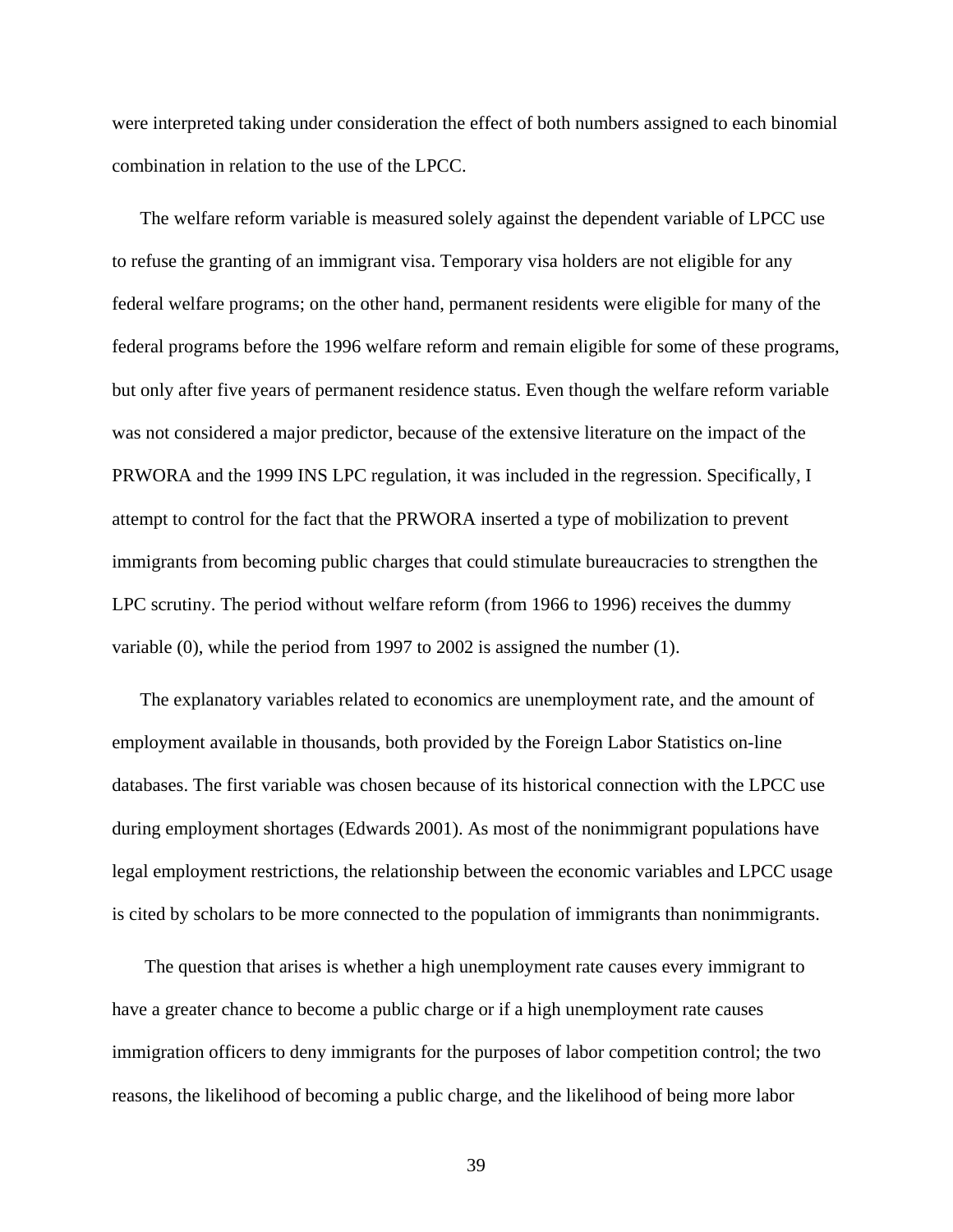competitive, overlap. Therefore, the solution was to correlate a variable that offers the amount of employment available with the usage of the LPCC. Since the Foreign Labor Statistics glossary explains that the amount of employment available is measured through the number of jobs available on the last commercial day of a given period, these numbers reduce the problem of having a general predisposition to every job seeker, immigrant or not, to increase his or her chances of becoming a public charge.<sup>[25](#page-46-0)</sup> The goal here is to determine whether the chance of becoming a public charge is increasing for everybody in a time of crisis, or if it suggests that crisis affects the foreign labor force on a larger scale.

Finally, the last variable used, the number of total visas issued, relies on the idea that we must establish an assessment to know how many of the rejections are due to factors other than the natural growth of the number of visas being issued. The source of this variable is also the Report of the Visa Office for the years of 1966 to 2002. Although, at first sight, this variable seems to incorporate a serious problem of multicollinearity, this actually does not happen. When the calculus for the use of the LPCC was conducted, only the number of visas that were in fact denied was accounted for.

While the data for the explanatory variables were easily collected and prepared, to provide an initial test for our hypotheses, the data on the use of LPCC underwent a Logistic Transformation.<sup>[26](#page-46-1)</sup> This technique was necessary given the longitudinal nature of the data and the fact that the data were presented in percentages. After using the logistic function, probabilities may take any real value in a linear relationship with the explanatory variables. The Logistic function is represented by

<span id="page-46-0"></span><sup>&</sup>lt;sup>25</sup> When one analyzes the numbers provided by the Foreign Labor Statistics (2005) for employment available it is easy to notice that these numbers keep a steady growth. However, the unemployment rate fluctuates in reasonably visible frequency over time.

<span id="page-46-1"></span> $^{26}$  For more information on Logistic Transformation see the work of Scott M. Lynch (2003).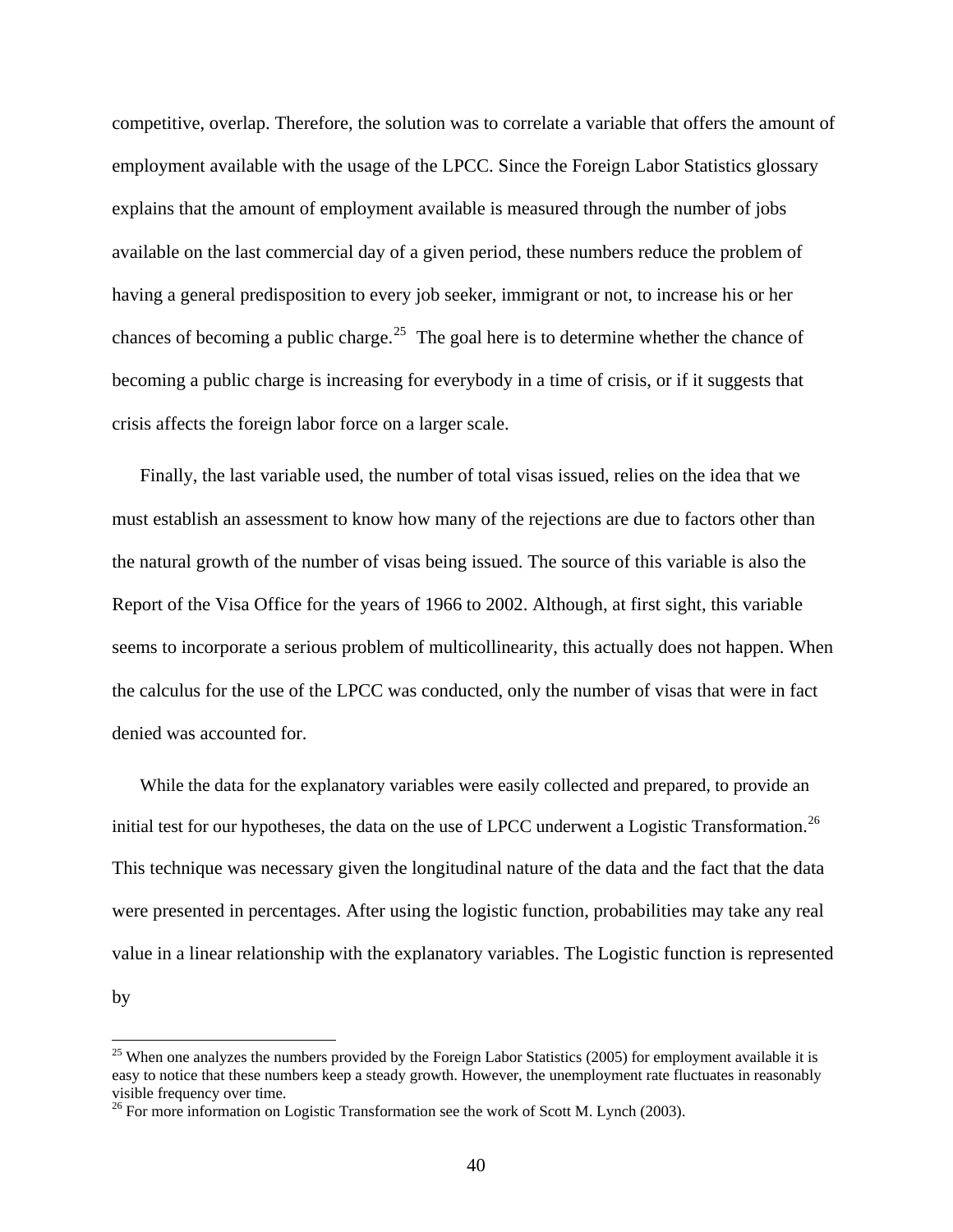$$
Y = NLog(P/1 - P)
$$

where *Y* is the dependent variable and *p* is the percentage value of the LPCC each year. *Nlog*  represents the natural log, or the inverse of the exponential function for the LPCC percentage. This transformation enables the data to overcome the assumption that the predicted value for LPCC would fall between 0 and 1. After the logistic preparation of the data, *OLS* Regression analysis was performed. For the population of LPC ineligibilities concerning immigrant applicants, descriptive time-series techniques were also used.

 After the first regression, the results indicated that some of the predictors were not statistically significant. In fact, at this point, I found no support for the hypothesis represented by Equation 2, which refers to the immigrant applicant population and the use of the LPCC. However, I found significant predictors for the use of LPCC to reject nonimmigrant visas, although there were some clear differences across the explanatory variables. For this reason, I conducted two other regressions, including only significant predictors. The final test included only the two significant variables remaining, terrorism, and employment available. The final equation (called Equation 3) is the result of *OLS* Regression Analysis of the data for the nonimmigrant applicant population, after conducting two regressions and variable sifting exercises. Equation 3 represents the relationship between the LPCC (nonimmigrant applicants) and the two variables that remained significant throughout the analysis process. These explanatory variables are terrorism and employment available. The variable, number of total visas issued, was significant at first, but when included in the regression with the most significant predictors only, its relationship with the response variables was very weak.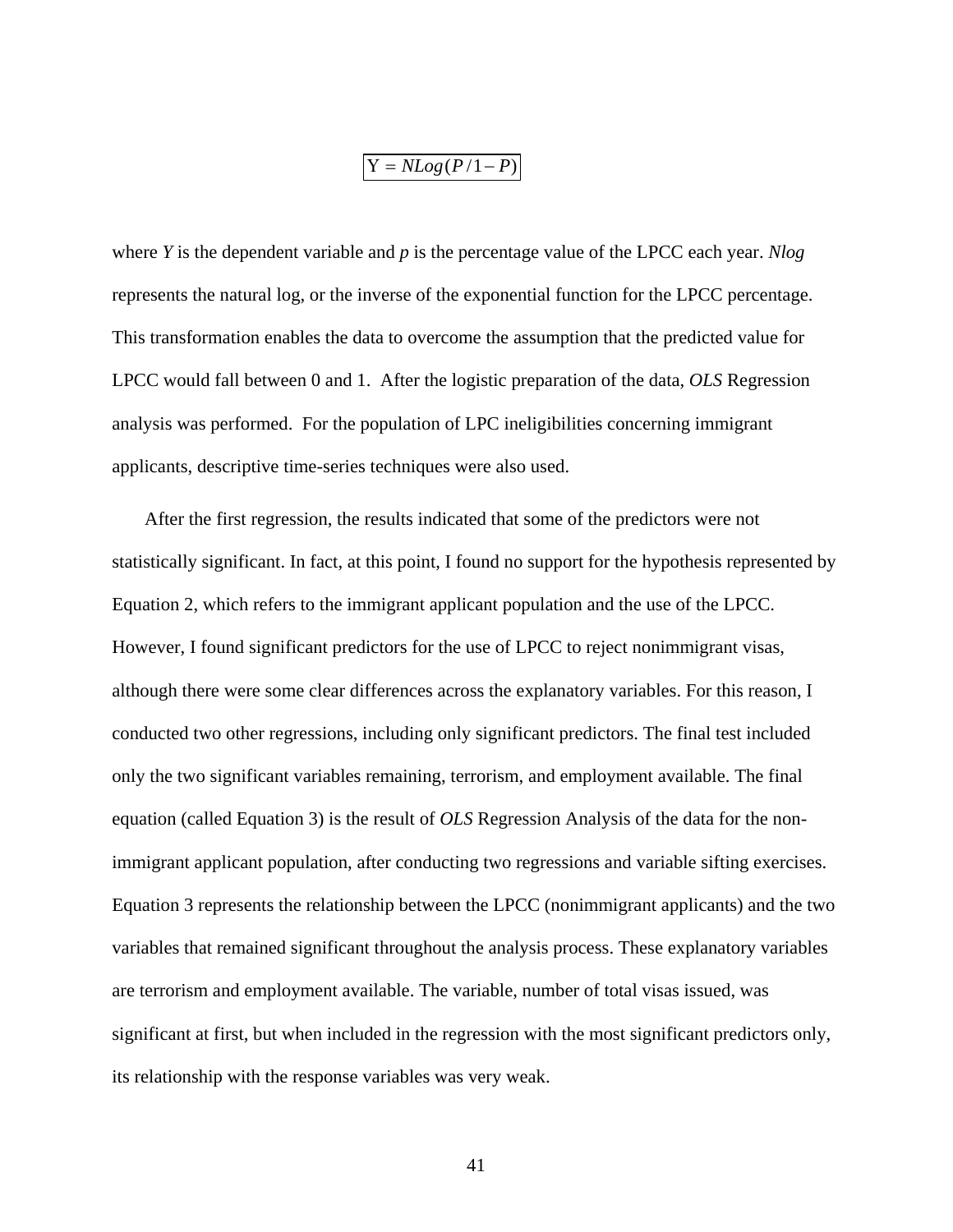As a result, the final model is presented by Equation 3, represented below:

# $Y' = T + E$

**(3)** 

where *Y*' represents the usage of LPCC for nonimmigrant applicants; *E* represents employment available; *T* stands for the categorical variable of terrorism. Table 2 brings the summary statistics, from which the model was derived. The results for the tests conducted for Equations 1, 2, and 3 are presented in Table 2.

| <b>Dependent</b><br><b>Variables</b> | <b>LPCC Nonimmigrant</b> |          | <b>LPCC Immigrant</b>   |          | <b>LPCC Nonimmigrant</b> |          |
|--------------------------------------|--------------------------|----------|-------------------------|----------|--------------------------|----------|
| Independent<br>Variables             | Equation 1/Y             |          | Equation/Y <sup>2</sup> |          | Equation 3/Y'            |          |
|                                      | Coeff.                   | (SE)     | Coeff.                  | (SE)     | Coeff.                   | (SE)     |
| Intercept                            | 1.145                    | 2.530    | $-2.99$                 | 2.801    | $-3.191$                 | 1.076    |
| Unemployment                         |                          |          |                         |          |                          |          |
| Rate                                 | 0.198                    | 0.127    | 0.273                   | 0.238    |                          |          |
| Employment                           | $-7.6E - 05*$            | 3.35E-05 | 1.59E-05                | 4.48E-05 | 1.25E-05                 | 1.04E-05 |
| Terrorism                            | $0.861*$                 | 0.394    | 0.030                   | 0.843    | $0.980*$                 | 0.452    |
| Legislation                          | 0.721                    | 1.079    | 1.040                   | 1.878    |                          |          |
| Legislation                          | 2.269                    | 0.836    | 1.794                   | 2.047    |                          |          |
| Visas                                | 6.37E-07**               | 2.3E-07  | 0.047                   | 1.264    |                          |          |
| $N =$                                | 35                       |          | 36                      |          | 35                       |          |
| R-Squared                            | 0.18                     |          | 0.13                    |          | 0.29                     |          |

|  | Table 2. OLS Regression: Results for Equations 1, 2, and 3 |  |
|--|------------------------------------------------------------|--|
|  |                                                            |  |

*Note.* \*  $p < 0.05$ , \*\*  $p < 0.01$ 

*Note.*  $\vec{E}$  = the number of decimal cases to the left.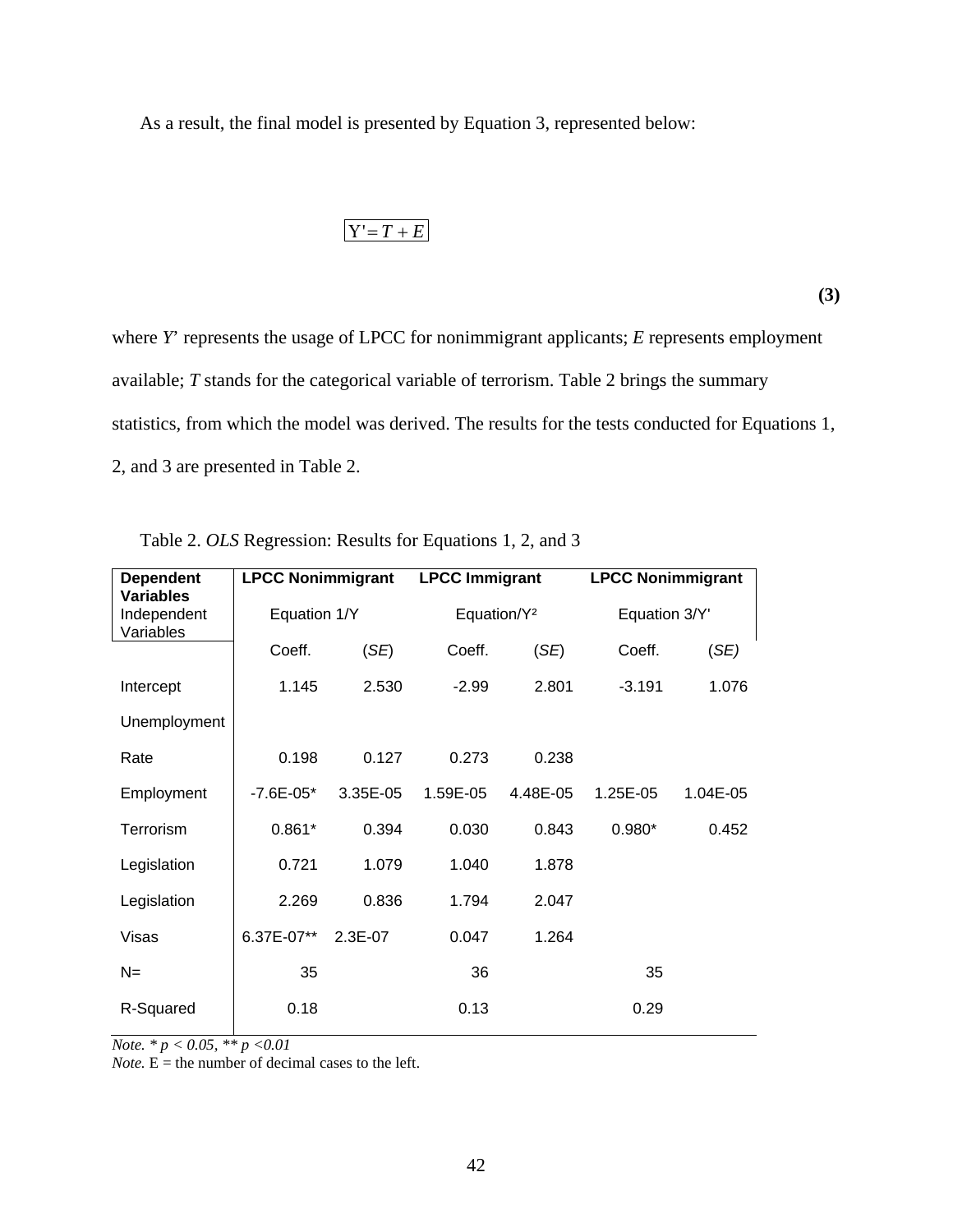Through the analysis of this final regression, terrorism is significant at the .038 level. It also has a strong coefficient. Nonetheless, because of two main factors, the analysis of these results cannot be interpreted only by the summary output of the regression. The terrorism variable was treated as discrete and categorical. The independent variable is being measured using its natural log. Therefore, the analysis requires that we understand what the predictor really means to the LPCC phenomenon in relation to both situations represented by the variable, either presence or absence of a major terrorist attack against the U.S.

If we use the exponential function to reinterpret the data for the independent variable (since the natural log is the inverse of the exponential function), and if we assume that all other factors involved on the regression process (employment) remain equal, it is possible to see a very important influence of the presence of a terrorist attack upon the LPCC phenomenon.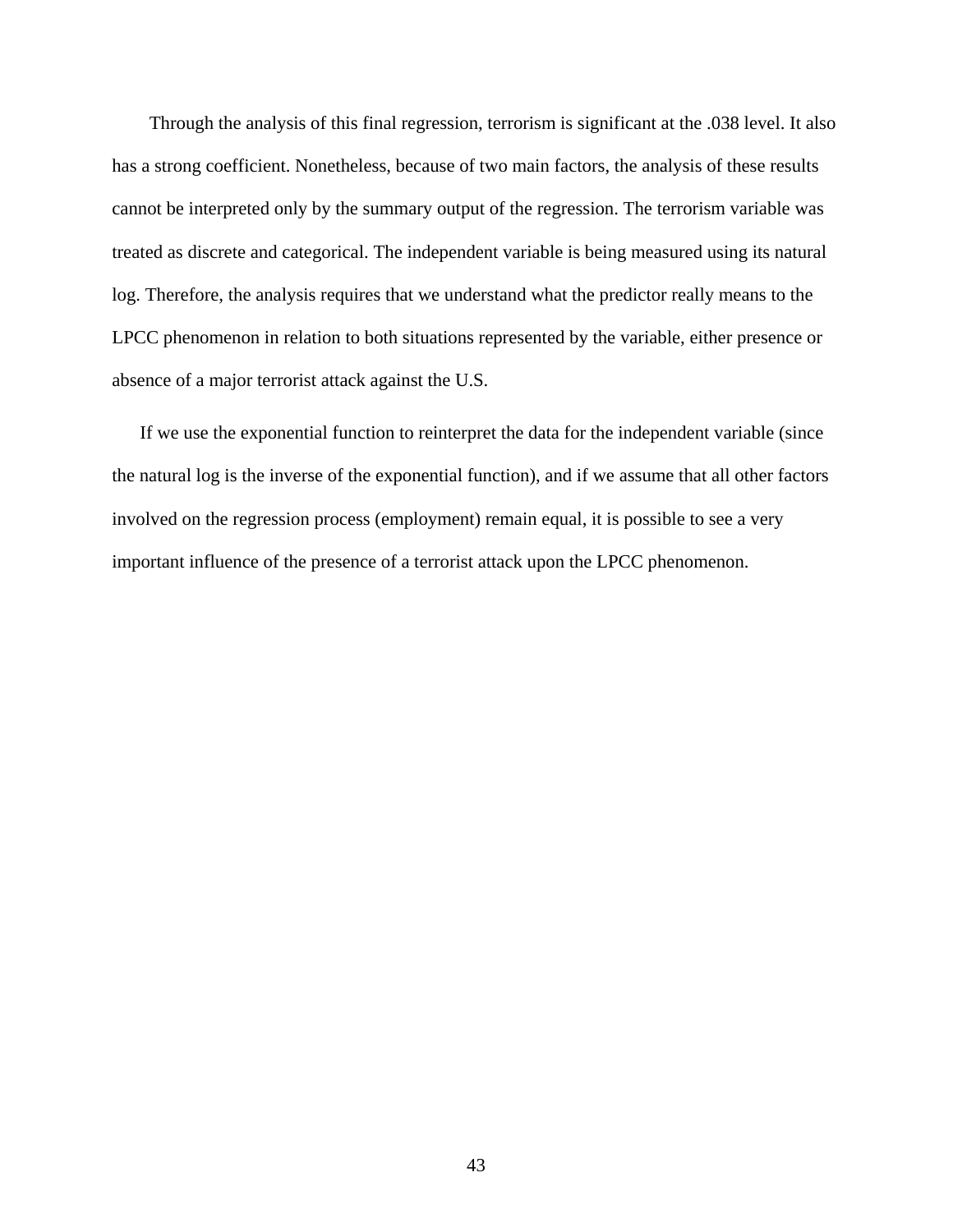| Slope          | 0.0000125                       | 0.0000125             |  |
|----------------|---------------------------------|-----------------------|--|
| Intercept      | $-3.19$                         | $-2.21$               |  |
|                | Predicted Probability of LPCC   |                       |  |
| Employment     |                                 |                       |  |
| Available      | <b>Without Terrorist Attack</b> | With Terrorist Attack |  |
| $\overline{0}$ | 0.041171871                     | 0.109700649           |  |
| 10000          | 0.046653842                     | 0.12430712            |  |
| 20000          | 0.052865729                     | 0.140858421           |  |
| 30000          | 0.059904719                     | 0.159613502           |  |
| 40000          | 0.067880939                     | 0.180865793           |  |
| 50000          | 0.076919181                     | 0.204947793           |  |
| 60000          | 0.087160851                     | 0.232236275           |  |
| 70000          | 0.098766184                     | 0.263158175           |  |
| 80000          | 0.111916749                     | 0.298197279           |  |
| 90000          | 0.126818291                     | 0.337901786           |  |
| 100000         | 0.14370395                      | 0.382892886           |  |
| 110000         | 0.162837908                     | 0.433874481           |  |
| 120000         | 0.184519524                     | 0.491644197           |  |
| 130000         | 0.209088013                     | 0.557105862           |  |
| 140000         | 0.236927759                     | 0.631283646           |  |
|                |                                 |                       |  |

## Table 3. Effect of Terrorism (Absence or Presence) on the LPCC Phenomenon

The graphical representation of Table 3 is more meaningful.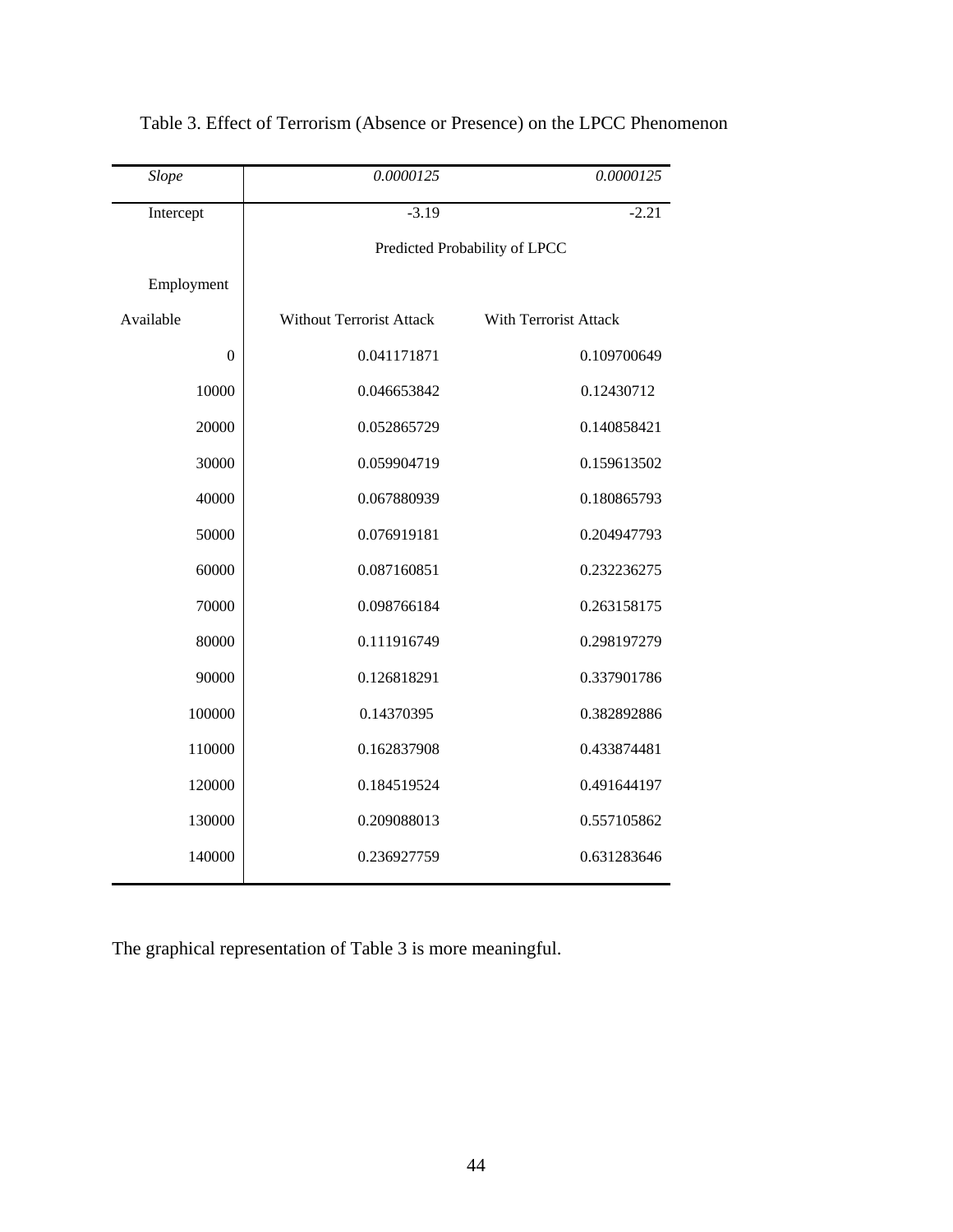Figure 1. Effect of Terrorism (Presence or Absence) on the LPCC



**Predicted Values of LPCC**

Whether the LPCC was used more after September 11, specifically, is a question that can not be adequately addressed in this study, since we count with official data of the Visa Office for the LPCC numbers up to the year of 2002. Data available for 2003, 2004, and 2005 are only preliminary and for this reason were not included in this study. Even with little variation for the years following September 11 of 2001, the correlation between major terrorist attacks against the U.S. and the LPCC usage for the population of non-immigrants was significant at the 0.037 level in the first regression and 0.038 level in the final regression.

While the terrorist predictor allows us to reject the null hypothesis and visualize a use of the LPCC other than the one established by law, the predictors for the immigrant applicant population failed to establish both linearity and nonlinearity in relation to the LPC phenomenon. After testing for the normality of the immigrant applicant sample, I decided to look for comparable frequencies between the LPCC and each predictor separately. Patterns of co-variance over time were assessed descriptively. During this exercise, a pattern of co-variance was found between the usage of LPCC for the immigrant applicants and unemployment rate, and, also, a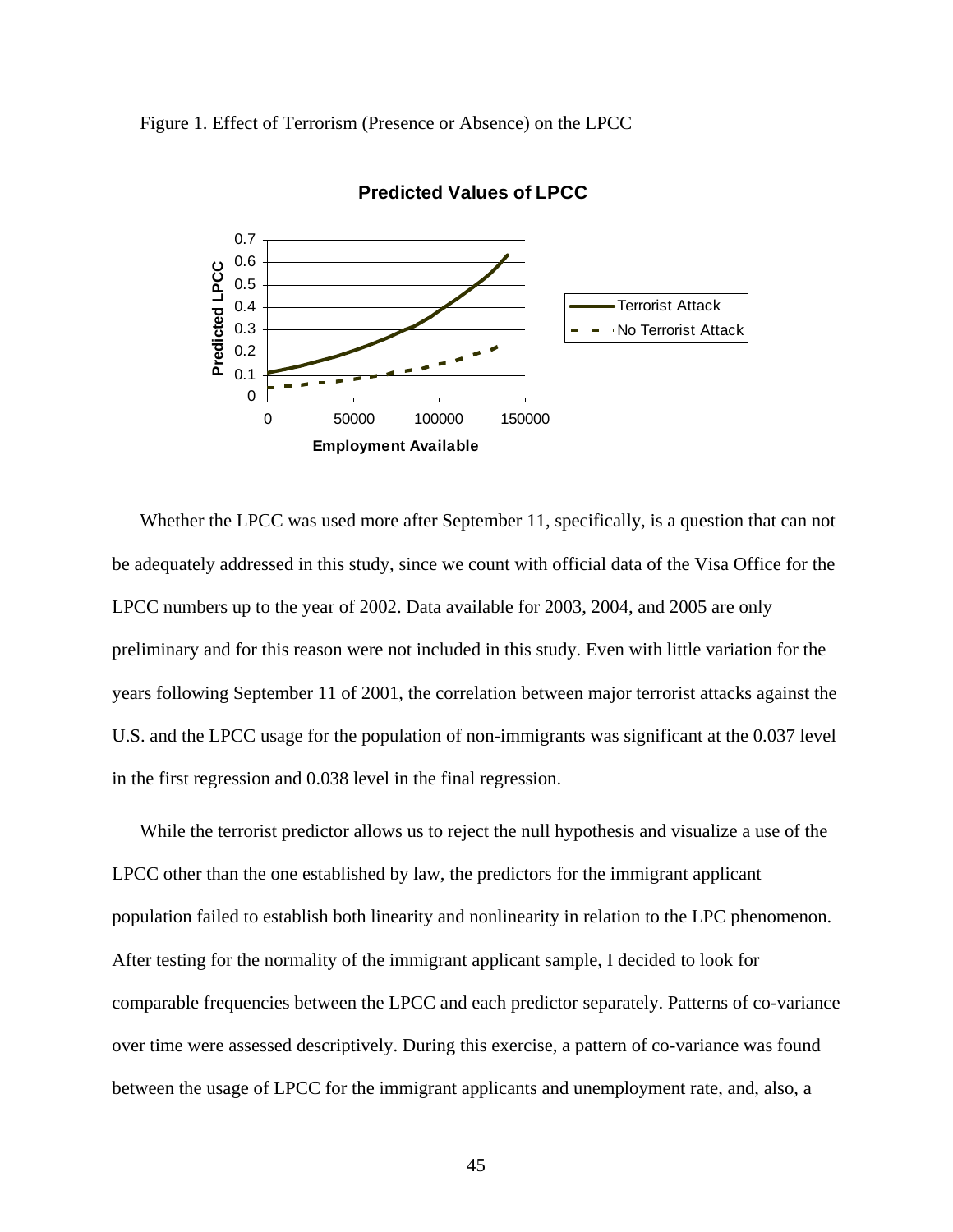relationship between the use of the LPC clause and the 1990 Immigration Act. The frequencies for unemployment rate and the use of LPCC (immigrant applicant sample) are represented by Figure 2.

Figure 2. LPCC Immigrant and Unemployment Rate: Frequencies Over time



**LPCC (immigrant) and Unemployment Rate Frequencies** 

The simple exercise of plotting the data for LPCC usage and unemployment rate from 1966 till  $2002^{27}$  $2002^{27}$  $2002^{27}$  shows that the two factors covary over time, especially before the 1990 legislation. From 1965 till 1990 it is possible to see the co-variation, although counting with a significant lag in time. After 1990, the system of preferences of the INA was completely remodeled. The 1990 Immigration Act included some qualitative features in the text of the law and inaugurated a new era of coexistence of policy guided by the theme of reunification and the necessity of stimulating the importation of qualified workers. Perhaps this thematic coexistence has changed the pattern

<span id="page-52-0"></span> $27$  Except for 1982, due to unavailability of data.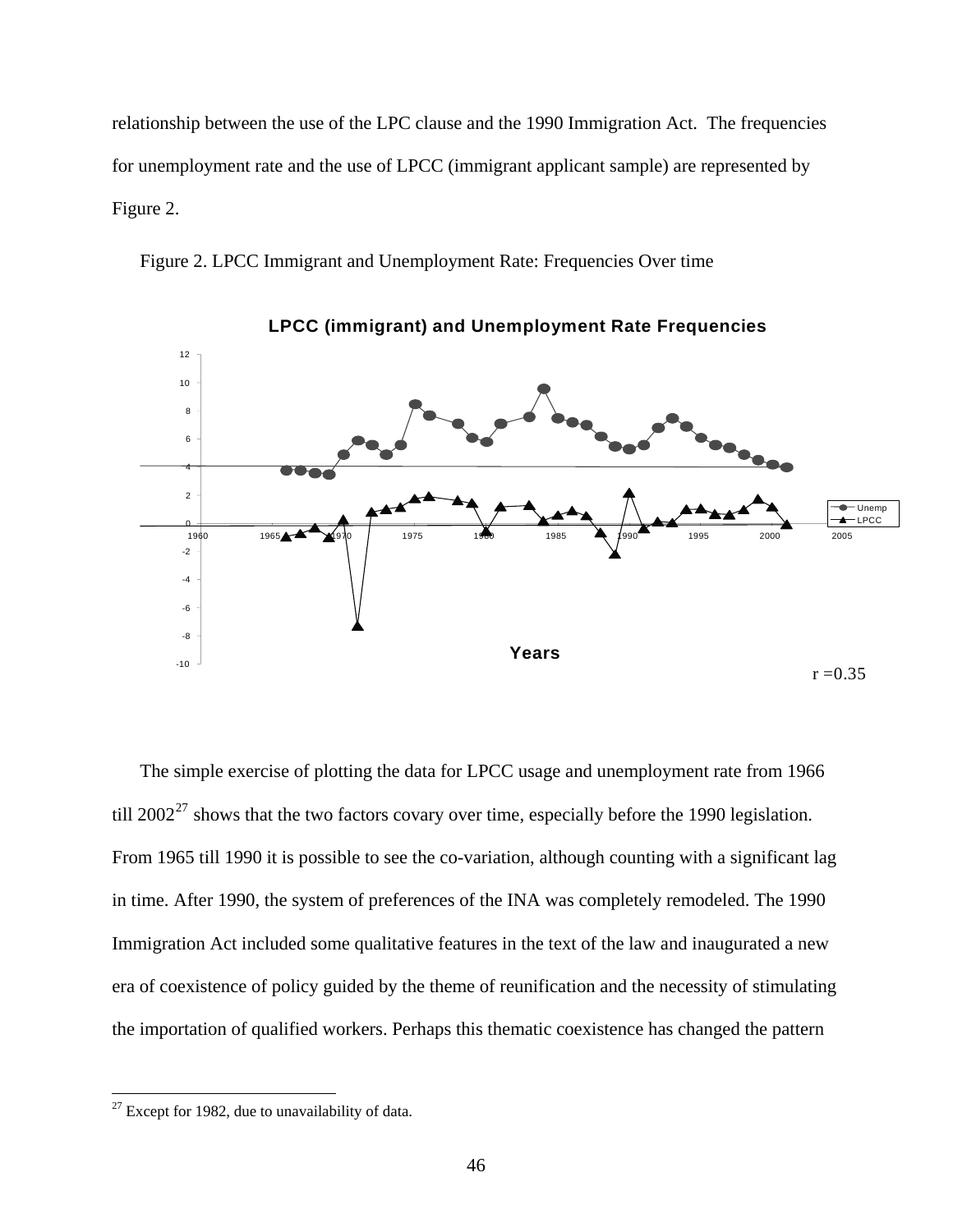of the LPCC usage in relation to the unemployment rate. After 1990, the different grounds for ineligibility were established, such as the lack of labor certification and ineligibilities related to unqualified health-care professions and to other sponsored workers, who now undertake a differentiated procedure. All these legislative changes may have enabled immigration officers to work more independently from other factors. For this, further research seems to be essential not only to define the relevance of the LPCC, but of each ground of ineligibility listed under the Section 212 of the INA.

Generalizing, these findings seem to shed light on the dynamics of the visa issuance process. The regressions point out a very different interpretation of the LPCC behavior among the two population groups: security concerns are significant predictors for LPCC usage to deny **nonimmigrant** visas. The LPCC usage to refuse **immigrant** visas indicates that the relationships between LPC clause applicability and its main predictors are neither linear nor nonlinearly correlated, but present a correlation over time (at least in relation to the sample) with unemployment rate. The data support the generalization that external factors are driving the use of the LPCC for the nonimmigrant applicant sample. In addition, the data suggest that the visa issuance process (as established by law) is not consistent with the new demands derived from a mobile workforce and extreme measures taken to secure the American homeland.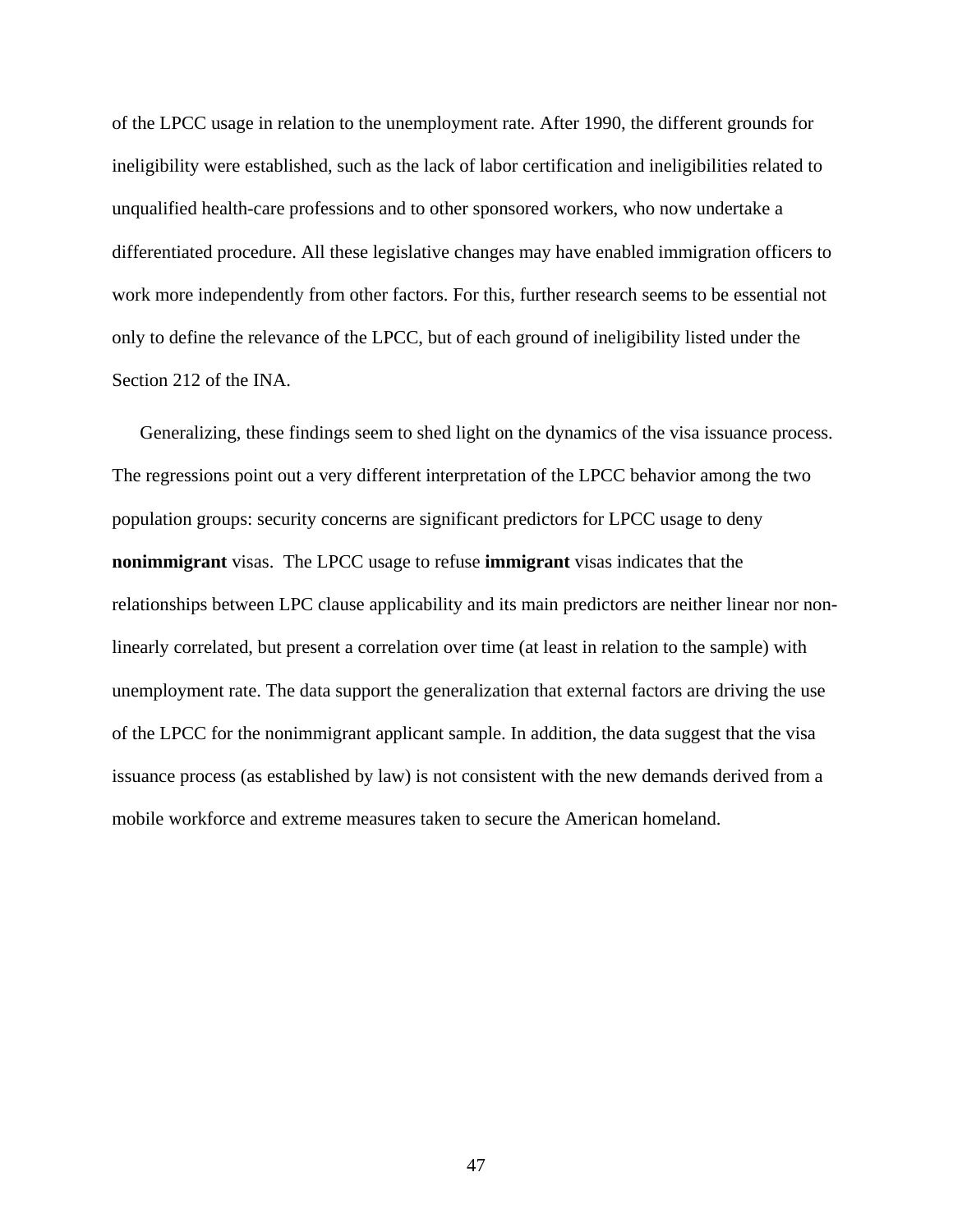#### FINAL CONSIDERATIONS

This paper represents a starting point for a broader study of decisions to grant or deny U.S. visas. The extenuated immigration bureaucratic empowerment may be evidence of Congressional lethargy in response to rapid changes in society, in this case, to the transformation of the American immigration profile and its implications. These days, facilitated communication and mobility connect more people to the possibility (at many times, a dream) to come to America than what America can take. Unfortunately, the demand for an American visa is so high that the question of "how many" changes to "who" deserves a visa. As demonstrated above, American immigration policy has few answers to this question. Qualitative requirements can be inferred from the preference of having an American employer as a sponsor and the exclusionist categories brought by the immigration restriction clauses, such as the LPCC.

The importance of this paper's finding is more related to the nature of its relationships than to the number of visas being denied. The fact that terrorism was the most significant variable to define use of the LPCC for the nonimmigrant applicant population, and that unemployment rate covary with the percentages of the LPCC use (in relation to the immigrant applicant sample) from 1966 to 1990 is an indicator that the 1952 INA, and its 1990 amendment, approximated the reality of the bureaucratic practice to the text of the policy in what concerns the economic changes in the American workforce. However, the same does not happen with the reality brought to stricter scrutiny at American posts abroad since the United States became a consolidated terrorist target.

This study does reveal correlations between LPCC use and external factors. However, more testing is needed. Time-series lagged models, for example, were not tested here for many reasons, for instance, difficulty of accessing the data, lack of resources, and time constraints.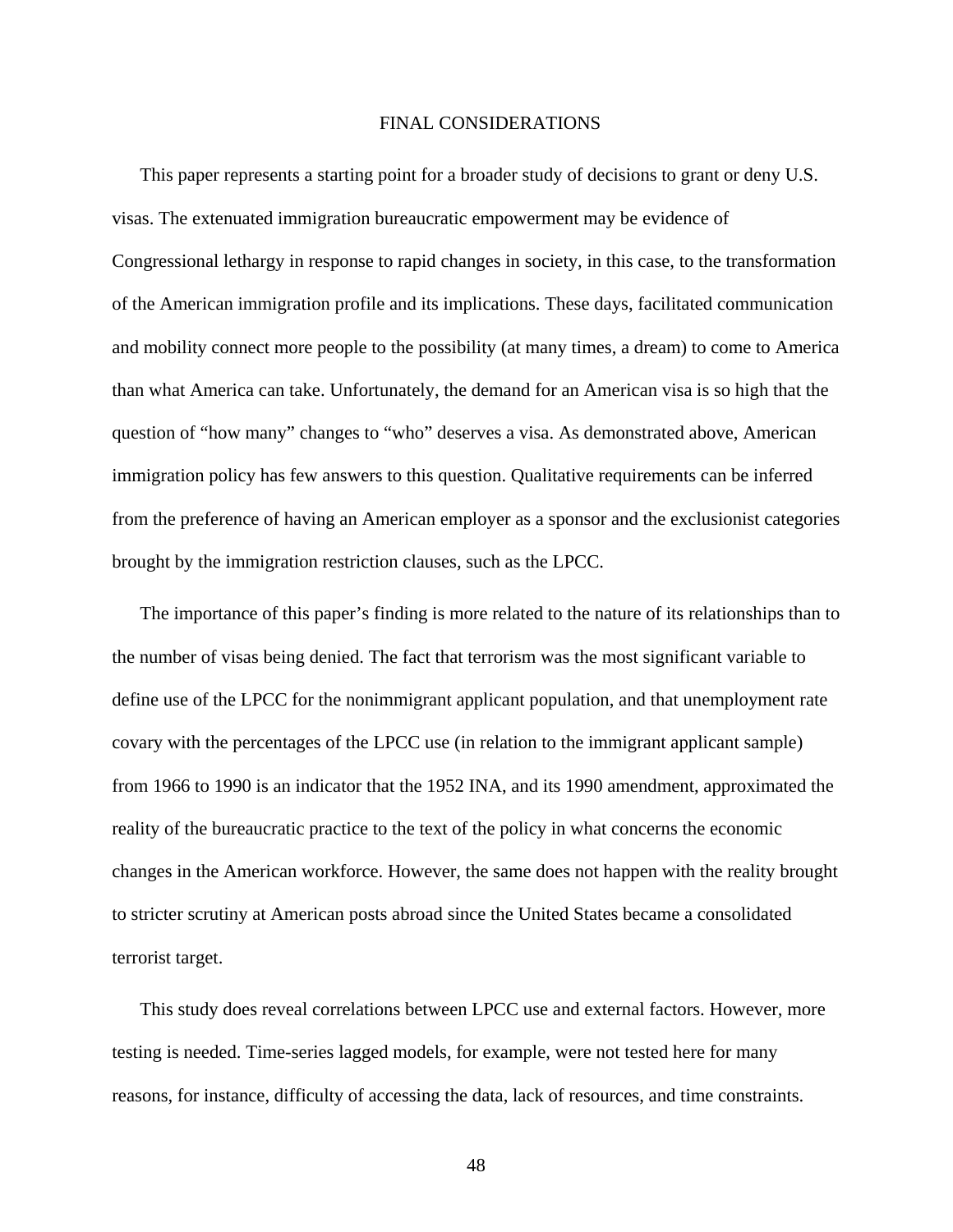Further research may look for significant interactions among predictors and interactions between the LPCC and other restriction clauses, such as labor certification. In preliminary data released by the Visa Office for the years 2003, 2004, and 2005, it is possible to see that the relatively large number of immigrant visas refused on the basis of the Labor Certification clause (an applicant may be denied if he or she might compete with American workers in pre-defined professional fields) start to confirm a tendency over time. Therefore, the study of the relationship between the usage of the LPCC and the Labor Certification clause may contribute to a more accurate conclusion in relation to the usage of the LPCC as a mechanism to control labor competition.

The relationship between terrorism and the LPC doctrine is another topic that deserves a lot more attention. As said, the regression conducted in this paper counts with data from 1966 to 2002. It includes very little information on the use of the LPCC after September 11. Especially for the non-immigrant applicant population, the development of this relationship has to be followed. It is really fortunate to have found such a strong predictor in the terrorism-related variable for the nonimmigrant applicant population. After 2001, most of the academic attention has fallen back into the discussion about Civil Liberties and Terrorism, a subject that involves a lot more permanent residents than visa applicants. Therefore, the difficulties that terrorism has caused to visa applicants are, at many times, forgotten.

This study indicates that both theoretically and empirically, the visa issuance process is vulnerable to certain rapid economic and social changes in society. It is also possible to say that the dynamics of the LPCC phenomenon is dictated by the interpretations of the immigration officer. Further research, especially accessing qualitative data from immigrant and nonimmigrant applications, may also explore the relationships of the bureaucratic power with more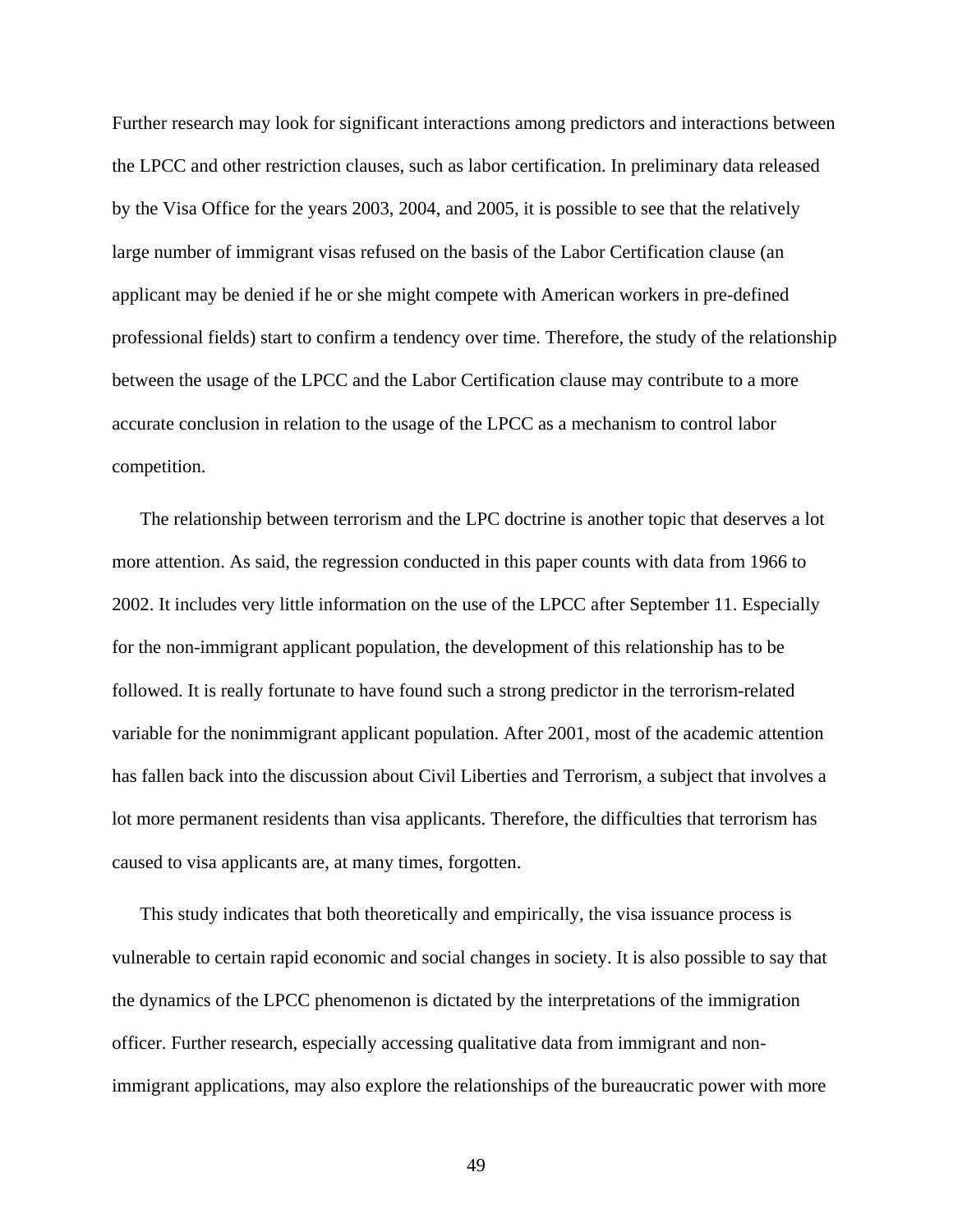specific characteristics, such as race and gender, in relation to visa rejections on the basis of LPCC.

Since the visa issuance process is the center of the immigration selection process, and the proportions of its relevance rose enormously after September 11, it is necessary to think about the American visa issuance process as a congressional matter, even if it is currently more centered in the bureaucratic work. This attitude is crucial for both sides, the applicant and American society. For the applicant, a visa process guided by a clear immigration policy assures transparency and fairness. For the American society, clearer policy (especially in terms of restrictions or rewards) may be the road to a more efficient immigration selection and a facilitated immigrant assimilation/acceptance process in the future.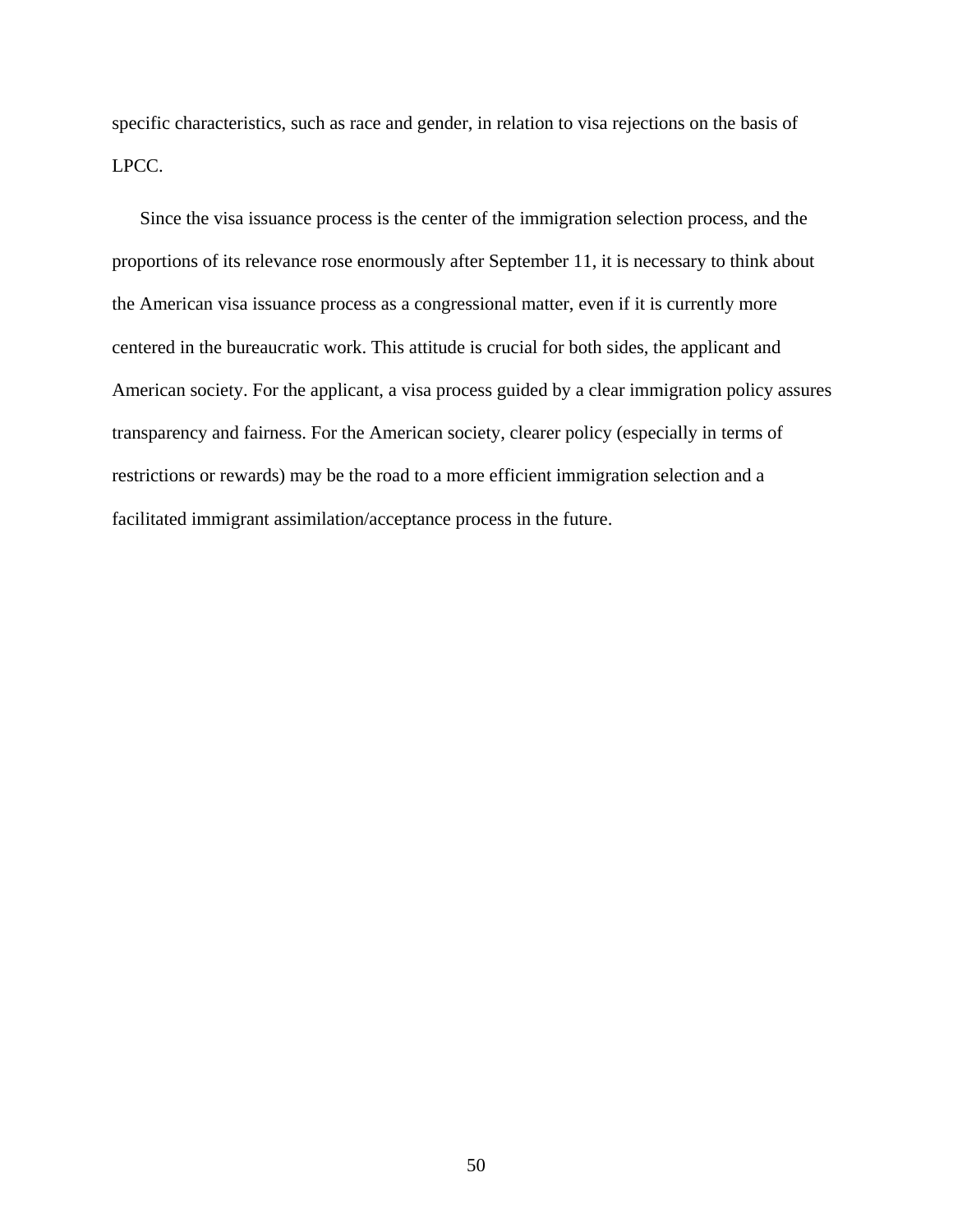### APPENDIX A

**Table A1. Provisions on Grounds for Ineligibility Conforming the 212 Section of the INA** 

| Grounds for Visa Ineligibility                                     | Section of the INA |
|--------------------------------------------------------------------|--------------------|
| <b>Health Related Grounds</b>                                      | 212(a)(1)          |
| Communicable grounds                                               | (A)(i)             |
| Immigrant lacking required vaccinations                            | (A)(ii)            |
| Physical or mental disorder and behavior that may cause a threat   | (A)(iii)           |
| Drug abuser or addict                                              | (A)(iv)            |
| Criminal related grounds                                           | 212(a)(2)          |
| Crime involving moral turpitude                                    | (A)(i)(I)          |
| Controlled substance violators                                     | (A)(i)(II)         |
| <b>Multiple Criminal convictions</b>                               | (B)                |
| Controlled substance traffickers                                   | (C)(i)             |
| Relative of substance trafficker who obtained benefit from illicit | (C)(ii)            |
| activity within past five years                                    |                    |
| Prostitution within 10 years                                       | (D)(i)             |
| Procuring within 10 years                                          | (D)(ii)            |
| Unlawful commercialized vice                                       | (D)(iii)           |
| Certain aliens involved in serious criminal activity who have      | (E)                |
| acerted immunity from prosecution                                  |                    |
| Foreign government officials who have engaged in violations of     | (G)                |
| religious freedom                                                  |                    |
| Significant trafficker in persons as listed in yearly report to    | (H)(i)             |
| Congress by President                                              |                    |
| Relative of trafficker on President's list who obtained financial  | (H)(ii)            |
| benefit from the activity within the past five years               |                    |
| <b>Security-related Grounds</b>                                    | 212(a)(3)          |
| Espionage, sabotage, or technology transfer                        | (A)(i)             |
| Other unlawful activity                                            | (A)(ii)            |
| Activity to overthrow the U.S. government                          | (A)(iii)           |
| <b>Terrorist Activities</b>                                        | (B)                |
| Entry would have potentially serious adverse foreign policy        | (C)                |
| consequences                                                       |                    |
| Immigrant membership in totalitarian party                         | (D)                |
| Participation in Nazi persecution                                  | (E)(i)             |
| Participation in genocide                                          | (E)(ii)            |
| Association with terrorist organizations                           | (F)                |
| Applicant may become a public charge                               | 212(a)(4)          |
| Labor certification and qualifications of certain immigrants       | 212(a)(5)          |
| Labor certification                                                | (A)                |
| Unqualified physicians                                             | (B)                |
| Uncertified foreign health care workers                            | (C)                |
| Illegal entrants, immigration violators and misrepresentation      | 212(a)(6)          |
| Aliens present without admission or parole                         | (A)                |
| Failure to attend removal proceedings                              | (B)                |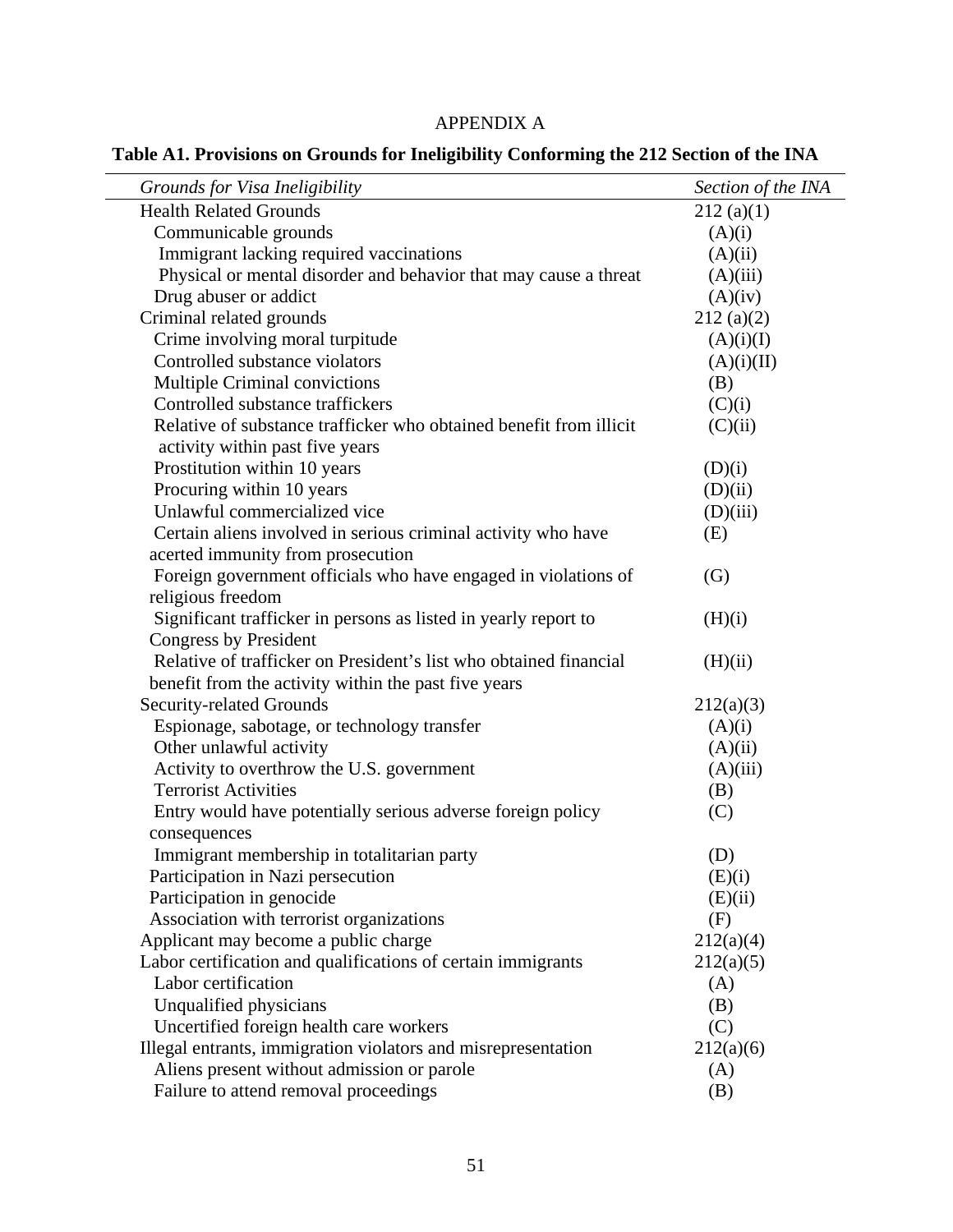| Misrepresentation/fraud                                               | (C)(i)     |
|-----------------------------------------------------------------------|------------|
| False claim to U.S. citizenship                                       | (C)(ii)    |
| Stowaways                                                             | (D)        |
| Smugglers of aliens                                                   | (E)        |
| Subject of civil penalty for document fraud                           | (F)        |
| Student visa abusers                                                  | (G)        |
| Documentation requirements                                            | 212(a)(7)  |
| No entry documentation (applies to immigrants at port of entry        | (A)        |
| only)                                                                 |            |
| Nonimmigrant not in possession of valid passport and                  | (B)        |
| nonimmigrant visa or border-crossing card                             |            |
| Ineligible for citizenship                                            | 212(a)(8)  |
| Ineligible for citizenship in general                                 | (A)        |
| Draft evaders                                                         | (B)        |
| Aliens previously removed and unlawfully present                      | 212(a)(9)  |
| Aliens previously removed                                             | (A)        |
| Aliens unlawfully present                                             | (B)        |
| Aliens unlawfully present after previous immigration violations       | (C)        |
| Miscellaneous                                                         | 212(a)(10) |
| Practicing polygamists (applicable only to immigrants                 | (A)        |
| Guardian accompanying helpless alien (applicable only at port of      | (B)        |
| entry)                                                                |            |
| International child abduction                                         | (C)        |
| Unlawful voters                                                       | (D)        |
| Former citizens who renounced citizenship to avoid taxes              | (E)        |
| Foreign residence requirement for foreign exchange visitor            | 212(e)     |
| Presidential proclamation suspending the entry of any class of aliens | 212(f)     |
| Failure to establish entitlement to nonimmigrant status               | 214(b)     |
| Applications do not comply with the INA or related regulations        | 221(g)     |
| Aliens in illegal status required to apply for new nonimmigrant visa  | 222(g)     |
| in country of nationality                                             |            |

Source: Appendix III, GAO –03-132NI Visa Process Should be Strengthened, 2001.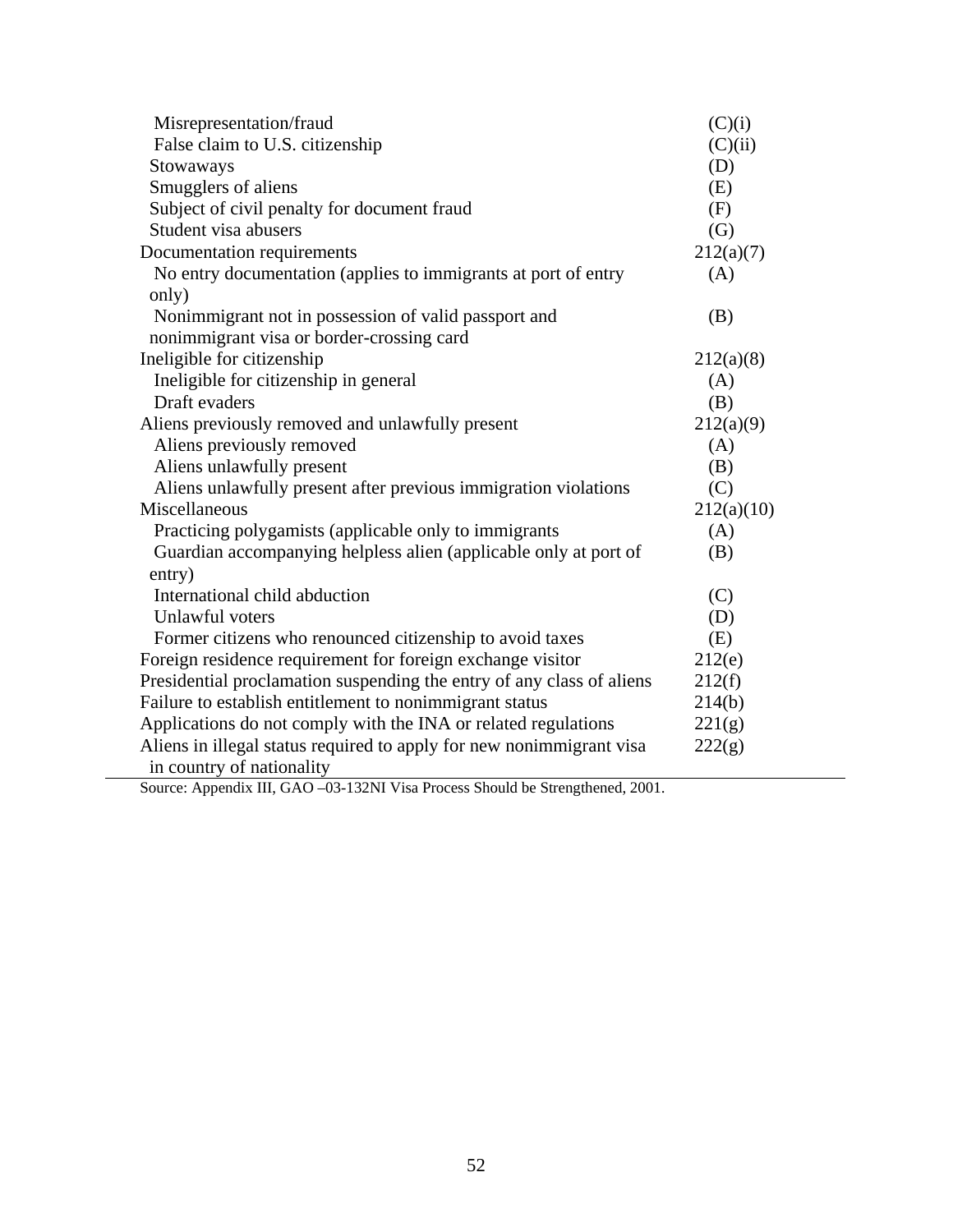#### APPENDIX B

#### **Selected Major Terrorist Attacks Against the U.S.**

Sources: ITERATE Data Set (1968-2002), CIA International Terrorism Report (2005), and Quillen's (2002) "Mass Casualty Bombings Chronology"

1978/1979 – Series of political kidnappings and assassinations (Premier Aldo Moro, from Italy, and American Ambassador Adolph Dubs.) Iran Hostage Crisis takes place. CIA reports the year 1978 as the consolidation of America and Western Europe as main terrorism targets.

1983 – U.S. and French barracks, Beirut. Three Hundred people were killed. A powerful bomb destroys the U.S. embassy in Beirut. 63 people were killed.

1986 - TWA Flight 840.

1988 –Pam Am Flight 103 in Scotland with more than two hundred and fifty people killed.

1989 – UTA Flight 772 from Brazzaville to Paris. All one hundred and seventy people in the plane were killed.

1993- 13 bombs exploded in Bombay. Targeted were Bombay Stock Exchange, and other symbols of Westernized economic culture. 317 people died.

1995 – The largest terrorist attack in American soil up to this point, Timothy McVeigh and Terry Nichols, killing one hundred and sixty six people, conducted the Oklahoma Federal Building bombing. Hundreds of people were injured.

1996 – Attacks against U.S. increase in Colombia. Attack on Tel Aviv's largest shopping mall. Khobar Towers bombing outside U.S. Khobar military control base. Dozens of people were killed and hundreds were injured.

1998 – U.S. embassy bombings in East Africa. More than 200 people were killed. Osama bin Laden has been held responsible by the U.S.

2001 – World Trade Center and Pentagon incidents. Almost three thousand people were killed.

2002 – Kuta Beach, Bali. Bombings to nightclubs often packed with tourists from U.S., Australia and Europe. Two hundred and two people were killed.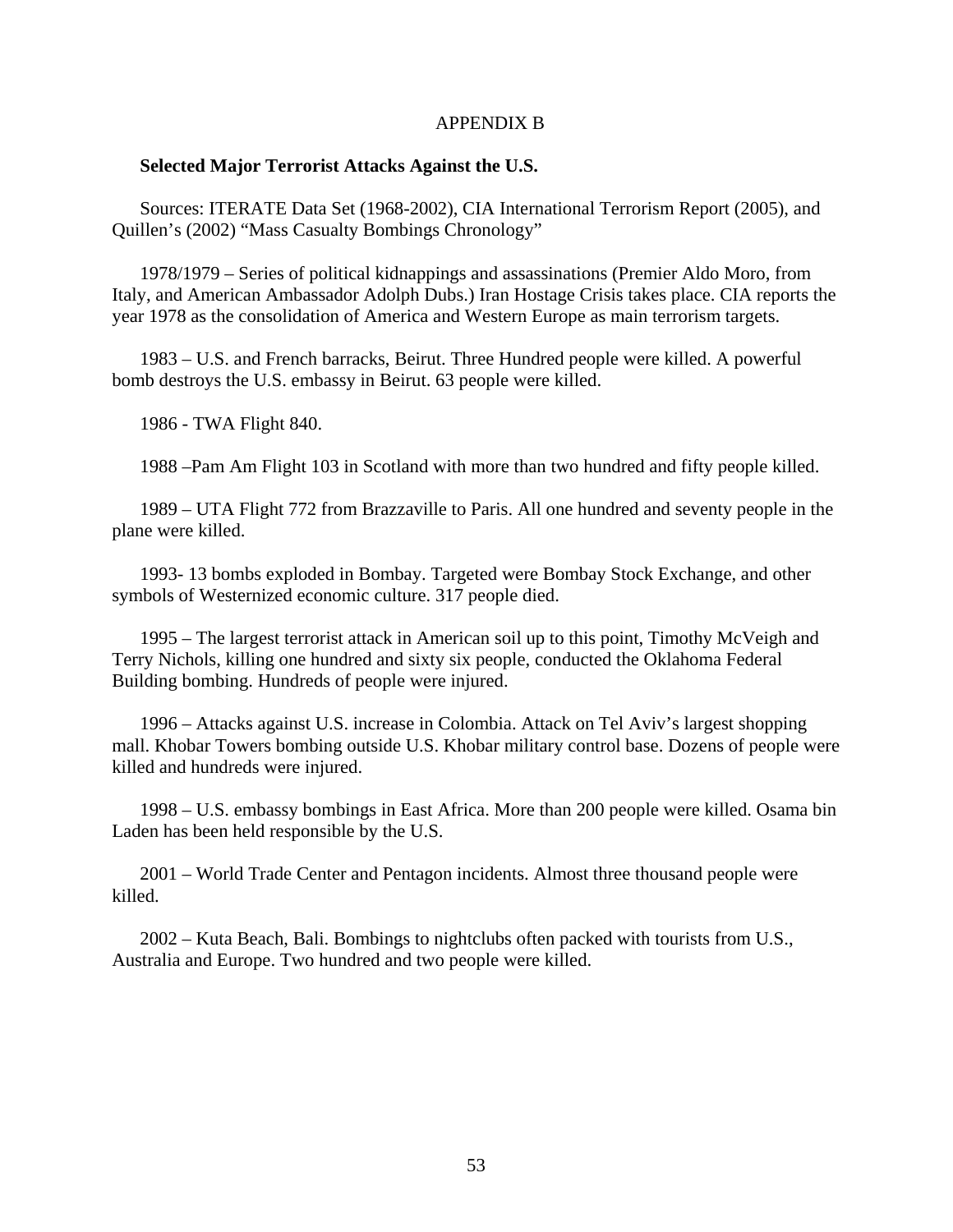#### BIBLIOGRAPHY

Borjas, George J. 1999. "The Economic Analysis of Immigration." *Handbook of Labor Economics* 3:1697-1760.

Calavita, Kitty. 1994. "U.S. Immigration and Policy Responses: The Limits of Legislation." In *Controlling Immigration. A Global Perspective,* eds. Cornelius, W. A., Phillip L. Martin, and J.F. Hollifield, Stanford, CA: Stanford University Press.

Centro de Investigaciones Sociologicas (CIS). 2001, July. *Barometros de Opinion [Opinion survey]*. Spain: CIS.

Cornelius, W. A., Phillip L. Martin, and J. F. Hollifield .1994. *Controlling Immigration. A Global Perspective.* Stanford, CA: Stanford University Press.

Daniels, R. 2004. *Guarding the Golden Door. American Immigration Policy and Immigrants since 1882.* New York, NY: Hill and Wang.

Edwards, James R. (May, 2001). Public Charge Doctrine. A Fundamental Principle of American Immigration Policy. *Backgrounder*. Washington, DC: Center for Immigration Studies.

Etzioni, A., and J. H. Marsh. 2003. *Rights vs. Public Safety. America in the Age of Terrorism.* Lanham, MD: Rowman & Littlefield Publishers, Inc.

Etzioni, A. 2004. *How Patriotic is the Patriot Act?* New York, NY: Amitai Etzioni Books, Inc.

Federal Register Division. 1956 a. National Archives and Records Service. *Public Papers of the United States, Herbert Hoover, 1930,* 363-365. Washington, DC: GPO.

Federal Register Division. 1956 b. National Archives and Records Service. *Public Papers of the United States, Herbert Hoover, 1931,* 257. Washington, DC: GPO.

Fix, M., J. S. Passel, M. E. Enchautegui and W. Zimmermann. May, 1994. *Immigration and Immigrants. Setting the Record Straight.* Washington, DC: The Urban Institute Press.

Foreign Labor Statistics. 2005. Employment and Unemployment. Detailed Statistics Online Database < <http://www.bls.gov/data/home.htm> >. (07 January 2006)

Government Accountability Office (GAO). 2002. *GAO-03-132NI Visa Process Should be Strengthened.* Washington. DC: GPO.

*Illegal Immigration Reform and Immigrant Responsibility Act of 1996 (IRIRA).* U.S. Public Law 208. 104th Cong., 30 September 1996.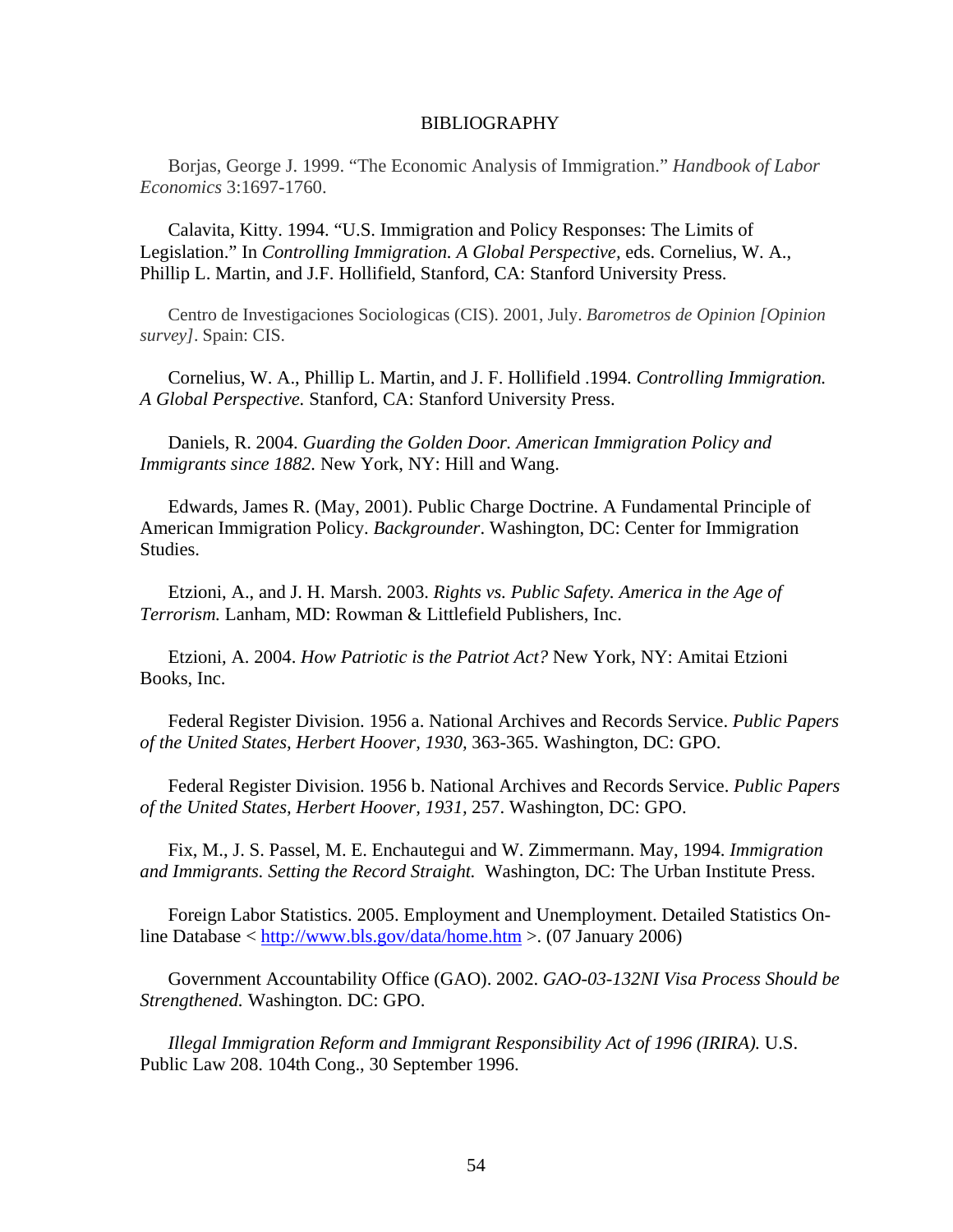Immigration and Naturalization Service (INS), U.S. Department of Justice. 2002. *2000 Statistical Yearbook of the Immigration and Naturalization Service.* Washington, DC: GPO.

Immigration and Naturalization Service, U.S. 1999. *Federal Register Proposed Regulations. Inadmissibility and Deportability on Public Charge Grounds [64 FR 28676] [FR 26-99]*. Washington, DC: Department of Justice.

Immigration New Zealand. 2005. *Immigration Service Online*. <http://www.immigration.govt.nznzopportunities/williqualify/commonentryoptions/studying. htm> (25 October 2005).

*Immigration and Nationality Act of 1952.* U.S. Public Law 414. 82th Cong., 27 June 1952.

*Immigration Reform and Control Act of 1986*. U.S. Public Law 603. 99th Cong., 6 November 1986.

*Immigration Act of 1990.* U.S. Public Law 649. 104th Cong., 29 November 1990.

Jasso, Guilhermina. 1988. "Whom shall we welcome? Elite judgments of the criteria for the selection of immigrants." *American Sociological Review* 53: 919-932*.* 

*Law Library of Congress On-Line Database. 2005. American Memory*. *Immigration.* <[http://memory.loc.gov/ammem/](http://memory.loc.gov/ammem)awhhtml/awlaw3/ immigration.html> (2 October 2005).

Lee, Erika. 2003. *At America's Gates: Chinese Immigration during the Exclusion Era, 1882-1943*. Chapel Hill: University of North Carolina Press.

Lynch, Scott M. 2003. *Princeton University. Expanding the Model Capabilities: Dummy Variables, Interactions, and Nonlinear Transformations. Department of Sociology.* <[http://www.princeton.edu/~slynch/SOC\\_504/expanding\\_ols.pdf](http://www.princeton.edu/%7Eslynch/SOC_504/expanding_ols.pdf)> (26 February 2006).

Masters, D. S. (2006, March). Shifting forms of terrorist action and levels of violence. Poster presented at the annual meeting of the Western Political Science Association, Albuquerque, New Mexico.

Martin, P.L. 1994. "The United States: Benign Neglect toward Immigration." In *Controlling Immigration. A Global Perspective,* eds. Cornelius, W. A., Phillip L. Martin, and J.F. Hollifield, Stanford, CA: Stanford University Press.

Mickolus, E.F., T. Sandler, J.M. Murdock, and P. Flemming. 2003. *International Terrorism: Attributes of Terrorist Events 1698-2002.* Dunn Loring. VA: Vinyard.

Modood, T. 2003. "Muslims and the Politics of Difference." In *the Politics of Migration. Managing Opportunity, Conflict and Change,* ed. S. Spencer. Malden, MA: The Political Quarterly Publishing, Co. Ltd.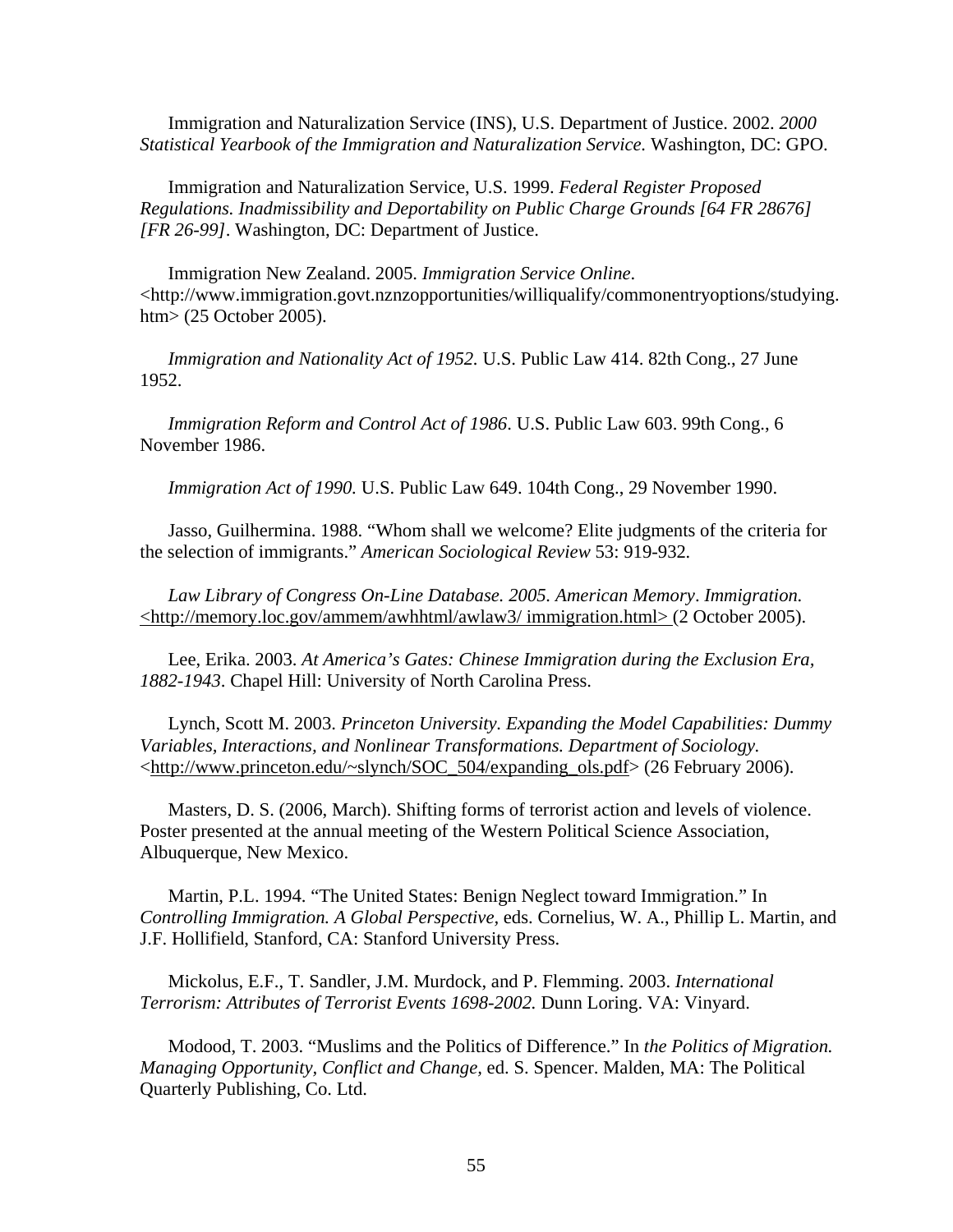Morris, Milton D. 1985. *Immigration – The Beleaguered Bureaucracy*. Washington, DC: Brookings Institution.

Office of Immigration Statistics, Homeland Security. 2003, October. *2002 Yearbook of Immigration Statistics.* Washington, DC: GPO.

Office of Immigration Statistics, Homeland Security. 2004, October. *2003 Yearbook of Immigration Statistics.* Washington, DC: GPO.

Office of Immigration Statistics. 2004. *Homeland Security Publications*. *Monthly Statistical Report*. <<http://uscis.gov/graphics/shared/statistics/publications/index.htm>> ( 2 October 2005).

Papademetriou, D. G. (2003, 39) "Managing Rapid and Deep Change in the Newest Age of Migration." In *the Politics of Migration. Managing Opportunity, Conflict and Change,* ed. S. Spencer. Malden, MA: The Political Quarterly Publishing, Co. Ltd.

*Personal Responsibility and Work Reconciliation Act of 1996.* U.S. Public Law 193. 104th Cong., 22 August 1996.

Quillen, Chris. 2002. "A Historical Analysis of Mass Casualty Bombers." *Studies in Conflict and Terrorism* 25*:* 279*-*292*.* 

Richmond, A. H. 1994. *Global Apartheid. Refugees, Racism, and the New World Order.* Don Mills, Ontario: Oxford University Press.

Ruiz, F. J. 2003, October. "The Relationship between Legal Status, Rights and the Social Integration of the Immigrants." Working Paper 84. The Center for Comparative Immigration Studies, University of California San Diego.

Sidel, M. 2004. *More Secure Less Free? Anti-Terrorism Policy & Civil Liberties after September 11.* MI: The University of Michigan Press.

Smith, Richmond Mayo. 1888. "Control of Immigration I." *Political Science Quarterly. 3:46-77.* 

Suro, R. 1996. *Watching America's Door. The Immigration Backlash and the New Policy Debate.* USA: The Twenty Century Fund, Inc.

Tichenor D. J. 2002. *Dividing Lines. The Politics of Immigration Control in America.*  Princeton, NJ: Princeton University Press.

United States Citizenship and Immigration Service. 2004, December. Statistics publications. *Application for Immigration Benefits.* United *States Citizenship and*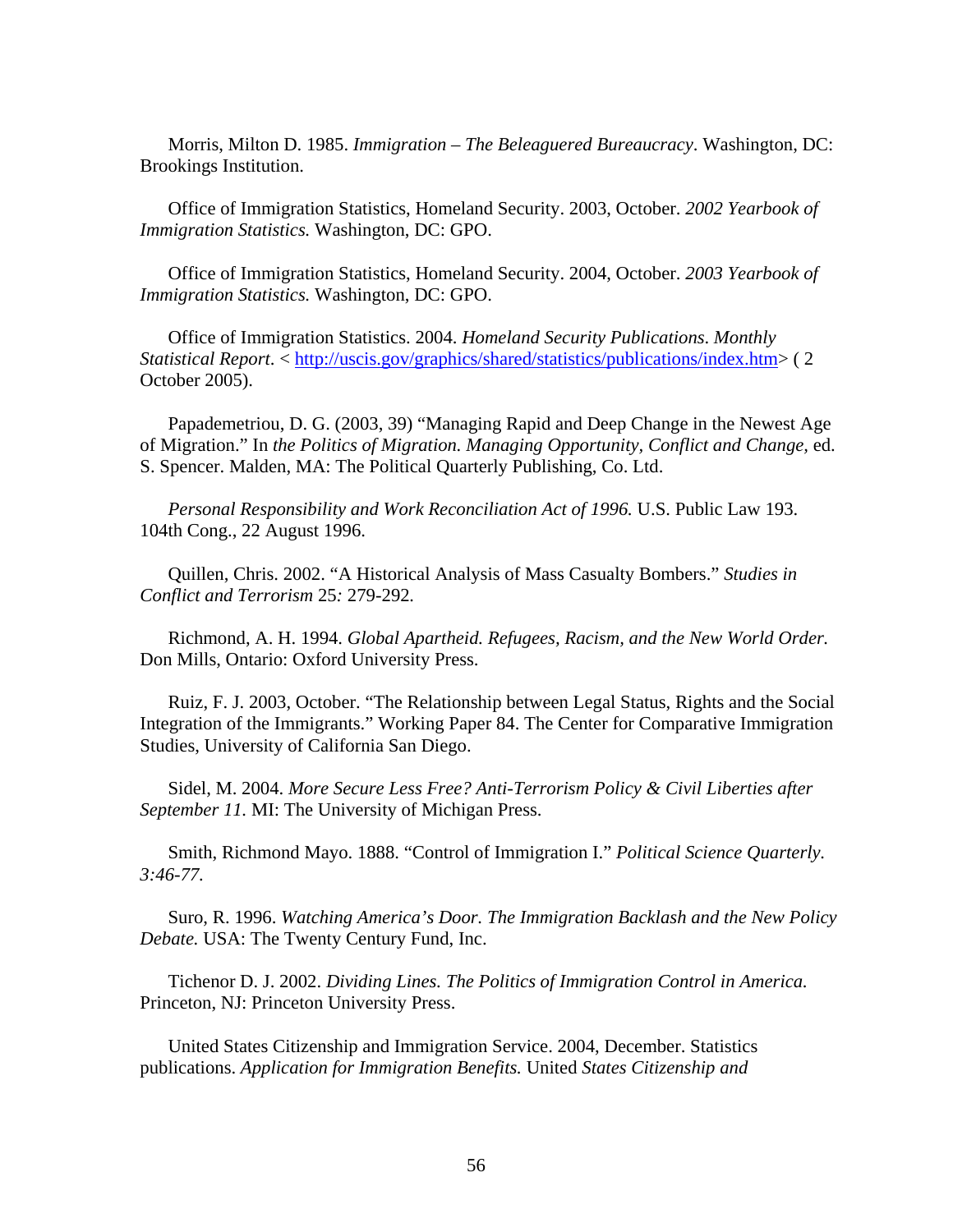*Immigration Service Publications Online <http://uscis.gov/graphics/ shared/statistics/* [publications/ msrdec 04/benefit.htm>](http://uscis.gov/graphics/%20shared/statistics/%20publications/%20msrdec%2004/benefit.htm) (October 16 2005).

United States Citizenship and Immigration Service. 2004. *Immigration Laws, Regulations and Guides. United States Citizenship and Immigration Service Publications Online* <[http://uscis.gov/graphics/services>](http://uscis.gov/graphics/services) (October 16 2005).

 United States Citizenship and Immigration Service. 2004. M*aking Immigration Law. United States Citizenship and Immigration Service Publications Online* <[http://uscis.gov](http://uscis.gov/lpBin/lpext.dll/inserts/slb/slb-1/slb-22?f=templates&fn=document-frame.htm#slb-act)  [/lpBin/lpext.dll/inserts/slb/slb-1/slb-22?f=templates&fn=document-frame.htm#slb-act>](http://uscis.gov/lpBin/lpext.dll/inserts/slb/slb-1/slb-22?f=templates&fn=document-frame.htm#slb-act) (October 2 2005).

Unites State Department of State. 2002. *Bureau of Consular Affairs On-line Database U.S. Visa Policy < http://travel.state.gov/visa/immigrants/info/info\_1328.html*> (August 29 2005).

Unites State Department of State. 2005. *Bureau of Consular Affairs On-line Database U.S. Visa Policy <*[http://www.unitedstatesvisas.gov/visapolicy/index.html>](http://www.unitedstatesvisas.gov/visapolicy/index.html) (August 28 2005).

United States Central Intelligence Agency (CIA). 2005. *International Terrorism*. Oklahoma City: National Memorial Institute for the Prevention of Terrorism.

United States Department of State. 2005. Visa Office. *Report of the Visa Office*. Immigrant and Nonimmigrant Visa Ineligibilities. 2000, 2001, 2002. Table XX. Visa Report On-line Database [<http://travel.state.gov/visa/about /report/report\\_1476.html](http://travel.state.gov/visa/about%20/report/report_1476.html)> ( 3 November 2005).

 United States Department of State. 1966-1999. Visa Office. *Report of the Visa Office*. Washington, DC: Bureau of Consular Affairs.

Urban Institute, 2002. *Trends in Naturalization. Urban Institute Online* <http:/[/www.Urban.org/Template.cfm?Section=ByTopic&NavMenuID=62&template=/Tagg](http://www.urban.org/Template.cfm?Section=ByTopic&NavMenuID=62&template=/Tagg)  $>$  (2 August 2005).

Wasem, Ruth Ellen. 2004. Congressional Research Service. *Visa Issuances: Policy, Issues and Legislation*. Washington, DC: The Library of Congress.

Wasem, Ruth Ellen and Michael John Garcia. (2005). Congressional Research Service. *Immigration: Terrorist Grounds for Exclusion of Aliens.* Washington, DC: The Library of Congress.

Weiner, M., and M. S. Teitelbaum. 2001. *Political Demography, Demographic Engineering.* New York, NY: Berghahn Books.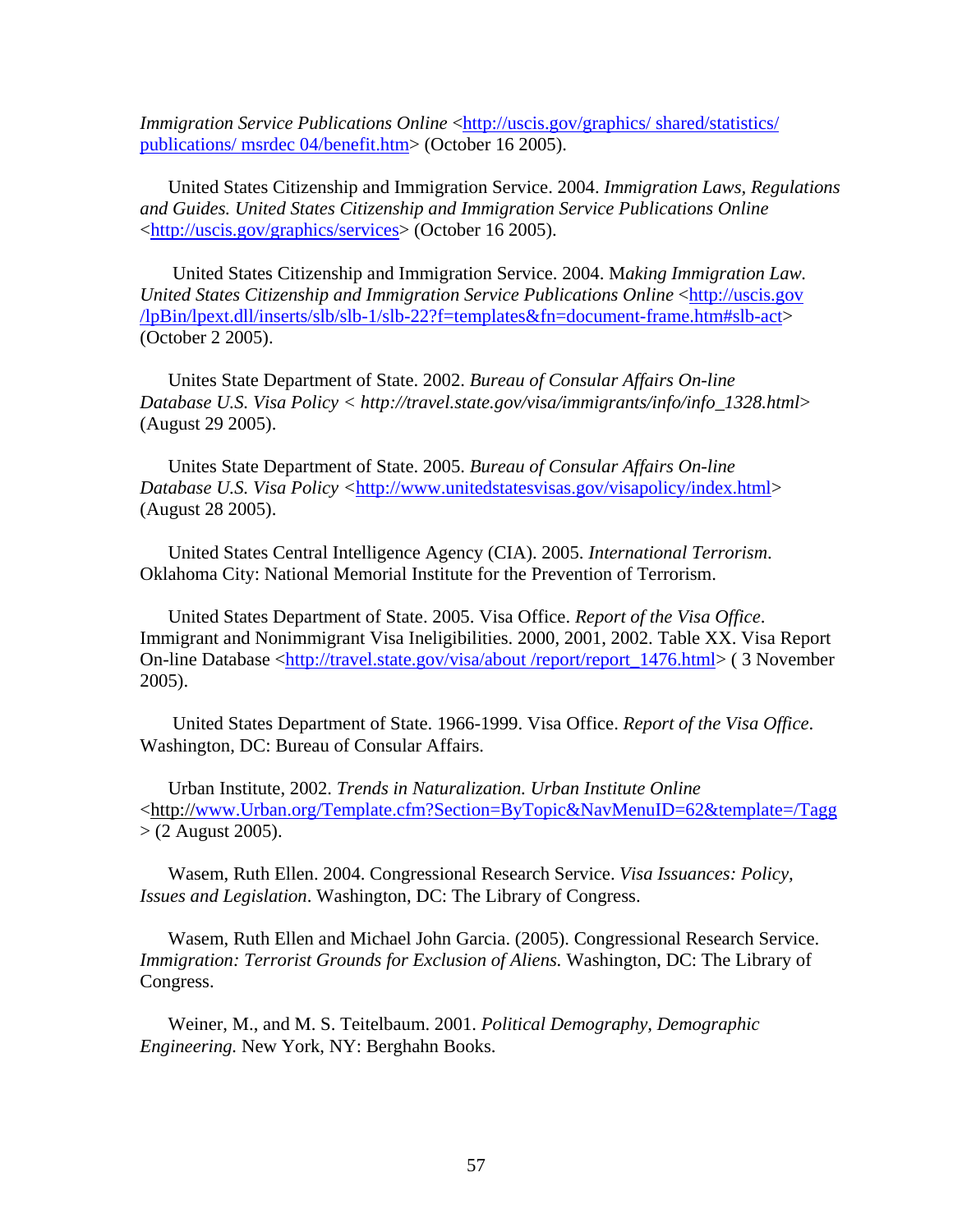### **V I T A**

### **Camila Morsch Graduate Assistant (304) 696 2596 Morsch1@marshall.edu**

#### **Professional Preparation:**

*Bacharel em Direito,* University of Santa Cruz do Sul (UNISC), Rio Grande do Sul, Brazil, 2004

M.A., International Politics, Marshall University, WV, 2004 – present

#### **Appointments:**

Marshall University Equity Program Office Graduate Assistant, Marshall University, 2004 – present

Norberto Nardi Family Law Research Fellow, UNISC, 2003-2004

Internship Coordinator, Regional Prosecutor's Office, Rio Grande do Sul, Brazil, 1999- 2001

#### **Research Interest:**

- Principle of social responsibility within the judicial process in different jurisdictions

- Comparative Law

- Immigration policy and Constitutionalism, immigration and terrorism, and immigration and Civil Liberties

- Public Charge clause and selection of immigrants

- Social sciences data analysis, data interpretation

### **Current Projects:**

- Studying Correlations among Immigration Policy and economics and Immigration policy and terrorism

- Studying "The Likely to Become a Public Charge" clause and its power of restrictively select (M.A. thesis paper)